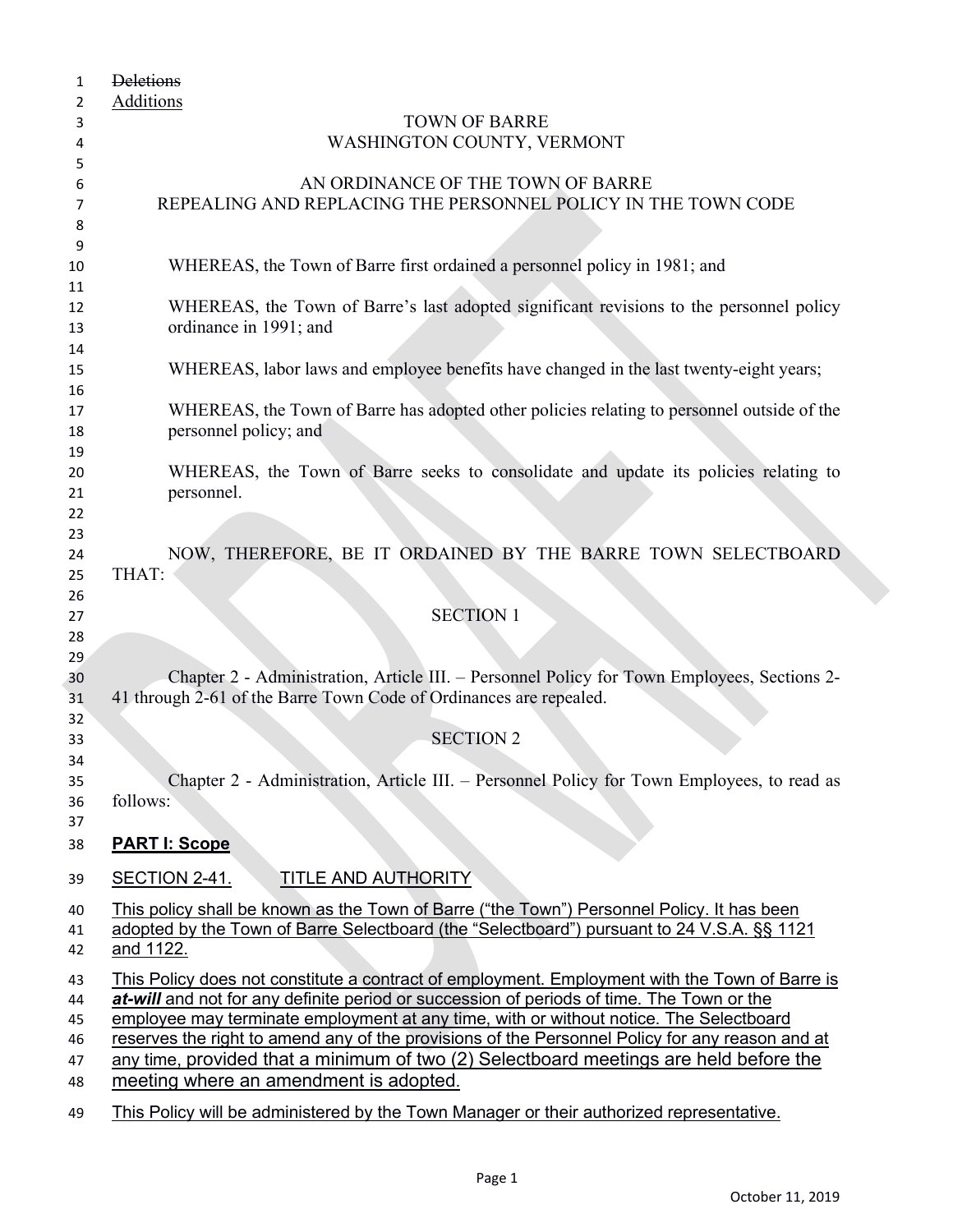#### SECTION 2-42. DEFINITIONS

| 51 For the purposes of this article, the following words and terms shall have the meaning ascribed |  |
|----------------------------------------------------------------------------------------------------|--|
| 52 thereto:                                                                                        |  |

- 53 Appeal: An application for review of an alleged grievance submitted or instituted by an employee to higher authority.
- Appointed official: An officer appointed by the Selectboard or Town Manager pursuant to Section 2-21 of the Town of Barre Code of Ordinances ( "Ordinances")
- Class: A position or positions which are similar in respect to duties, responsibilities, and
- authority and may be designated by the same title. Positions of the same class are equitably compensated from the same range of pay in similar employment conditions.
- Classification: The act of grouping positions in classes with regard to:
- 61 1. Duties and responsibilities;
- 2. Requirements as to education, knowledge, experience, and ability;
- 3. Tests of fitness; and
- 4. Ranges of pay.
- Classification plan: The official or approved system of grouping positions into appropriate
- classes consisting of:
- 1. An index to the class specifications;
- 2. The class specifications; and
- 3. Rules for administering the classification plan.
- Compensation: The standard rates of pay which have been established for the respective classes of work, as set forth in the compensation plan.
- Compensation plan: The official schedule of pay approved by the Selectboard assigning one (1) or more rates of pay to each class title.
- De minimis: Minor and insignificant. In general, having a value that is less than the cost of the amount of time required to calculate the value.
- Demotion: Assignment of an employee to a position of a lower class which has a lower maximum salary range.
- Department or division: A major functional or multifunctional unit of the Town government.
- Department head or division head: A person hired by the Town Manager or appointed by the Selectboard who is responsible for the administration of a department or division.
- Domestic Partner: A person of the same or opposite sex as the eligible employee who meets 82 the following criteria:
- 1. Not related to the employee by blood or adoption;
- 2. Unmarried, nor are related by marriage to the employee.
- 3. Shares a primary residence and the common necessities of life with the employee.
- 4. Over the age of 18 and is mentally competent to enter into a contract;
- 5. The sole domestic partner of the employee and has been their sole domestic partner for a period of at least twelve (12) months.
- 89 6. Is responsible for the welfare of the employee, and vice versa.
- Persons who live together for economic reasons but have not made a commitment to an
- exclusive enduring relationship shall not be considered domestic partners.

 Employee: Any person working in the regular service of the Town, except those specifically exempt.

 Extended family: That group of individuals consisting of the employee's step-grandparents, aunt, uncle, niece, nephew, step-grandchildren. Also considered to be extended family are the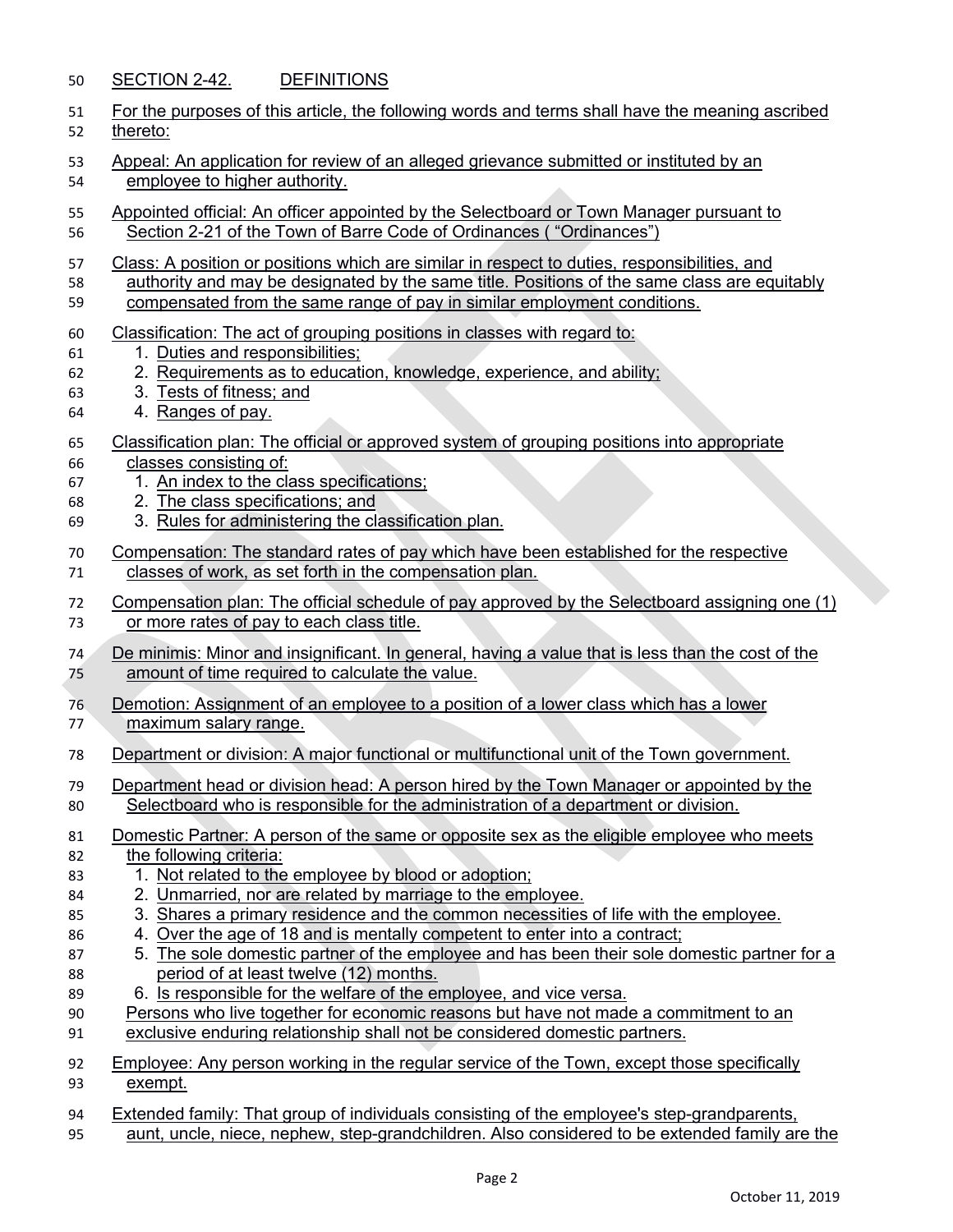| 96  | siblings and grandparents of the employee's spouse or civil union partner. Compare to              |
|-----|----------------------------------------------------------------------------------------------------|
| 97  | Immediate family.                                                                                  |
| 98  | Evaluation: The process of assessing an employee's performance on the basis of the type,           |
| 99  | difficulty and responsibility of work performed in the position, on an annual basis or when        |
| 100 | required by the Town Manager.                                                                      |
| 101 | Grievance: A grievance is a wrong, real or perceived, considered as grounds for complaint,         |
| 102 | except in the case of a personnel action arising out of a position classification, pay, demotion,  |
| 103 | suspension, and dismissal. The adjustment of complaints arising therefrom are separately           |
| 104 | provided for.                                                                                      |
| 105 | Hiring: The offer to and acceptance by a person of a position either on a regular or temporary     |
| 106 | <u>basis.</u>                                                                                      |
| 107 | Immediate family: That group of individuals consisting of the employee's spouse, civil union       |
| 108 | partner, domestic partner, children, parents, step-parents, siblings, step-siblings                |
| 109 | stepchild(ren), grandparents, grandchildren. Also considered to be immediate family are the        |
| 110 | parents of the employee's spouse or civil union partner. Compare to Extended family.               |
| 111 | Layoff: The involuntary non-disciplinary separation of an employee from employment.                |
| 112 | Leave of absence: An approved type of absence from work as provided for by these rules.            |
| 113 | Part-time employee: An employee working less than thirty (30) hours per week for the Town          |
| 114 | unless otherwise defined in a specific section for that section.                                   |
| 115 | Per diem employee: An employee whose work hours may vary from week to week depending               |
| 116 | on the Town's need.                                                                                |
| 117 | Pay range: A minimum and a maximum pay rate assigned to a class of positions as the                |
| 118 | compensation for that class.                                                                       |
| 119 | Pay rate: A specific dollar amount, expressed as either an annual rate, a monthly rate, a          |
| 120 | semimonthly rate, a biweekly rate, or an hourly rate, as shown in the compensation plan of the     |
| 121 | <u>Town.</u>                                                                                       |
| 122 | Personnel director: Town Manager, or Selectboard's designee.                                       |
| 123 | Position: Any office or employment, whether occupied or vacant, full-time or part-time,            |
| 124 | consisting of duties and responsibilities assigned to one individual by competent authority.       |
| 125 | Probationary period: The working test or trial period of employment beginning with the date of     |
| 126 | an employee's first date of hire and the next twelve (12) months thereafter.                       |
| 127 | Promotion: Assignment of an employee from one class to another which has a higher maximum          |
| 128 | rate of pay.                                                                                       |
| 129 | Reduction in work force: The layoff of employees.                                                  |
| 130 | Regular employee: An employee who has been hired for at least twelve (12) months and who           |
| 131 | has completed their probationary period. Regular employee status normally accrues after            |
| 132 | completion of twelve (12) consecutive months.                                                      |
| 133 | Removal: Separation of an employee for failure to meet legal requirements of employment.           |
| 134 | Seasonal employee: Someone who is hired to work less than nine (9) months per year.                |
| 135 | Seniority: The length of time of continuous service as an employee of the Town, starting with the  |
| 136 | first day of work of the last date of hire.                                                        |
| 137 | Spouse: As used herein, spouse shall include a person married to, or united in a civil union with, |
| 120 | an amnlovee                                                                                        |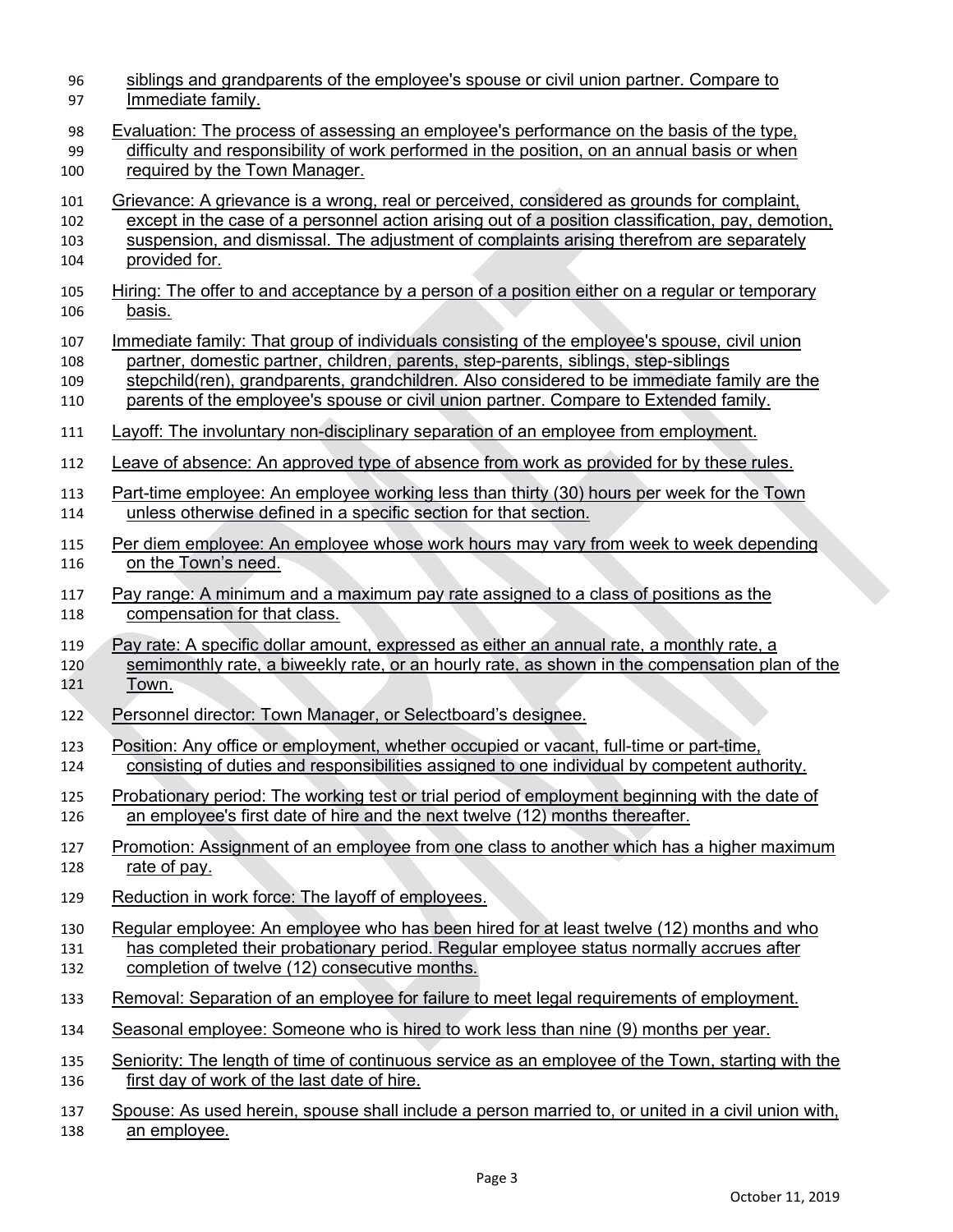- Suspension: An enforced leave of absence for disciplinary purposes or pending investigation of charges made against an employee with or without pay.
- Supervisor: Any person responsible to a superior for directing the work of others.
- Temporary employee: An employee who is hired for less than six (6) months with the
- anticipated date of termination indicated at the time of hire. No temporary employment status can be extended for a period which would exceed an additional six (6) months.
- Transfer: A change of an employee from one position, department or division to another having 146 the same maximum salary range.
- Work day: Scheduled number of hours an employee is required to work per day.
- SECTION 2-43. PERSONS AND POSITIONS COVERED
- The Personnel Policy applies to full-time, seasonal, part-time, and per diem employees of the
- Town of Barre. Except by separate written agreement, elected officers and their statutory
- assistants, members of Town boards, committees, and commissions, appointed officials,
- volunteers and persons who provide the Town with services on a contract basis are not covered by this Policy.
- For purposes of this Policy, unless otherwise defined for a specific section for the purposes of
- that section only, a full-time employee is an employee who works at least thirty hours per week
- on a regular and continuing basis. A part-time employee is an employee who works fewer than
- thirty hours per week on a regular and continuing basis.
- Subject to conditions by the Town of Barre Charter ("Charter"), the personnel rules and
- regulations shall apply to all employees. If, however, two (2) or more employees are
- represented by a union or bargaining agent recognized by the Town, the provisions of this
- Policy shall apply to them except to the extent that such provisions are contradicted by the
- contract negotiated between the employees' representatives and the Town.
- 163 Where a conflict exists between this Policy, a collective bargaining agreement, an individual
- employment contract, the Vermont Statutes, or the Charter, the later-listed policy, agreement, or
- law will control. If any collective bargaining agreement or individual employment contract is
- silent on any matter covered by this Policy, this Policy will apply to the affected employees.
- SECTION 2-44. ADMINISTRATION.

This Policy shall be construed and administered in conformity with the Charter and the

- provisions of Vermont and federal statutes.
- SECTION 2-45. SEVERABILITY CLAUSE.
- 171 If any provision of this Policy or the application thereof to any person or circumstance is held
- invalid, such invalidity will not affect other provisions or applications of these rules and
- regulations. Therefore each numbered subprovision is separable. The rules and regulations
- shall be interpreted as consistent with the Charter. If any term or provision shall be susceptible
- of two constructions, one of which would render it valid and the other of which would render it
- invalid or unenforceable, it shall be construed in such manner as to render it valid.
- 

#### **PART II: Employee Code of Conduct**

- SECTION 2-46. HOURS OF SERVICE
- The regular office hours of Town offices are 8:00 am to 4:30 pm. Employees may be assigned to work during these hours, or others, by their supervisor or the Town Manager.
- 182 Regular work hours may be changed with supervisor approval, and employees may be
- expected to work additional hours that may exceed forty hours in a given week, as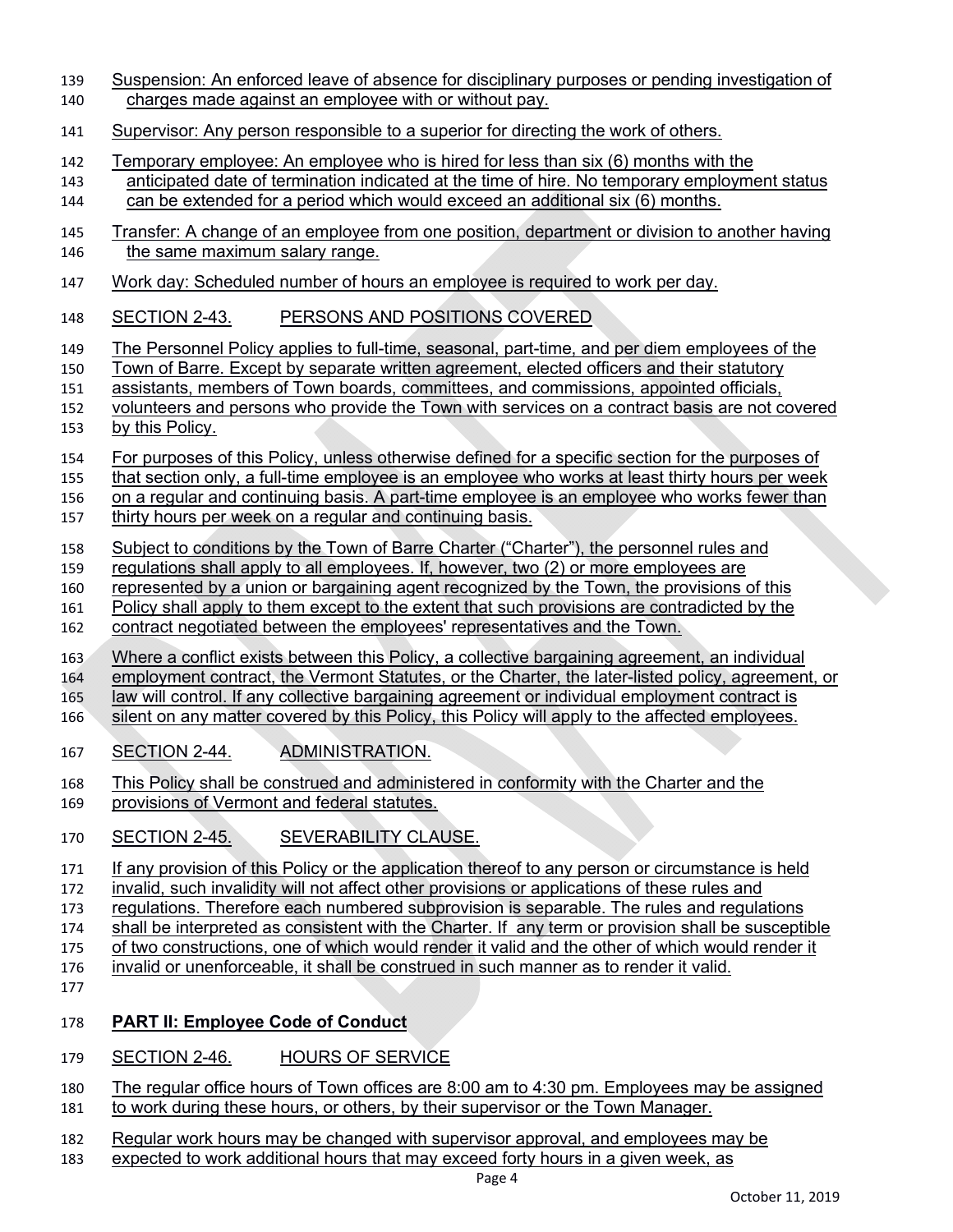184 circumstances require. All Town employees are required to be available for work in the case of

185 an emergency, weather-related or otherwise.

### 186 SECTION 2-47. GENERAL CONDUCT

| 187 |                    | a) Punctual attendance at work. Punctual attendance at work during the normal shift is                      |
|-----|--------------------|-------------------------------------------------------------------------------------------------------------|
| 188 |                    | expected, or within forty-five (45) minutes if called in for an emergency. The employee shall               |
| 189 |                    | notify their supervisor/department head as far in advance of their normal work schedule as                  |
| 190 |                    | possible if they must be absent from work, but no later than 30 minutes prior to their scheduled            |
| 191 | <u>start time.</u> |                                                                                                             |
| 192 |                    | b) Breaks. Employees are allowed thirty (30) minutes per work day $-$ fifteen (15) minutes in the           |
| 193 |                    | morning and fifteen minutes (in the afternoon) – for breaks. Town business should not be                    |
| 194 |                    | interrupted to take the break—finish the project, then take the break. Break time is not to be              |
| 195 |                    | accumulated nor used for purposes other than the pause that refreshes on the job.                           |
| 196 |                    | c) Abandonment. Any employee who is absent without leave from their position and who fails                  |
| 197 |                    | to return to duty within three (3) working days or fails to present a satisfactory explanation shall        |
| 198 |                    | be deemed to have resigned, such resignation to be not in good standing.                                    |
| 199 |                    | d) Financial responsibility. Employees are expected to be responsible to pay their debts. The               |
| 200 |                    | <u>Town will become involved in individual financial affairs when required by law, or when the</u>          |
| 201 |                    | reputation of the Town is at stake and such Town involvement may eventually result in                       |
| 202 |                    | disciplinary action or separation. Disciplinary action or separation would only occur after                 |
| 203 |                    | financial counseling is offered, e.g. through the Employee Assistance Program.                              |
| 204 | e) -               | <b>General safety.</b> The Town must comply with the provisions of the current State of Vermont             |
| 205 |                    | and federal health and safety laws and expects the same of its employees. If an employee is                 |
| 206 |                    | aware of a dangerous situation, they shall notify their immediate supervisor.                               |
| 207 | f)                 | <b>Outside employment.</b> The primary occupation of all full-time employees shall be with the              |
|     |                    | Town. Employees may not engage in any outside business activities during their normal working               |
| 208 |                    |                                                                                                             |
| 209 |                    | hours. Employees are prohibited from undertaking outside employment that interferes with their              |
| 210 |                    | <u>job performance or constitutes a conflict of interest, as defined in Section 8 of this Policy. Prior</u> |
| 211 |                    | to accepting any outside employment, employees will disclose their intent to do so in writing and           |
| 212 |                    | obtain prior clearance from the Town Manager that such employment does not constitute a                     |
| 213 |                    | conflict of interest. See Section 8 for a description of conflicts of interest.                             |
| 214 |                    | g) Pets: To protect visitors and staff and to protect Town property, no pets shall be allowed in            |
| 215 |                    | any Town building. Law enforcement animals or service animals are exempt.                                   |
| 216 |                    | h) Weapons: Deadly or dangerous weapons, including (but not limited to) firearms, which are                 |
| 217 |                    | not previously authorized by the Town Manager, are not permitted in any Town buildings at any               |
| 218 |                    | <u>time. Persons and their handbags, briefcases, or other property could be searched by a law</u>           |
| 219 |                    | enforcement officer, or shall be required to leave the Town building. Any dangerous or deadly               |
| 220 |                    | weapon found during a search shall be either temporarily surrendered to the law enforcement                 |
| 221 |                    | officer or placed in the owner's vehicle. The ban on deadly or dangerous weapons in Town                    |
| 222 |                    | buildings shall not apply to law enforcement officers or to Barre Town EMS providers' and                   |
| 223 |                    | firefighters' work implements.                                                                              |
| 224 | i)                 | <b>Dependent care:</b> Municipal Building employees are not allowed to care for dependents,                 |
| 225 |                    | regardless of age, in the Municipal Building. Exceptions can be made on a critical need basis if            |
| 226 |                    | the approval of a staff member's supervisor is obtained first. The employee's supervisor shall              |
| 227 |                    | affirm the critical need and assure the care is provided in compliance with the conditions below.           |
| 228 | 1.                 | Dependents must remain quiet at the employee's work station and not hinder the flow of                      |
| 229 |                    | work.                                                                                                       |
| 230 | 2.                 | Dependents may sit in the break room with approval from the employee's supervisor or                        |
| 231 |                    | Town Manager.                                                                                               |
| 232 | 3.                 | The employee shall not ask or direct other employees to care for the dependent.                             |
| 233 | 4.                 | The dependent shall not use Town supplies or equipment.                                                     |
| 234 | 5.                 | The dependent and care of said individual shall not cause any damage to the Town                            |
| 235 |                    | office building.                                                                                            |
| 236 | 6.                 | The Town Manager and supervisors may deny a request for dependent care when the                             |
| 237 |                    | dependent and/or employee have not complied with these conditions.                                          |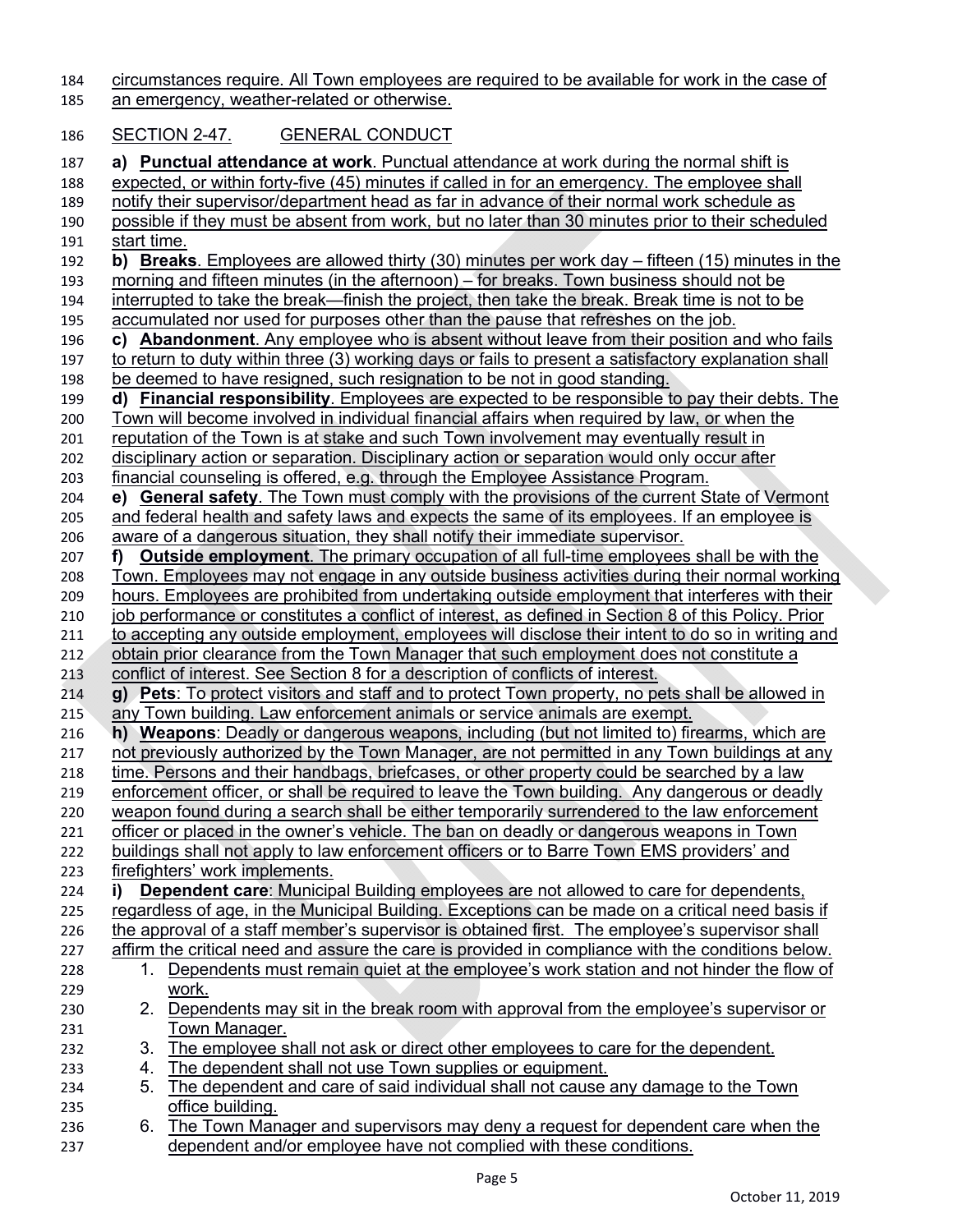| 238<br>239 | Visitors: Employees may have personal visitors during the regular break periods.<br>i)<br>Employees and visitors must use the break room or an area outside the building for their                  |
|------------|-----------------------------------------------------------------------------------------------------------------------------------------------------------------------------------------------------|
| 240        | conversation. With the police chief's approval, the police clerk may have visitors during the                                                                                                       |
| 241<br>242 | lunch break.<br>k)<br>Tobacco use:                                                                                                                                                                  |
| 243        | In compliance with Title 18 V.S.A. §§ 1421 et seq. and §§ 1741 et seq, there will be no<br>1.                                                                                                       |
| 244        | use of tobacco products in any form, including tobacco substitutes, within Town of Barre                                                                                                            |
| 245        | facilities.                                                                                                                                                                                         |
| 246        | 2. There will be no use of tobacco products in any form, including tobacco substitutes,                                                                                                             |
| 247        | within Town of Barre vehicles at any time, nor in personal vehicles when transporting                                                                                                               |
| 248        | persons on Town-authorized business.                                                                                                                                                                |
| 249        | 3. Smoking is allowed 30 feet or further from any building entrance, air intake of a building,                                                                                                      |
| 250        | fuel tank, or area designated as non-smoking. All materials used for smoking, including                                                                                                             |
| 251<br>252 | cigarette butts and matches, must be extinguished and disposed of in appropriate<br>containers.                                                                                                     |
|            |                                                                                                                                                                                                     |
| 253        | SECTION 2-48.<br><b>CONFLICTS OF INTEREST</b>                                                                                                                                                       |
| 254        | Every employee of the Town shall carry out their job in a way that ensures that neither the                                                                                                         |
| 255        | individual employee nor any other employee of the Town will gain a personal or financial                                                                                                            |
| 256        | advantage from their work for the Town and so that the public trust will be preserved. All                                                                                                          |
| 257<br>258 | decisions made by municipal employees shall be made based on the best interest of the<br>community at large rather than the interests of any particular individual or employee.                     |
|            |                                                                                                                                                                                                     |
| 259        | An employee shall not participate in any official action if the employee has a conflict of interest                                                                                                 |
| 260        | in the matter under consideration. A "conflict of interest" shall mean a direct or indirect personal                                                                                                |
| 261        | or financial interest of the employee, or member of their immediate or extended family, in the                                                                                                      |
| 262<br>263 | outcome of a cause, proceeding, application or any other matter pending before the employee<br>or before the Town.                                                                                  |
|            |                                                                                                                                                                                                     |
| 264        | An employee shall not personally, or through any member of their household, business                                                                                                                |
| 265        | associate, employer or employee, represent, appear for, or negotiate in a private capacity on                                                                                                       |
| 266        | behalf of any person or organization in a cause, proceeding, application or other matter pending                                                                                                    |
| 267        | before the Town.                                                                                                                                                                                    |
| 268        | An employee shall not use resources not available to the general public, including but not                                                                                                          |
| 269        | limited to Town staff time, equipment, supplies, or facilities for private gain. Occasional, brief                                                                                                  |
| 270        | and appropriate use for personal purposes is allowable if approved in advance by the                                                                                                                |
| 271        | employee's supervisor.                                                                                                                                                                              |
| 272        | An employee may accept a nominal gift or gratuity, of minimal value, in connection with an                                                                                                          |
| 273        | action associated with their official duties on behalf of the Town, with the understanding that                                                                                                     |
| 274        | employees may not directly or indirectly ask, demand, exact, solicit, accept or receive any gift,                                                                                                   |
| 275        | gratuity, act or promise beneficial to that individual, or another, which could influence any action                                                                                                |
| 276        | or inaction associated with their official duties on behalf of the Town, or create the appearance                                                                                                   |
| 277        | of impropriety in connection with any actions or inactions associated with their official duties on                                                                                                 |
| 278        | behalf of the Town. Nor shall any employee authorized to procure or to recommend                                                                                                                    |
| 279<br>280 | procurement of materials, supplies or services corruptly, directly or indirectly, ask, demand,<br>exact, solicit, seek, accept, receive or agree to receive for the employee or another person, any |
| 281        | benefit or benefits from the person providing or soliciting the provision of such materials,                                                                                                        |
| 282        | supplies or services with the exception of items of a de minimis nature valued \$20 or less (such                                                                                                   |
| 283        | as vendor booth "freebies").                                                                                                                                                                        |
| 284        | SECTION 2-49.<br>POLITICAL ACTIVITY                                                                                                                                                                 |

285 No employee may use their official authority for the purpose of interfering with or affecting the 286 nomination or election of any candidate for public office, or demand or solicit from any individual

287 direct or indirect participation in any political party, political organization or support of any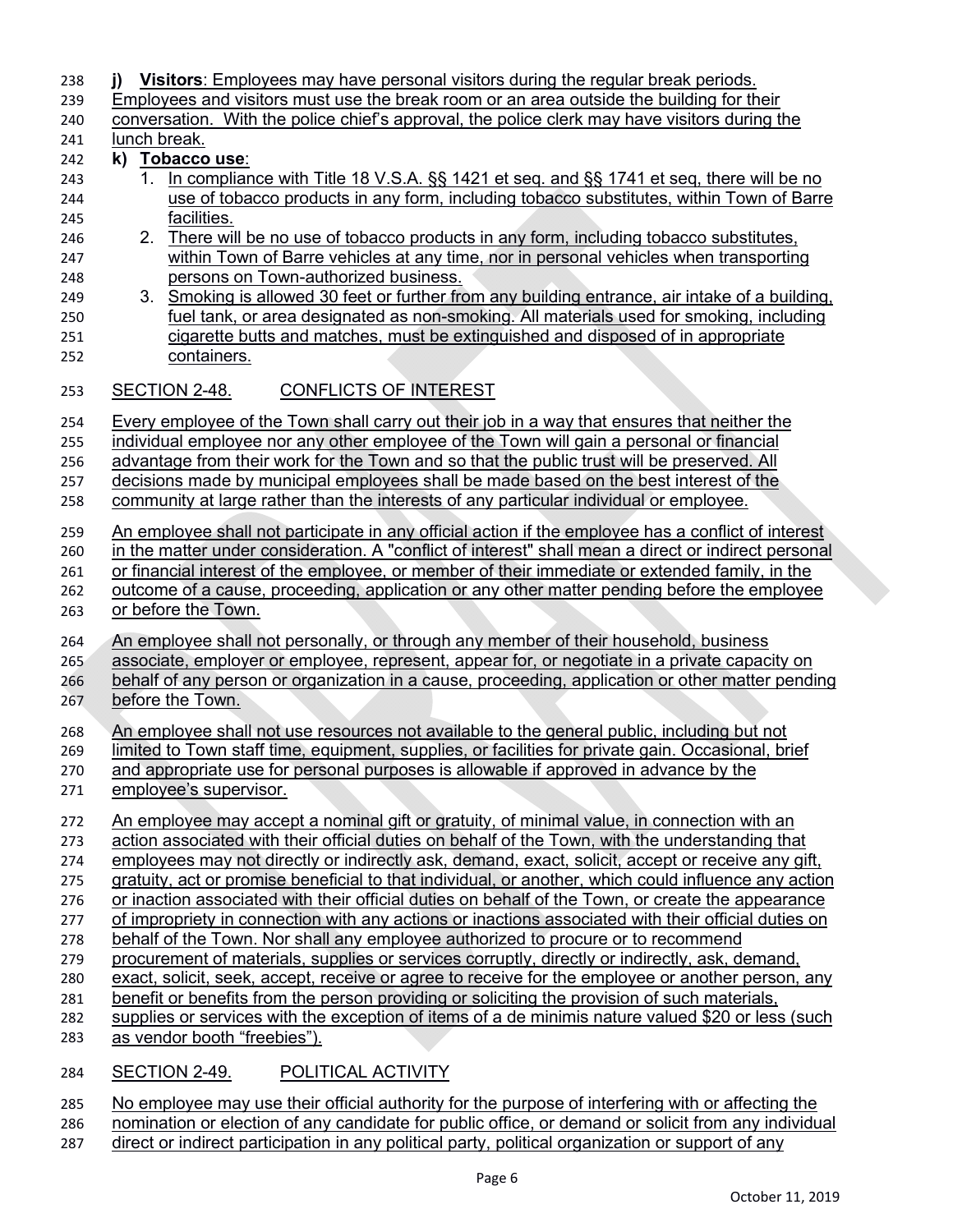- political candidate. Employees are prohibited from using Town facilities, equipment or resources
- for political purposes and from pursuing political activities while working.
- This section is not to be construed to prevent employees from becoming or continuing to be
- members of any political party or organization, from attending political party or organization
- 292 meetings or events, or from expressing their views on political matters, so long as these views
- are clearly articulated as being those of the individual and not of the Town, and these activities do not interfere with the individual's ability to effectively perform their duties and take place or
- are expressed during non-working hours. Nor is this section to be construed as prohibiting,
- 296 restraining or in any manner limiting an individual's right to vote with complete freedom in any
- election.

### SECTION 2-50. NEPOTISM

In recognition of the potential for a conflict of interest to occur in the workplace where a close

relative is responsible for supervising or evaluating the work performance of another close

relative, the Town prohibits the hiring or transferring of relatives, when doing so will result in a

- close relative supervising or evaluating another close relative, or a close relative supervising or
- evaluating the immediate supervision of another close relative.
- 304 A close relative includes immediate and extended family members per the definition section.
- SECTION 2-51. ALCOHOL AND DRUG USE
- The Town intends to maintain a drug-free workplace and workforce. The use of alcohol or illegal
- drugs and the abuse of prescription drugs are not tolerated in the workplace or at work-related events.
- For the purposes of this section, the term "illegal drug" includes both: (a) all state and/or
- federally controlled substances, including look-alike and designer drugs, and drug
- paraphernalia, and (b) prescription medications that have not been prescribed for current use by
- an authorized medical practitioner or that are being used contrary to the prescribing medical
- practitioner's instructions. Controlled substances include but are not limited to the following
- substances: marijuana, cocaine, opiates, amphetamines, phencyclidine (PCP), barbiturates,
- benzodiazepine, methadone, methaqualone, and propoxyphene.
- Violations of this section may subject employees to disciplinary action, up to and including
- termination of employment and referral for prosecution. The Town also may provide information
- 318 and recommendation to participate in an appropriate drug assistance or rehabilitation program.
- Prohibited Conduct:
- The following actions are prohibited in the workplace, on municipal property, while using
- municipal equipment, or during any time period in which an employee is on municipality business:
- 1. Possessing, consuming, or using illegal or controlled substances, as defined by federal, state, and local statutes. (Controlled substances may be taken pursuant to a properly
- issued prescription, provided the controlled substance is taken as and in the amount
- prescribed and so long as the medication does not adversely affect the employee's ability to perform the essential functions of his or her job).
- 2. Distributing, transferring, displaying, transporting, selling, or possessing with the intent to distribute illegal or controlled substances.
- 3. Possessing or using drug paraphernalia except when used for legal substances and in a legally prescribed manner.
- 4. Being under the influence of illegal or controlled substances as demonstrated by actions and/or other evidence.
- 5. Growing and/or manufacturing any illegal drug or controlled substance.
- 6. Possessing or using alcohol.
- 7. Being under the influence of alcohol.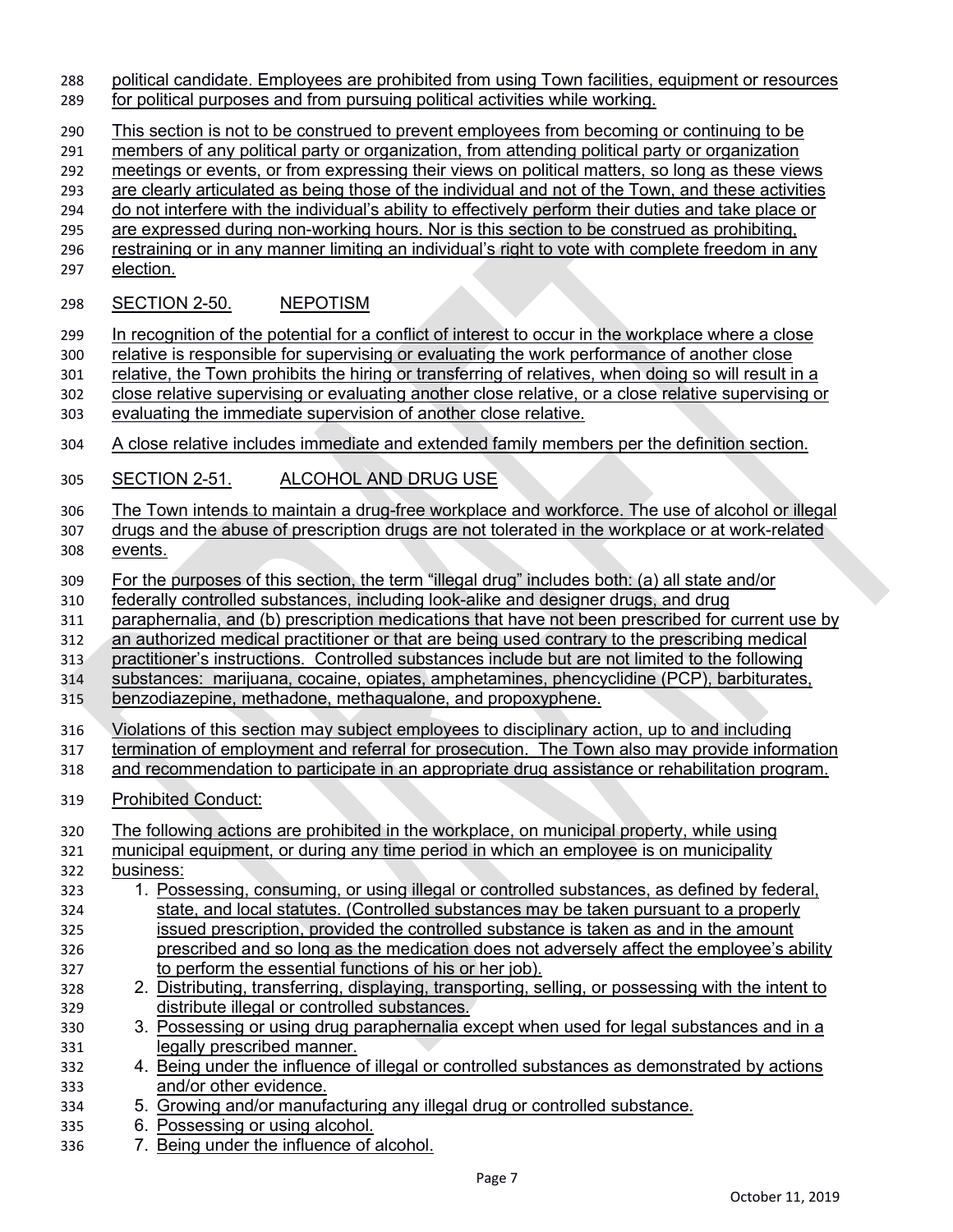| 337<br>338                      | 8. Employees must observe other work rules established by their employing departments<br>regarding the use, possession or presence of drugs involving their employment.                                                                                                                                                                                                                                                                              |
|---------------------------------|------------------------------------------------------------------------------------------------------------------------------------------------------------------------------------------------------------------------------------------------------------------------------------------------------------------------------------------------------------------------------------------------------------------------------------------------------|
| 339<br>340<br>341<br>342        | The limited, responsible consumption of alcohol on or off municipality premises at a Town-<br>sponsored business or social function is permitted, but only if it has been authorized by the<br>Town Manager. The Town expects all attendees at such a function to behave in a professional<br>manner and in accordance with Town policies.                                                                                                           |
| 343<br>344                      | The Town reserves the right to search and inspect all areas of the workplace and its premises<br>for the purposes of maintaining a safe and healthy workplace.                                                                                                                                                                                                                                                                                       |
| 345<br>346<br>347<br>348<br>349 | The illegal use of prescription drugs is also prohibited. If an employee is legally taking<br>prescription drugs that affect the employee's ability to safely perform any of the essential<br>functions of their job, their supervisor or the Town Manager will determine whether or not the<br>employee should continue to perform his or her functions until concerns regarding safety can be<br>addressed. Medical certification may be required. |
| 350<br>351                      | Employees must notify their supervisor within five (5) days of any drug-related criminal<br>conviction.                                                                                                                                                                                                                                                                                                                                              |
| 352                             | Employees may be disciplined, up to and including termination, for violations of this section.                                                                                                                                                                                                                                                                                                                                                       |
| 353                             | USE OF TOWN EQUIPMENT<br>SECTION 2-52.                                                                                                                                                                                                                                                                                                                                                                                                               |
| 354<br>355<br>356               | a) Personal use: The use of Town equipment or property for personal use is not generally<br><u>allowed. However, occasional, appropriate, and de minimis use of Town equipment may be</u><br>approved, if requested in advance, by the employee's supervisor.                                                                                                                                                                                        |
| 357<br>358<br>359               | <b>Privacy:</b> Employees should have no expectation of privacy regarding anything stored in or<br>b)<br>on Town-owned property or Town-owned equipment, including but not limited to desks, filing<br>cabinets, lockers, and vehicles. Employees should expect that such areas may be searched at                                                                                                                                                   |
| 360<br>361                      | any time to retrieve work-related materials or to investigate violations of workplace rules.<br>Use of Town-owned public vehicles:<br>$\mathsf{C}$                                                                                                                                                                                                                                                                                                   |
| 362                             | Town vehicles are to be used for approved business only.<br>1.                                                                                                                                                                                                                                                                                                                                                                                       |
| 363                             | <u>To operate a Town vehicle, the employee must possess the appropriate Vermont</u><br>2.                                                                                                                                                                                                                                                                                                                                                            |
| 364                             | operator's license, or a valid license from their home state.                                                                                                                                                                                                                                                                                                                                                                                        |
| 365                             | If provided prior written approval by the Town Manager, employees may be allowed to<br>3.                                                                                                                                                                                                                                                                                                                                                            |
| 366                             | take vehicles home.                                                                                                                                                                                                                                                                                                                                                                                                                                  |
| 367                             | The Town of Barre provides vehicles to some Town staff who drive frequently to conduct<br>4.                                                                                                                                                                                                                                                                                                                                                         |
| 368                             | business on behalf of the Town. Personal use of these vehicles by anyone, including but                                                                                                                                                                                                                                                                                                                                                              |
| 369                             | not limited to the employee, their spouse and dependents, is prohibited, except as                                                                                                                                                                                                                                                                                                                                                                   |
| 370                             | described in this section.                                                                                                                                                                                                                                                                                                                                                                                                                           |
| 371                             | 5. Commuting use by the employee is not prohibited. Commuting use is generally                                                                                                                                                                                                                                                                                                                                                                       |
| 372                             | considered a taxable benefit by the IRS. The Town will calculate the "taxable auto"                                                                                                                                                                                                                                                                                                                                                                  |
| 373                             | benefit for each applicable employee. For current procedures see Appendix F.                                                                                                                                                                                                                                                                                                                                                                         |
| 374<br>375                      | De minimis personal use is not prohibited, for example but not limited to a stop for a<br>6.<br>personal errand on the way between Town business activities                                                                                                                                                                                                                                                                                          |
| 376                             | USE OF TOWN COMPUTER SYSTEM<br><b>SECTION 2-53.</b>                                                                                                                                                                                                                                                                                                                                                                                                  |
| 377                             | For purposes of this section, "computer system" means all Town computers and devices and                                                                                                                                                                                                                                                                                                                                                             |
| 378                             | any related hardware, equipment, components, or software, including, but not limited to, host                                                                                                                                                                                                                                                                                                                                                        |
| 379                             | computers, file servers, workstation terminals, laptops, tablets, smartphones, internal or external                                                                                                                                                                                                                                                                                                                                                  |
| 380                             | communication networks, the world wide web (www), the Internet, commercial online services,                                                                                                                                                                                                                                                                                                                                                          |
| 381                             | bulletin board systems, backup systems, and the internal and external e-mail systems accessed                                                                                                                                                                                                                                                                                                                                                        |
| 382                             | via the Town's computer equipment.                                                                                                                                                                                                                                                                                                                                                                                                                   |
| 383                             | All electronic communications regarding Town business should be, to the furthest extent                                                                                                                                                                                                                                                                                                                                                              |
| 384<br>385                      | possible, conducted via official Town computer systems. A Town employee should avoid<br>conducting Town business using their personal computer device or account. Any                                                                                                                                                                                                                                                                                |
|                                 |                                                                                                                                                                                                                                                                                                                                                                                                                                                      |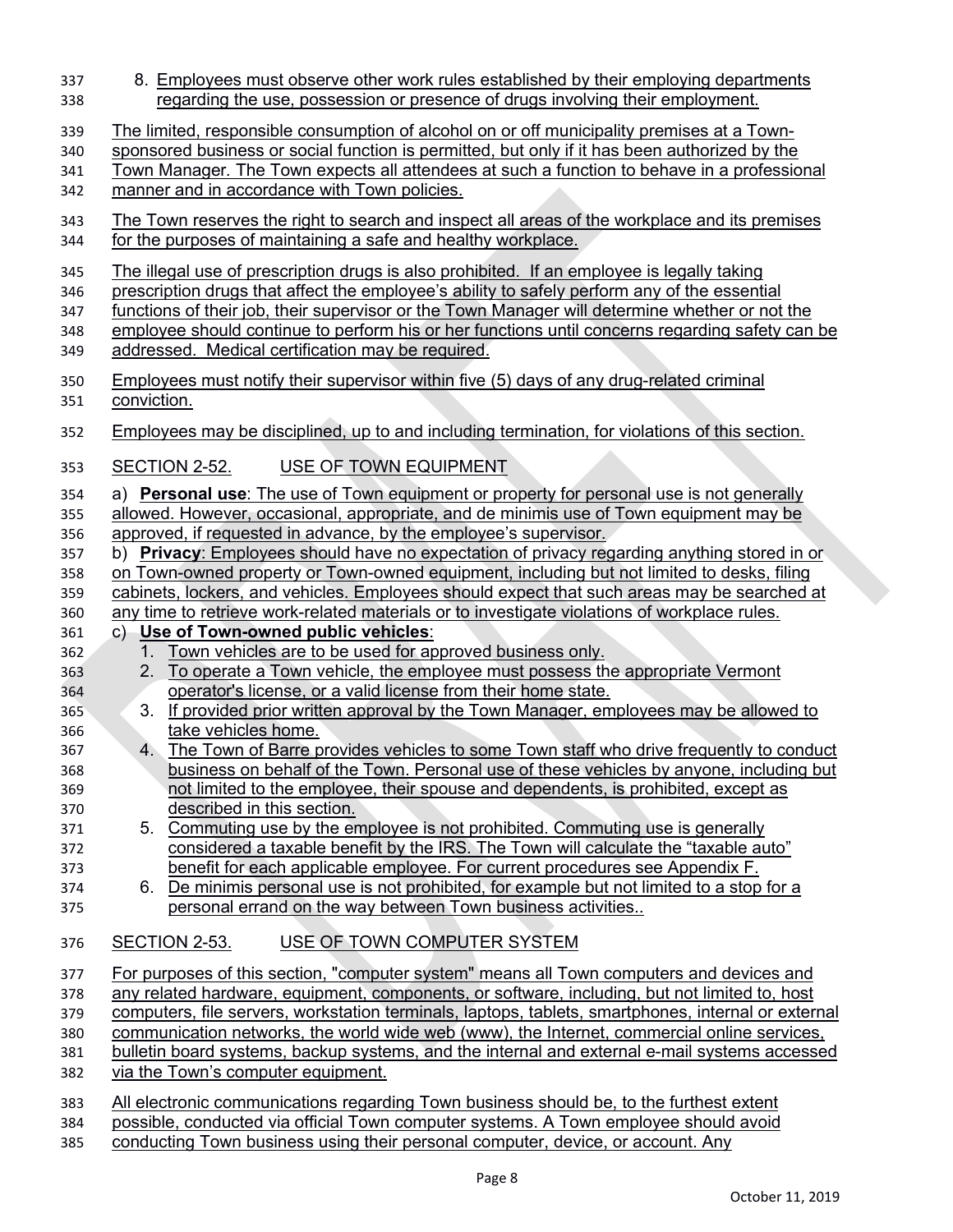| 386 | correspondence conducted on private accounts, including email, or stored on private devices,          |
|-----|-------------------------------------------------------------------------------------------------------|
| 387 | such as personal phones, that are by law public records – those produced or acquired in the           |
| 388 | course of Town business – are subject to public records requests and therefore subject to Town        |
| 389 | retrieval even in the absence of a public record request.                                             |
| 390 | The Town computer system is to be used by employees for the purpose of conducting Town                |
| 391 | business. Occasional, brief, and appropriate personal use of the Town computer system is              |
|     | permitted, provided it is consistent with this section and does not interfere with an employee's      |
| 392 |                                                                                                       |
| 393 | job duties and responsibilities.                                                                      |
| 394 | <b>Employees should have no expectation of privacy or confidentiality regarding anything created.</b> |
| 395 | sent or received on the Town computer system. The Town may monitor at any time its computer           |
| 396 | system without warning or any specific notice to employees including any and all computer             |
| 397 | transactions, communications and transmissions for any reason including, but not limiting to          |
| 398 | ensuring compliance with this section and evaluating the use of its computer system. All files,       |
| 399 | <u>documents, data and other electronic messages created, received or stored on the Town</u>          |
| 400 | computer system are open to review and regulation by the Town and may be subject to the               |
| 401 | provisions of Vermont's Public Records Law.                                                           |
|     |                                                                                                       |
| 402 | <u>Employees are to abide by the current Cybersecurity Rules established by the Town Manager</u>      |
| 403 | or designee. Employees may not introduce software from any outside source on, nor connect             |
| 404 | external devices to, the Town's computer system without explicit prior authorization from their       |
| 405 | supervisor. Employees may be held responsible for any damages caused by using unauthorized            |
| 406 | software or viruses they introduce into the Town computer system.                                     |
|     |                                                                                                       |
| 407 | <b>Employees who have a confidential password to access the Town's computer system should be</b>      |
| 408 | aware that this does not mean the computer system is for personal confidential communication,         |
| 409 | nor does it suggest that the computer system is the property of that person.                          |
| 410 | <b>Employees are required to provide and update their supervisor with passwords for websites,</b>     |
| 411 | software, programs, or other repositories of Town data used by the employee to conduct Town           |
| 412 | <u>business. When directed, employees are required to set up separate access for their supervisor</u> |
| 413 | to password-protected files.                                                                          |
|     |                                                                                                       |
| 414 | <u>Transmission of electronic messages on the Town computer system shall be treated with the</u>      |
| 415 | same degree of propriety, professionalism, and confidentiality as written correspondence. The         |
| 416 | following are examples of uses of the Town computer system which are prohibited:                      |
| 417 | 1. Communications that in any way may be construed by others as disruptive, offensive,                |
| 418 | abusive, discriminatory, harassing, or threatening;                                                   |
| 419 | 2. Communications of sexually explicit images or messages;                                            |
| 420 | 3. Transmission of chain letters or solicitations for personal gain, commercial or investment         |
| 421 | ventures, religious or political causes, outside organizations, or other non-job-related              |
| 422 | solicitations during or after work hours;                                                             |
| 423 | 4. Access to Internet resources, including web sites and news groups, that are inappropriate          |
| 424 | in a business setting;                                                                                |
| 425 | 5. Any other use that may compromise the integrity of the Town and its business in any way.           |
|     |                                                                                                       |
| 426 | <b>PUBLIC RECORDS</b><br><b>SECTION 2-54.</b>                                                         |
| 427 | Any written or recorded information that is produced or acquired by a Town employee in the            |
| 428 | course of Town business is a public record, subject to Vermont's Public Records Law and may           |
| 429 | be covered by the State of Vermont's retention rules and disposition schedules for municipal          |
| 430 | records. Although the Town discourages the use of personal computers, devices, or accounts to         |
| 431 | conduct Town business (see Section 13, above), the use of a personal computer, device, or             |
| 432 | account does not prevent an otherwise public record from being subject to public inspection and       |
| 433 | copying. In the uncommon event that an employee uses their personal computer, device, or              |
| 434 | account to conduct Town business, the record created, sent, or received should be forwarded           |
| 435 | by the employee to the employee's Town computer system, or otherwise captured and retained            |
|     |                                                                                                       |

436 as a Town record. All employees are required to respond in the manner prescribed by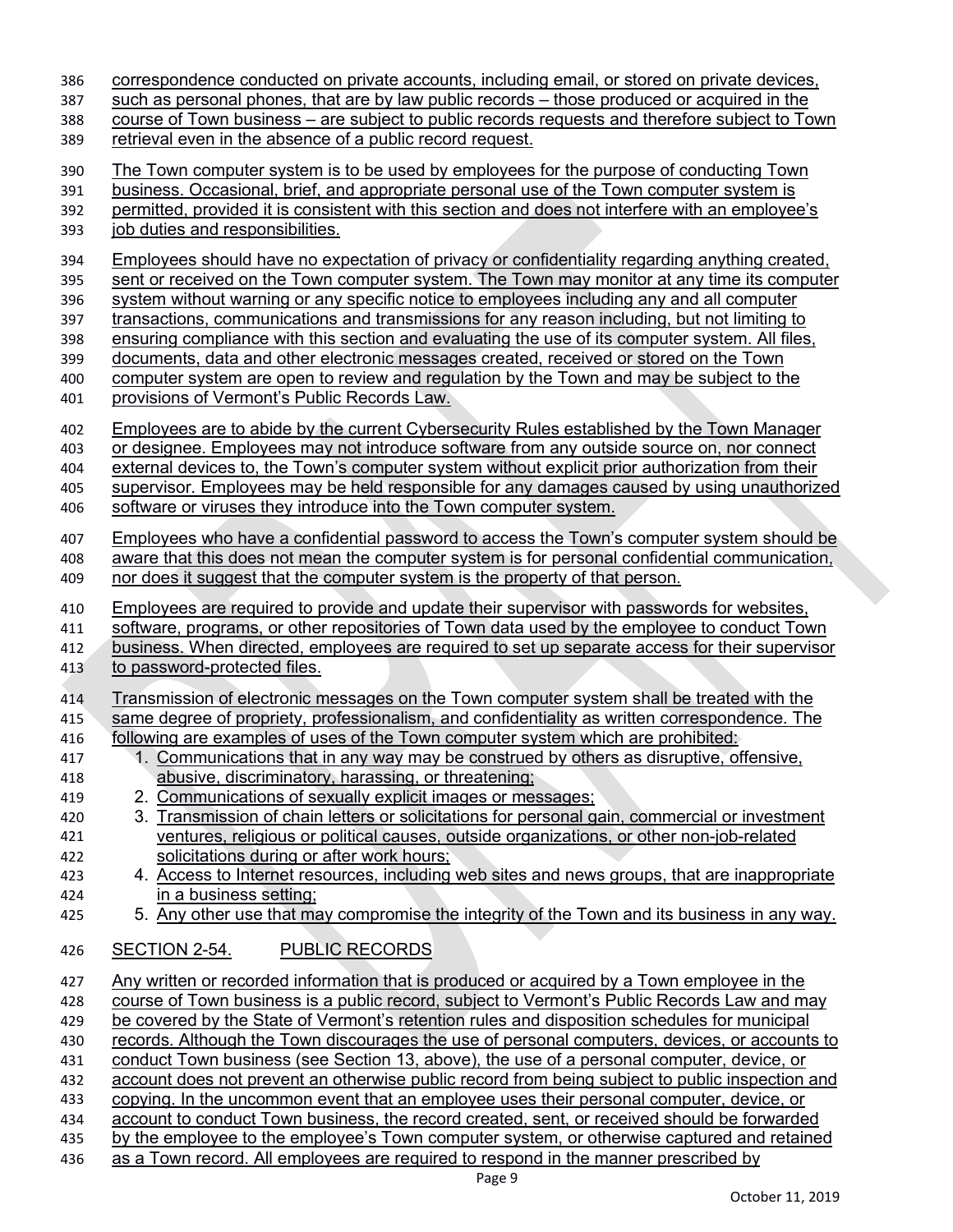| 437 | Vermont's Public Records Law regardless of where a Town public record may be stored. All         |
|-----|--------------------------------------------------------------------------------------------------|
| 438 | employees must provide any Town public records stored in their personal computers, devices,      |
| 439 | or accounts that are responsive to a public records request.                                     |
| 440 | OTHER CONDUCT SUBJECT TO DISCIPLINE<br><b>SECTION 2-55.</b>                                      |
| 441 | Below are examples of other prohibited conduct by employees that may result in disciplinary      |
| 442 | action not covered in other sections:                                                            |
| 443 | Violation of criminal laws.<br>1.                                                                |
| 444 | Violating the Town Charter, Town Ordinances, or policies of the Town.<br>2.                      |
| 445 | Inattention to duty, carelessness, breakage or loss of property.<br>3.                           |
| 446 | Inefficiency or incompetence.<br>4.                                                              |
| 447 | Insubordination or disloyalty.<br>5.                                                             |
| 448 | 6. Lack of integrity.                                                                            |
| 449 | 7. Falsifying a time card or other record or giving false information to anyone whose duty is    |
| 450 | to make such record.                                                                             |
| 451 | 8. Claiming sick leave under false pretenses.                                                    |
| 452 | 9. Being repeatedly or continuously absent or late, being absent without notice or               |
| 453 | satisfactory reason or leaving one's work assignment without appropriate authorization.          |
| 454 | 10. Engaging in any form of harassment.                                                          |
| 455 | 11. Misusing, misappropriating, or willfully neglecting Town property, funds, materials,         |
| 456 | equipment or supplies.                                                                           |
| 457 | 12. Failure to report an accident which involved Town properties.                                |
| 458 | 13. Activity which holds the Town of Barre open to liability, ridicule or public scorn.          |
| 459 | 14. Failure to search for or disclose public records upon request.                               |
| 460 | 15. Any unfounded complaints or false accusations about coworkers.                               |
|     |                                                                                                  |
| 461 | The above examples do not constitute the only basis upon which disciplinary action may be        |
| 462 | taken. The Town also reserves the right to impose discipline for off-duty conduct that adversely |
| 463 | impacts the legitimate interests of the Town.                                                    |
| 464 |                                                                                                  |
| 465 | <b>PART III: Employee Benefits</b>                                                               |
|     |                                                                                                  |
| 466 | <b>INSURANCE BENEFITS</b><br>SECTION 2-56.                                                       |
| 467 | a) Eligibility. Part-time employees (i.e. employees who work less than thirty (30) hours per     |
| 468 | week), seasonal, and temporary employees receive no insurance benefits. Except for those         |
| 469 | employees described above, all employees will receive each of the employee insurance benefits    |
| 470 | described herein.                                                                                |
| 471 | b) Benefit types: The Town offers group insurance and other benefit programs to its eligible     |
| 472 | full time employees, and to eligible part-time employees who work at least 30 hours per week on  |
| 473 | average between January and December of that year. Details about those benefits, as they         |
| 474 | exist on the date of hire are included as Appendices C and D to this Policy.                     |
| 475 | c) Changes to benefits: The Town reserves the right to change insurance carriers, or to add,     |
| 476 | delete or amend insurance benefit programs in its sole discretion. The Town also reserves the    |
| 477 | right to change the amount or percentage of its contribution to the cost of any group health     |
| 478 | insurance program. Employees will be provided with advance notice of any change in the           |
| 479 | contribution rate.                                                                               |
| 480 | <b>TIME-OFF BENEFITS</b><br><b>SECTION 2-57.</b>                                                 |
| 481 | a) Eligibility. All regular, full-time employees will receive each of the employee time-off      |
| 482 | benefits described herein.                                                                       |
| 483 | b) Bereavement: In addition to time allowed for sick leave or personal leave, an employee not    |
|     |                                                                                                  |
| 484 | covered by a collective bargaining agreement or other employment contract where bereavement      |

486 employee suffers the death of an immediate or extended family member. Paid bereavement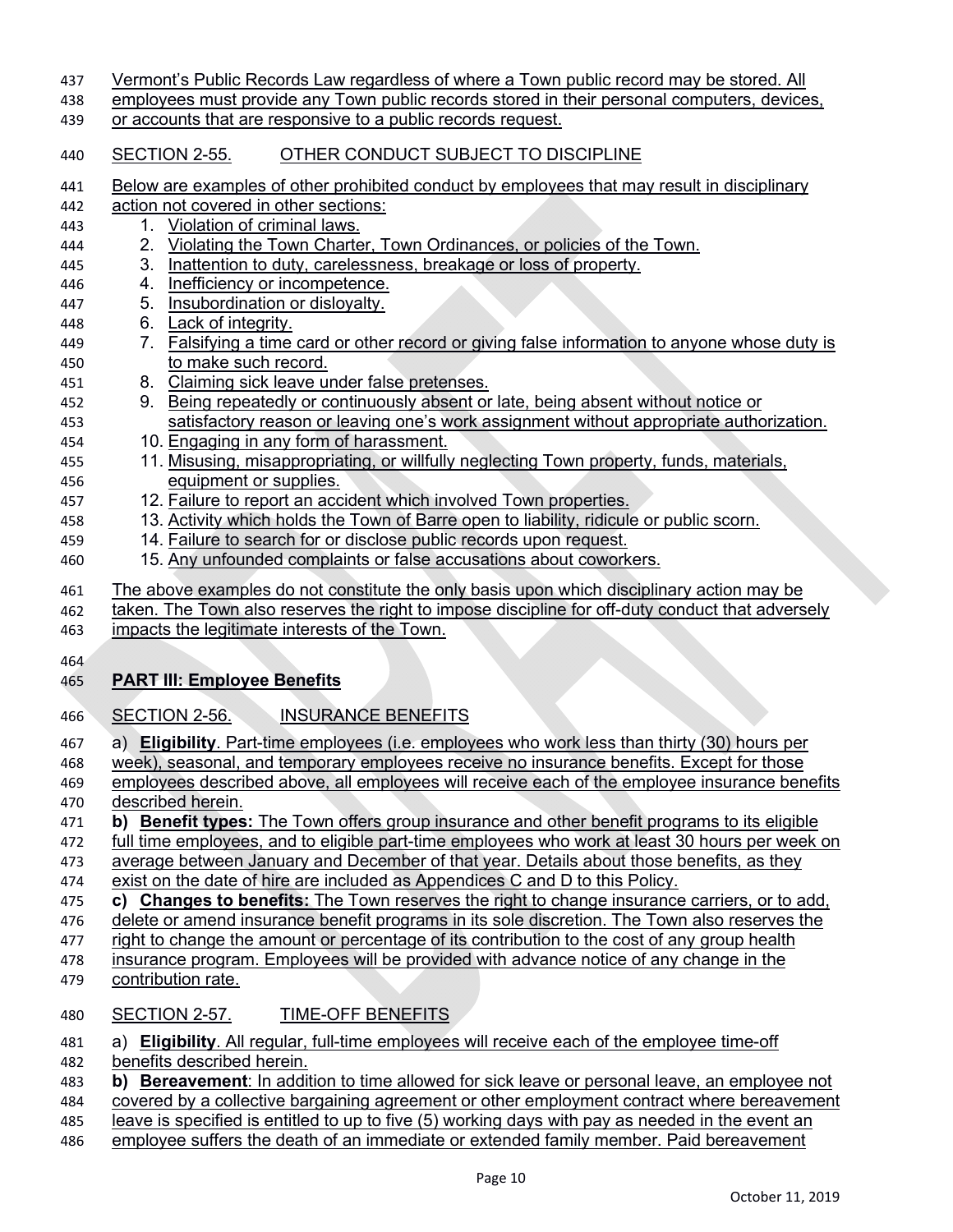| 487        |             | leave does not accrue and thus, when not used, is not carried forward into the next year nor                                                                                          |
|------------|-------------|---------------------------------------------------------------------------------------------------------------------------------------------------------------------------------------|
| 488        |             | compensated upon separation from employment.                                                                                                                                          |
| 489        |             | c) Parental and Family Leave: Eligible employees may receive leave as described in the                                                                                                |
| 490        |             | <b>Family and Medical Leave Act (FMLA) and Vermont Parental and Family Leave Act (VPFLA).</b>                                                                                         |
| 491        |             | <u>These federal and state laws will determine employee eligibility, the qualifying reasons for such</u>                                                                              |
| 492        |             | leave and the length of leave.                                                                                                                                                        |
| 493        |             | The Town reserves the right to designate any qualifying leave of absence granted                                                                                                      |
| 494        |             | under the Policy as leave under FMLA or the VPFLA. A request for leave must be made                                                                                                   |
| 495        |             | in writing to the employee's supervisor. Such leave can be taken intermittently if                                                                                                    |
| 496        |             | approved by the supervisor; time off benefits will accrue on a pro-rated basis according                                                                                              |
| 497        |             | to hours worked during that period. Where an employee's leave request is covered by                                                                                                   |
| 498        |             | the VPFLA and the FMLA, the Town will adhere to the law that provides the most                                                                                                        |
| 499        |             | benefits to the employee. If an employee is entitled to leave under both the VPFLA and                                                                                                |
| 500        |             | <b>FMLA, the leave periods will run concurrently.</b>                                                                                                                                 |
| 501        |             | <u>For the purposes of determining the twelve-month period in which an employee may</u>                                                                                               |
| 502        |             | be entitled to VPFLA and/or FMLA leave, the Town will use a rolling twelve-month                                                                                                      |
| 503        |             | period measured backward from the first date an employee uses such leave.                                                                                                             |
| 504        |             | d) Short Term Family Leave: In accordance with the 21 V.S.A. § 472a, eligible employees                                                                                               |
| 505        |             | may be entitled to take unpaid leave not to exceed four hours in any thirty-day period and not to                                                                                     |
| 506        |             | exceed twenty-four hours in any twelve-month period for the following purposes:                                                                                                       |
| 507        | 1.          | To participate in preschool or school activities directly related to the academic                                                                                                     |
| 508        |             | educational advancement of the employee's child, stepchild, foster child, or ward who                                                                                                 |
| 509        |             | lives with the employee, such as a parent-teacher conference;                                                                                                                         |
| 510        | 2.          | To attend or accompany the employee's child, stepchild, foster child, or ward who lives                                                                                               |
| 511        |             | with the employee or the employee's parent, spouse or parent-in-law to routine medical                                                                                                |
| 512        |             | or dental appointments;                                                                                                                                                               |
| 513        | 3.          | <u>To accompany the employee's parent, spouse or parent-in-law to other appointments for</u>                                                                                          |
| 514        |             | professional services related to their care and well-being; or                                                                                                                        |
| 515        |             | 4. To respond to a medical emergency of the employee's child, stepchild, foster child, or                                                                                             |
| 516        |             | ward who lives with the employee or the employee's parent, spouse or parent-in-law.                                                                                                   |
| 517        |             | The Town may require that leave (including vacation and personal leave) be taken in a                                                                                                 |
| 518        |             | minimum of two-hour segments. At the option of the employee, accrued paid leave may be                                                                                                |
| 519        |             | used. Before taking leave under this section an employee shall make a reasonable attempt to                                                                                           |
| 520        |             | schedule appointments outside of regular work hours. An employee shall provide the Town with                                                                                          |
| 521        |             | the earliest possible notice of the intent to take short term family leave, but in no case later than                                                                                 |
| 522        |             | seven days before leave is to be taken, except in the case of an emergency where the required                                                                                         |
| 523        |             | seven-day notice could have a significant adverse impact on the family member of the                                                                                                  |
| 524        | employee.   |                                                                                                                                                                                       |
| 525        |             | e) Crime Victim Leave: In accordance with 21 V.S.A. § 472c, eligible employees who are                                                                                                |
| 526        |             | crime victims may be entitled to take unpaid leave for the following purpose of attending a                                                                                           |
| 527        |             | deposition or court proceeding related to:                                                                                                                                            |
| 528        |             | 1. a criminal proceeding when the employee has a legal right or obligation to appear at the                                                                                           |
| 529        |             | proceeding;                                                                                                                                                                           |
| 530        |             | 2. a relief from abuse, neglect, or exploitation hearing when the employee is the plaintiff                                                                                           |
| 531        |             | 3. hearings concerning an order against stalking or sexual assault, when the employee                                                                                                 |
| 532        |             | seeks the order as plaintiff.                                                                                                                                                         |
|            |             |                                                                                                                                                                                       |
| 533        |             | A "crime victim" is a person who has:                                                                                                                                                 |
| 534        | $1_{\cdot}$ | obtained a relief from abuse order against a family or household member;                                                                                                              |
| 535        | 2.<br>3.    | obtained a court order against stalking or sexual assault;                                                                                                                            |
| 536        |             | obtained a court order against abuse of a vulnerable adult; or                                                                                                                        |
| 537        | 4.          | sustained physical, emotional or financial injury as the direct result of the commission or                                                                                           |
| 538        |             | attempted commission of a crime or act of delinguency and is identified as a crime victim<br>in an affidavit filed by law enforcement official with a prosecuting attorney. This also |
| 539<br>540 |             | includes the victim's child, foster child, parent, spouse, stepchild or ward of the victim                                                                                            |
|            |             | who lives with the victim, or a parent of the victim's spouse, provided that the individual                                                                                           |
| 541        |             |                                                                                                                                                                                       |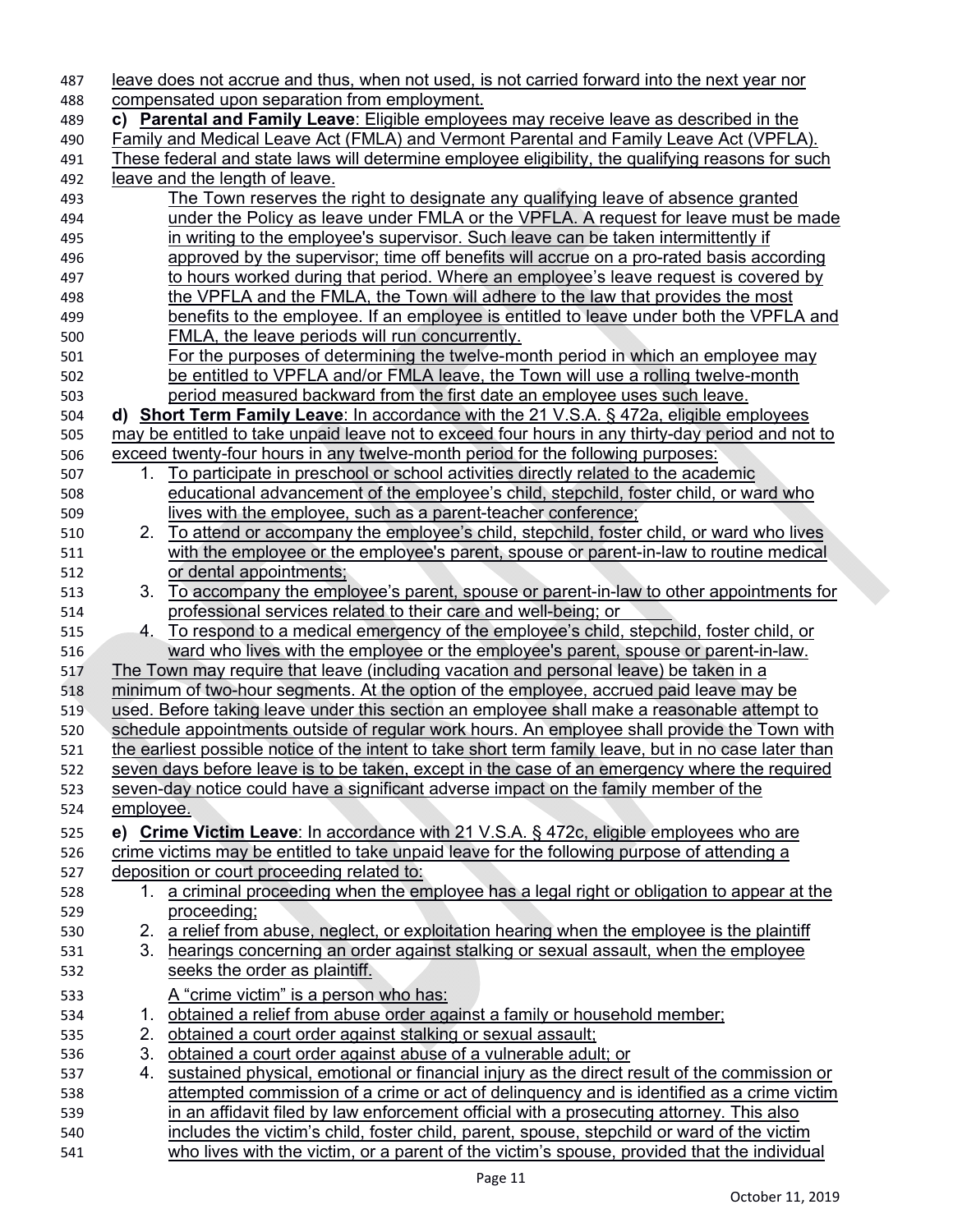| 542 |    |       | is not identified in the affidavit as the defendant.                                              |
|-----|----|-------|---------------------------------------------------------------------------------------------------|
| 543 |    |       | At the option of the employee, accrued sick leave, vacation leave, or any other accrued paid      |
| 544 |    |       | leave may be used.                                                                                |
| 545 | f) |       | <u>Jury duty.</u>                                                                                 |
| 546 |    | 1.    | It is the civic obligation of each Town employee to serve on a jury if called. Any                |
| 547 |    |       | employee excused from jury duty by noon of any day will report for work for the                   |
| 548 |    |       | afternoon portion of the work shift. In accordance with 21 V.S.A. § 499, employees will           |
| 549 |    |       | otherwise be considered in the service of the Town for purposes of determining seniority,         |
| 550 |    |       | benefits, credit towards vacations, sick leave, and other rights, privileges, and benefits of     |
| 551 |    |       | employment.                                                                                       |
| 552 |    | 2.    | When Town employees are called to serve as a witness in a court proceeding, the                   |
| 553 |    |       | employee shall work any of their usual work hours during which they are not serving as a          |
| 554 |    |       | witness in the court proceeding or are not traveling to and from court for that service.          |
| 555 |    |       | Time off in excess of this may be taken if approved by the supervisor or Town Manager.            |
| 556 |    |       | The excess time may be counted against the employee's available paid time off balance.            |
| 557 |    | 3.    | While on jury duty or serving as a witness in a court proceeding due to their status as an        |
| 558 |    |       | employee of the Town, an employee will receive the difference between their full-time             |
| 559 |    |       | pay from the Town and the amount received by reason of said court participation if the            |
| 560 |    |       | employees' reqular rate of pay exceeds such compensation. The Town will pay the                   |
| 561 |    |       | employee after being provided with a copy of the check received by the employee for the           |
| 562 |    |       | court. The employee may request payment(s) on the usual payday(s) that equals the                 |
| 563 |    |       | difference between the employee's usual daily wage and what the court is expected to              |
| 564 |    |       | have paid. The court payment will be assumed to be the current daily court rate. The              |
| 565 |    |       | employee is to provide a copy of any court paychecks to the Town so that any                      |
| 566 |    |       | discrepancy can be reconciled.                                                                    |
| 567 | g) |       | <b>Military leave:</b> The Town will comply with the requirements of the Uniformed Services       |
| 568 |    |       | <u>Employment and Reemployment Rights Act (USERRA), 38 U.S.C. §§ 4303 et seg., and 21</u>         |
| 569 |    |       | V.S.A. §§ 491 et seq. Employees who take military leave subject to the provisions of these laws   |
| 570 |    |       | will be granted leave without pay. At the option of the employee, any paid leave accrued prior to |
| 571 |    |       | the commencement of the leave may be used.                                                        |
| 572 |    | $1 -$ | Eligibility. Any permanent employee who has completed the probationary period and                 |
| 573 |    |       | who leaves the Town service for compulsory military duty shall be placed on military              |
| 574 |    |       | leave without pay, such leave to extend through a date up to ninety (90) days after their         |
| 575 |    |       | release from military duty. Also, a permanent employee who has completed their                    |
| 576 |    |       | probationary period shall be granted a leave of absence for the purpose of being                  |
| 577 |    |       | inducted or otherwise entering military service.                                                  |
| 578 |    | 2.    | Training and/or Governor Call-ups of National Guard: Any employee who is a member of              |
| 579 |    |       | a reserve force of the United States or of any state and who is ordered by the                    |
| 580 |    |       | appropriate authorities to attend a training program or perform other duties under the            |
| 581 |    |       | supervision of the United States or a state, shall be granted an unpaid leave of absence          |
| 582 |    |       | not to exceed three (3) weeks for such activity.                                                  |
| 583 |    |       | 4. Active Duty: Any employee who is a member of a reserve force of the United States or of        |
| 584 |    |       | any state and who is ordered by the appropriate authorities in to active service under the        |
| 585 |    |       | supervision of the United States or a state shall be granted an unpaid leave of absence           |
| 586 |    |       | for the period of service                                                                         |
| 587 |    |       | 5. If the period of service is less than 31 days, the employee is required to report for work     |
| 588 |    |       | "no later than the beginning of the first regularly scheduled work period on the first            |
| 589 |    |       | calendar day following the completion of service and the expiration of eight hours after a        |
| 590 |    |       | period allowing for the safe transportation of the person from the place of that service to       |
| 591 |    |       | the person's residence".                                                                          |
| 592 |    |       | 6. If the period of service is 31-180 days, the employee is required to submit an application     |
| 593 |    |       | for reemployment within 14 days after the end of the period of service.                           |
| 594 |    | 7.    | If the period of service is 181 days or more, the individual must submit the application for      |
| 595 |    |       | reemployment within 90 days.                                                                      |
|     |    |       |                                                                                                   |

**h) Sick leave**.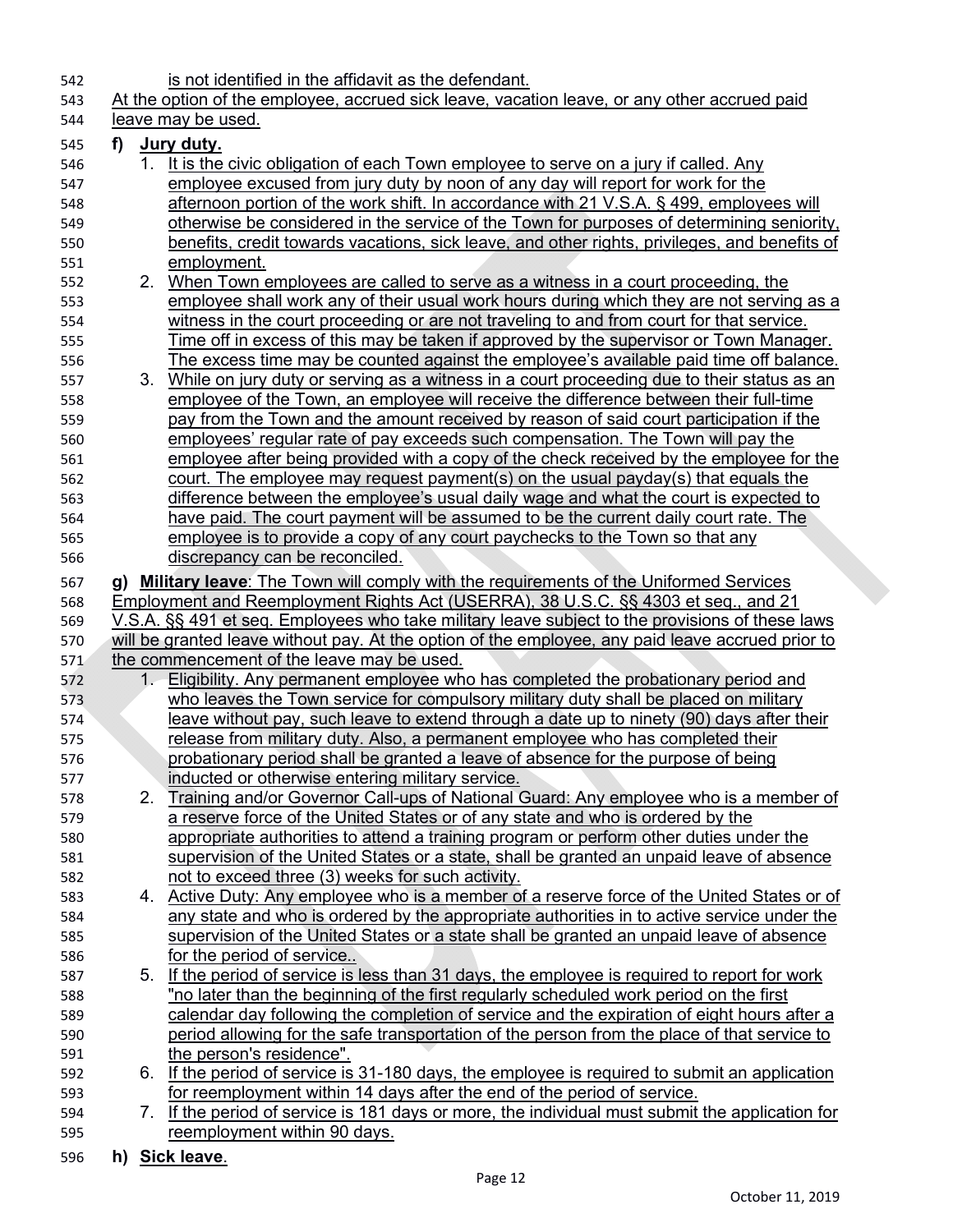| 597 |    | 1. Definition: For the purposes of this section of the Policy, the following definition shall    |
|-----|----|--------------------------------------------------------------------------------------------------|
| 598 |    | apply: "eligible employee" means an employee who: (a) is age 18 or older; (b) works an           |
| 599 |    | average of 18 or more hours per week during their period of regular employment; and (c)          |
| 600 |    | is expected to work 20 or more weeks in a 12-month period. This definition includes              |
| 601 |    | newly-hired employees and those who are still in their probationary period of                    |
| 602 |    | employment. This definition does not include an individual who: (i) works on a per diem          |
| 603 |    | or intermittent basis; (ii) works only when they indicate that they are available to work;       |
| 604 |    | (iii) is under no obligation to work for the Town; and (iv) has no expectation of continuing     |
| 605 |    | employment with the Town.                                                                        |
| 606 | 2. | Employees unable to report to work because of sickness shall notify their supervisor as          |
| 607 |    | far in advance of their normal work hours as possible. Employees must make                       |
| 608 |    | reasonable efforts to avoid scheduling routine or preventive health care or other                |
| 609 |    | appointments during regular work hours.                                                          |
| 610 |    | 3. Earned Sick Leave: An eligible Town employee is entitled to one (1) day leave for every       |
| 611 |    | month of completed continuous employment. An employee can only use up to forty-five              |
| 612 |    | <u>(45) days of earned sick leave per year. If any employee runs out of sick leave, they may</u> |
| 613 |    | use their vacation time, if authorized by their department or division head. An employee         |
| 614 |    | can accrue, but cannot utilize sick leave until they have worked for the Town for six $(6)$      |
| 615 |    | consecutive months.                                                                              |
| 616 |    | 4. Employees absent from work due to illness will usually be allowed to take sick leave up       |
| 617 |    | to their accumulated amount, and earned vacation time thereafter as provided in the              |
| 618 |    | paragraph above. After any sick time is used, the employee's department or division              |
| 619 |    | head, in consultation with the Town Manager, may take whatever steps deemed                      |
| 620 |    | necessary as a result of that consultation, including requirement of a statement from a          |
| 621 |    | licensed physician, to verify the employee's eligibility for sick leave. The Town has the        |
| 622 |    | right to have medical records reviewed, along with another examination, by a physician           |
| 623 |    | selected by the Town.                                                                            |
| 624 | 5. | Employees are not eligible for sick leave if injured on off-duty hours while in the gainful      |
| 625 |    | employment of others.                                                                            |
| 626 | 6. | Employees who come to work and must leave as a result of sickness will have charged              |
| 627 |    | against their accumulated leave the number of hours not worked due to illness.                   |
| 628 | 7. | Employees who use more than three (3) consecutive sick leave days may be required to             |
| 629 |    | provide a fitness-for-duty certification, work release, or other documentation from a            |
| 630 |    | medical provider to their supervisor, Department Head or Town Manager before they                |
| 631 |    | may return. This will be required if reasonable safety concerns exist regarding the              |
| 632 |    | employee's ability to perform duties, i.e. without significant risk of harm to the employee      |
| 633 |    | or others. Sick leave pay will not be delayed pending documentation.                             |
| 634 | 8. | An employee may use sick leave for the purposes below:                                           |
| 635 |    | a. The employee is ill or injured.                                                               |
| 636 |    | The employee obtains professional diagnostic, preventive, routine, or therapeutic<br>b.          |
| 637 |    | health care.                                                                                     |
| 638 |    | The employee cares for a sick or injured immediate family member or foster<br>C.                 |
| 639 |    | child, including helping that individual obtain diagnostic, preventive, routine, or              |
| 640 |    | therapeutic health treatment, or accompanying that family member to an                           |
| 641 |    | appointment related to their long-term care.                                                     |
| 642 |    | d. The employee is arranging for social or legal services or obtaining medical care              |
| 643 |    | or counseling for the employee or for the employee's immediate family member                     |
| 644 |    | or foster child, who is a victim of domestic violence, sexual assault, or stalking or            |
| 645 |    | who is relocating as the result of domestic violence, sexual assault, or stalking.               |
| 646 |    | As used in this section, "domestic violence," "sexual assault," and "stalking" shall             |
| 647 |    | have the same meanings as in 15 V.S.A. $\S$ 1151.                                                |
| 648 |    | The employee cares for an immediate family member or foster child, because the<br>e.             |
| 649 |    | school or business where that individual is normally located during the                          |
| 650 |    | employee's workday is closed for public health or safety reasons.                                |
| 651 |    | 9. Full-time employees will receive sick leave pay at the employee's regular rate of pay.        |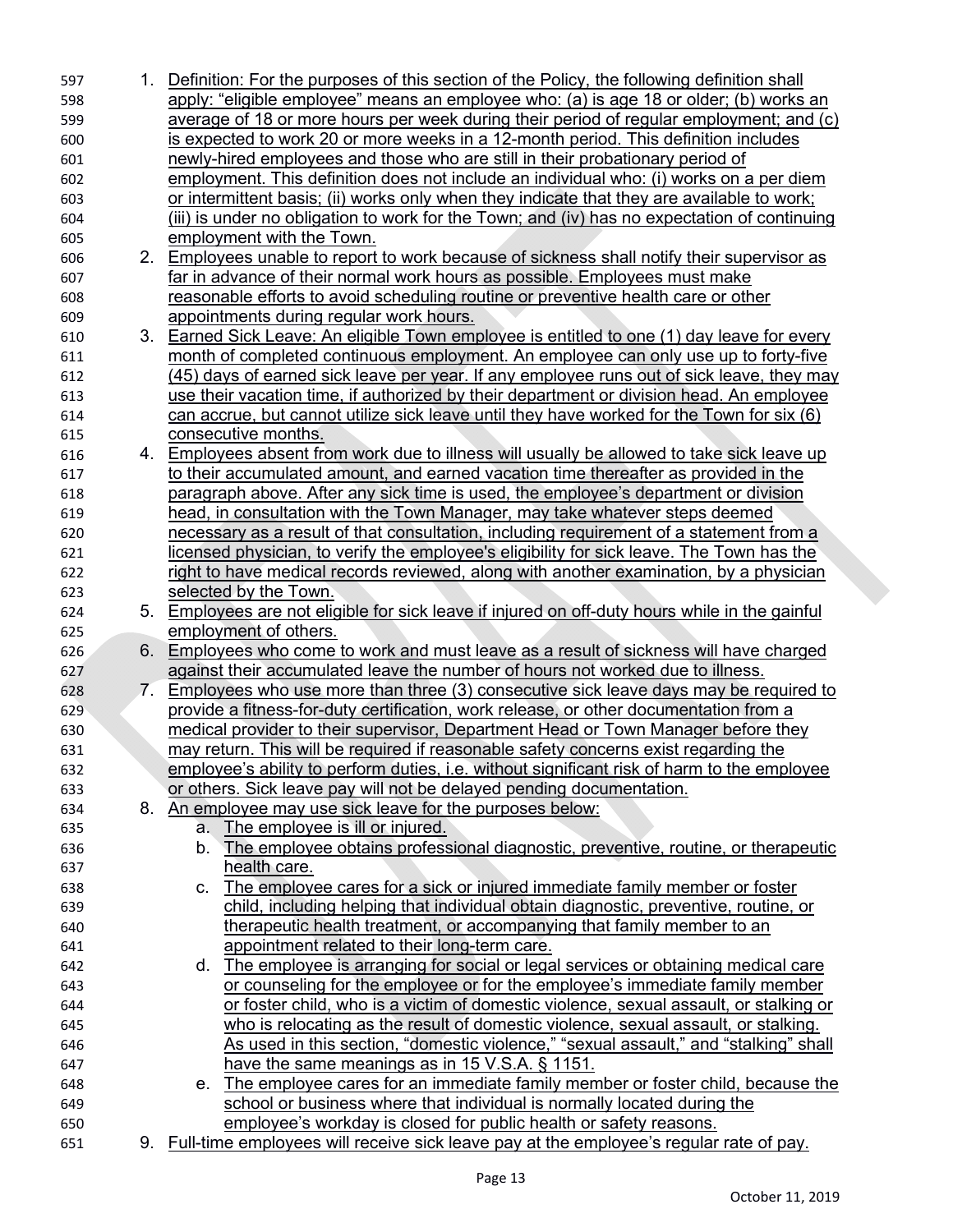| 652 | 10. <u>Use of this paid leave does not diminish the rights that an employee may have under the</u>   |
|-----|------------------------------------------------------------------------------------------------------|
| 653 | Vermont Parental Family Leave Act, 21 V.S.A. § 470.                                                  |
| 654 | 11. The Town will not compensate eligible employees for unused, accrued sick leave at the            |
| 655 | time of separation from employment.                                                                  |
| 656 | Travel leave: A request for travel must be submitted to the Town Manager or their designee<br>i)     |
| 657 | for authorization of travel to a convention, meeting or other official Town business that takes the  |
| 658 | employee away from their normal work. This request is to provide the Town Manager                    |
| 659 | information so that expenses for travel may be approved before the employee leaves. If the           |
| 660 | employee's private vehicle is used for transportation, mileage will be reimbursed at the rate        |
| 661 | established by Appendix G. Documentation will be required for reimbursement of travel, lodging,      |
| 662 | and conference fees.                                                                                 |
| 663 | <b>Leave of absence</b> : An employee with one (1) year or more continuous service, upon prior<br>i) |
| 664 | written approval by the Town Manager and Selectboard, may be granted an unpaid leave of              |
| 665 | absence not to exceed one (1) year for good cause. If a leave of absence without pay is              |
| 666 | granted, the employee may, at the Town's sole discretion, continue the employee's group health       |
| 667 | plan coverage by paying the required premium in accordance with the payment schedule                 |
| 668 | established by the Town. Other employee benefits (e.g. sick leave, vacation, seniority, etc.) will   |
| 669 | not accrue during an unpaid leave of absence period.                                                 |
| 670 | <b>Personal leave:</b> Regular full time employees may have up to two (2) days per year for<br>k)    |
| 671 | <u>personal leave (paid). Leave may be granted by the manager and must be for pressing</u>           |
| 672 | business that cannot be scheduled during nonworking hours. Unused leave days do not                  |
| 673 | accumulate and there will be no pay for unused days. Personal leave days are not holidays or         |
| 674 | extra vacation days.                                                                                 |
| 675 | <b>Overtime and Compensatory Time Off (comp time):</b><br>I)                                         |
| 676 | Nonexempt employees: In accordance with the federal Fair Labor Standards Act, the<br>1.              |
| 677 | Town compensates nonexempt employees, including part-time employees, at the rate of                  |
| 678 | <u>one and one-half hours for each approved hour actually worked in excess of forty hours</u>        |
| 679 | in any workweek. Holidays, sick time, and vacation days do not count as hours worked                 |
| 680 | for purposes of calculating either overtime or compensatory time eligibility.                        |
| 681 | In place of overtime pay, the Town in its discretion may provide nonexempt employees<br>$2_{\cdot}$  |
| 682 | with compensatory time off ("comp time") subject to the following conditions:                        |
| 683 | a. Comp time is earned at a rate of one and one half hours for each hour worked in                   |
| 684 | excess of forty hours actually worked in any workweek.                                               |
| 685 | Non-exempt employees may accrue a maximum of 240 hours of comp time. An<br>b.                        |
| 686 | employee who has accrued their maximum number of hours of comp time will be                          |
| 687 | paid overtime compensation for additional overtime hours of work.                                    |
| 688 | An employee may, at the Town's discretion, be paid in lieu of comp time off.<br>C.                   |
| 689 | An employee receiving payment for accrued comp time will be paid at the regular<br>d.                |
| 690 | rate of pay earned by the employee at the time the employee receives such                            |
| 691 | payment.                                                                                             |
| 692 | e. Upon termination from employment, an employee will be paid for unused comp                        |
| 693 | time at a rate not less than the average regular rate of pay received by the                         |
| 694 | employee during the last three years of employment or the employee's final                           |
| 695 | regular rate of pay, whichever is higher.                                                            |
| 696 | An employee who has accrued comp time and requests use of comp time will be                          |
| 697 | permitted to use such time off within a reasonable period after making the request, if               |
| 698 | such use does not unduly disrupt the Town's operations. Requests for use of comp time                |
| 699 | must be submitted to the employee's supervisor, who will have sole discretion to grant or            |
| 700 | deny the request. Requests for use of comp time will not unreasonably be withheld.                   |
| 701 | 3. Exempt employees: Exempt employees (as defined by 29 USC §213(a)(1) and 21                        |
| 702 | $V.S.A.$ $\S383(2)(E)$ ) will not be paid overtime. Exempt employees will not be given comp          |
| 703 | time except as awarded by the Selectboard under extraordinary circumstances.                         |
| 704 | m) Holidays.                                                                                         |
| 705 | 1. Legal holidays. The following days are legal holidays for eligible salaried employees:            |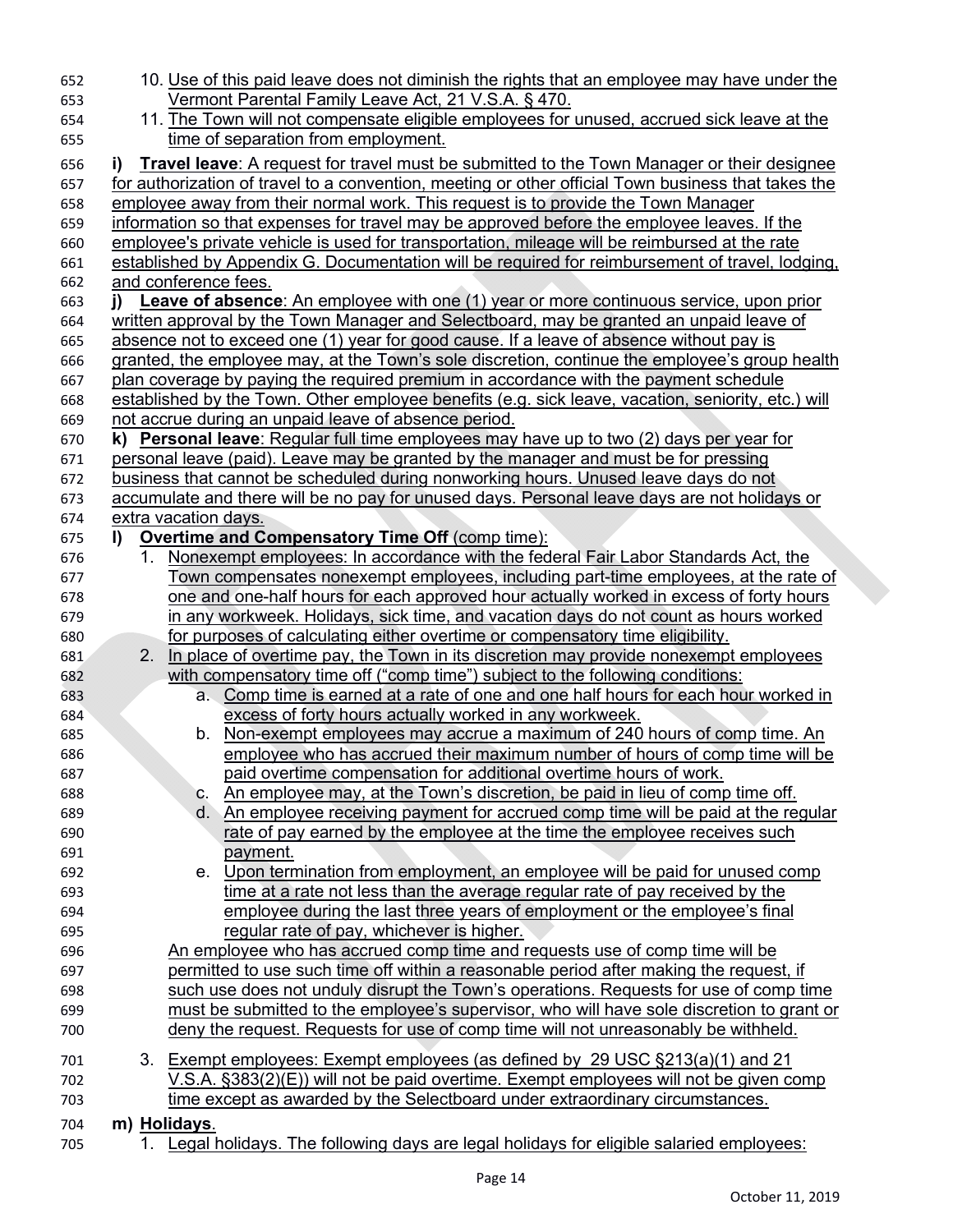| 706        |    | a. New Year's Day (January 1)                                                                                                                   |
|------------|----|-------------------------------------------------------------------------------------------------------------------------------------------------|
| 707        |    | Memorial Day (last Monday in May)<br>b.                                                                                                         |
| 708        |    | Independence Day (July 4)<br>C.                                                                                                                 |
| 709        |    | Labor Day (1st Monday in September)<br>d.                                                                                                       |
| 710        |    | Veterans' Day (November 11)<br>е.                                                                                                               |
| 711        |    | Thanksgiving Day (4th Thursday in November)<br>f.                                                                                               |
| 712        |    | Day after Thanksgiving Day (4th Friday in November)<br>g.                                                                                       |
| 713        |    | Christmas Day (December 25)<br>h.                                                                                                               |
| 714        | 2. | Floater holidays. Five (5) Floater holidays will be awarded at the beginning of each fiscal                                                     |
| 715        |    | year. One (1) week's notice must be given the department or division head. In case of                                                           |
| 716        |    | conflicts, the Town Manager will make final determination. Floater holidays do not                                                              |
| 717        |    | accrue beyond the end of a fiscal year. Any unused floater holiday time unused by June                                                          |
| 718        |    | 30 will be paid out at the employees current rate of pay.                                                                                       |
| 719        |    | 3. Employees will receive holiday leave pay for the number of hours in the employee's                                                           |
| 720        |    | typical work day on which the holiday falls, at the employee's regular rate of pay. Holiday                                                     |
| 721        |    | leave that is not actually worked by an employee will not be included in calculating                                                            |
| 722        |    | overtime for that employee.                                                                                                                     |
| 723        |    | 4. Weekend holidays. Holidays which fall on Saturday or Sunday are observed on either                                                           |
|            |    | the preceding Friday or the following Monday at the discretion of the Town Manager.                                                             |
| 724        |    |                                                                                                                                                 |
| 725        | 5. | Any other paid holidays must be designated by the Town Selectboard.                                                                             |
| 726        |    | Working holidays. Should a department or division be required to maintain operation on                                                          |
| 727        |    | holidays, department or division heads may schedule another day off.                                                                            |
| 728        | 6. | Holidays that fall during an employee's vacation leave will not be charged as vacation                                                          |
| 729        |    | leave.                                                                                                                                          |
| 730        |    | n) Vacations.                                                                                                                                   |
| 731        | 1. | Eligibility. All regular full time employees shall be eligible for the following vacation                                                       |
| 732        |    | benefits.                                                                                                                                       |
| 733        |    | 2. Earned time. Employee vacation time shall be earned on a monthly basis, at the end of                                                        |
| 734        |    | each month of employment, according to the following schedule:                                                                                  |
| 735        |    | Ten (10) days per year from the first month of employment to the fifth year of<br>а.                                                            |
| 736        |    | employment, only to be taken after six (6) months of employment.                                                                                |
| 737        |    | Fifteen (15) days per year at the fifth year to the tenth year of employment.<br>$b_{\cdot}$                                                    |
| 738        |    | Twenty (20) days per year at the tenth year to the twentieth year of employment.<br>C.                                                          |
| 739        |    | <u>Twenty-five (25)</u> days at the twentieth year and each year thereafter.<br>d.                                                              |
| 740        | 3. | Accumulated leave. A vacation is for relaxation and to get away from the daily routine.                                                         |
| 741        |    | For this reason, employees are encouraged to take vacation time in (1) week blocks.                                                             |
| 742        |    | Vacation requested in one-week blocks must be submitted one (1) month in advance to,                                                            |
| 743        |    | and approved by, the department or division head. In case of conflict, the Town Manager                                                         |
| 744        |    | will make the final determination. Vacation requests for less than one (1) week at a time                                                       |
| 745        |    | may be taken with one (1) week's notice given to, and approved by, the department or                                                            |
| 746        |    | division head. In case of conflict, the Town Manager will make the final determination.                                                         |
| 747        |    | No employee may carry accrued vacation time for more than twenty-four (24) months                                                               |
| 748        |    | after the time it first becomes available. Any accrued vacation time which remains                                                              |
| 749        |    | unused after two (2) years from the date it first becomes available shall be converted to                                                       |
| 750        |    | wages and paid at the then current rate of pay.                                                                                                 |
| 751        | 4. | Employees will receive vacation leave pay at the employee's regular rate of pay.                                                                |
| 752        | 5. | Termination.                                                                                                                                    |
| 753        |    | Upon termination of employment an employee will be entitled to be paid for all<br>а.                                                            |
| 754        |    | accumulated but unused vacation time at the rate of pay the employee is                                                                         |
|            |    |                                                                                                                                                 |
| 755        |    | receiving at the time of termination.                                                                                                           |
|            |    |                                                                                                                                                 |
| 756        |    | b. Any employee who terminates during their probationary period will not be entitled                                                            |
| 757        |    | to compensation for any accrued vacation time.<br>C.                                                                                            |
| 758        |    | An employee who voluntarily terminates their employment without providing a                                                                     |
|            |    |                                                                                                                                                 |
|            |    |                                                                                                                                                 |
|            |    |                                                                                                                                                 |
|            |    |                                                                                                                                                 |
|            |    |                                                                                                                                                 |
|            |    |                                                                                                                                                 |
|            |    |                                                                                                                                                 |
|            |    |                                                                                                                                                 |
|            |    |                                                                                                                                                 |
|            |    |                                                                                                                                                 |
|            |    |                                                                                                                                                 |
|            |    |                                                                                                                                                 |
|            |    |                                                                                                                                                 |
|            |    |                                                                                                                                                 |
|            |    |                                                                                                                                                 |
|            |    |                                                                                                                                                 |
|            |    |                                                                                                                                                 |
|            |    |                                                                                                                                                 |
|            |    |                                                                                                                                                 |
|            |    |                                                                                                                                                 |
|            |    |                                                                                                                                                 |
|            |    |                                                                                                                                                 |
|            |    |                                                                                                                                                 |
|            |    |                                                                                                                                                 |
|            |    |                                                                                                                                                 |
| 759<br>760 |    | minimum notice of 28 calendar days to their supervisor will not be paid out their<br>accrued vacation time unless approved by the Town Manager. |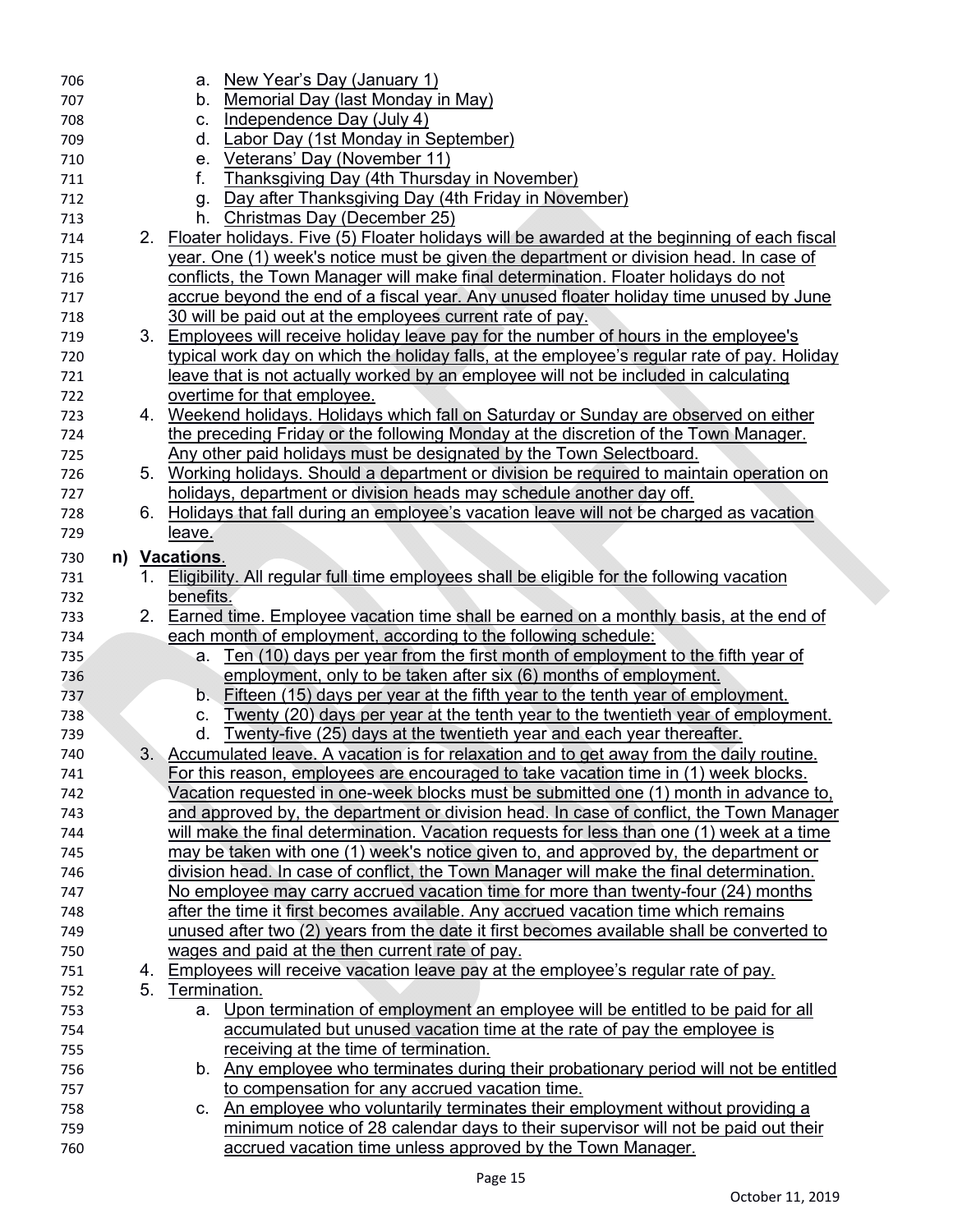- SECTION 2-58. WORKER'S COMPENSATION.
- a) **Eligibility.** The Town carries Worker's Compensation insurance for all the employees of the
- Town. When an employee is unable to work due to a compensable, work-related injury, they
- may be eligible for such Worker's Compensation benefits as provided by the laws of the State of Vermont.
- b) **Reporting**. All Town employees are required to immediately report all work-related injuries
- to their department or division head.

### SECTION 2-59. LONGEVITY PAY

a) **Eligibility**: All full-time, non-union employees with a minimum of five (5) consecutive years

- tenure in a full-time position with the Town and who actually worked a minimum of twenty-six
- (26) weeks in the previous calendar year are eligible for longevity pay. Unpaid leave of absence, lay-off, sick leave, suspension for disciplinary action, and vacation shall not be counted towards

time actually worked. The leaves and pay statuses listed herein do not interrupt an employee's

- consecutive tenure. If a full-time employee does not qualify for longevity pay for not having
- worked a minimum of twenty-six (26) weeks in the previous year, the employee's consecutive
- years tenure is not necessarily broken. Consecutive tenure will be broken when an employee
- 777 leaves, voluntarily or involuntarily, the full-time employ of the Town.
- **b) Pay Date**: The annual longevity pay shall be paid to eligible employees the first pay date in
- December. The longevity pay shall be determined by the numbers of years completed in the
- 780 employee's previous employment anniversary date. There shall be no pro-ration of longevity
- pay when an eligible employee terminates employment with the Town of Barre.
- **c) Longevity Pay Benefit**: See Appendix B for the amount of the benefit.

# SECTION 2-60. FEDERALLY-MANDATED BENEFITS.

 Pay will be withheld from each paycheck in compliance with federal Unemployment and Social Security laws and regulations.

## **PART IV: Employment Practices and Rights**

SECTION 2-61. HIRING POLICIES

## a) **Recruitment**.

| , ں |                | TWU GIUTIVIII.                                                                           |
|-----|----------------|------------------------------------------------------------------------------------------|
| 790 | 1.             | Whenever a vacancy occurs in any department or division, the department or division      |
| 791 |                | head shall notify the Town Manager of said vacancy, stating the date of the vacancy,     |
| 792 |                | position, and any other pertinent facts which may be necessary, including statement of   |
| 793 |                | need for vacancy to be filled.                                                           |
| 794 | 2 <sub>1</sub> | Whenever a department or division head wishes to establish a new position, they shall    |
| 795 |                | notify the Town Manager in writing stating the title, if such a title exists, or a job   |
| 796 |                | description when no such position exists and the reason for the request. No new position |
| 797 |                | will be established without the approval of the Selectboard.                             |
| 798 |                | 3. Announcements for vacancies will be posted by the Town Manager or their designee      |
| 799 |                | and shall specify the position, qualifications of applicants, closing date for receiving |
| 800 |                | applications, and other information as required.                                         |
| 801 |                | b) Application.                                                                          |
| 802 |                | Application for employment with the Town must be filed on forms prescribed by the        |
| 803 |                | Town Manager. Such forms may require whatever information is deemed necessary and        |
| 804 |                | all applications must be signed by the person applying.                                  |
| 805 | $2_{-}$        | Written employment applications may be rejected from any applicants for the following    |
| 806 |                | reasons:                                                                                 |

- a. Whose application clearly indicates that minimum qualifications required are not fulfilled.
- b. Whose employment has been terminated from a department or division of the Town on less than favorable terms.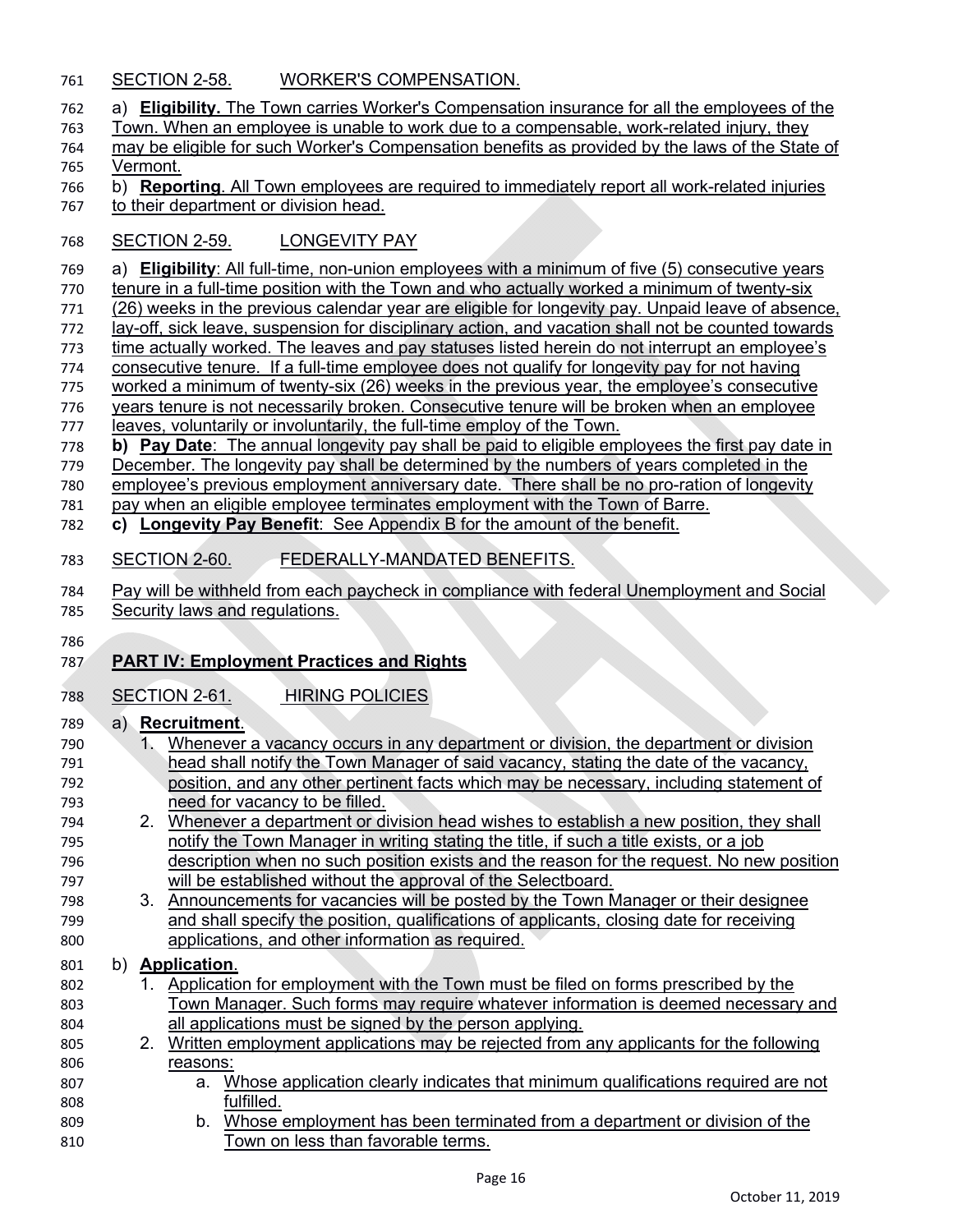| 811        | c. Who has practiced or attempted fraud or deception in any statement of fact                                                              |
|------------|--------------------------------------------------------------------------------------------------------------------------------------------|
| 812        | pertinent to the application.                                                                                                              |
| 813        | Hiring; probationary period. All hires shall be made with a probationary period not to<br>3.                                               |
| 814        | exceed twelve (12) months. During the probationary period, the Town Manager may                                                            |
| 815        | remove an employee with or without cause.                                                                                                  |
| 816        | SECTION 2-62.<br><b>TRANSFERS AND DEMOTIONS</b>                                                                                            |
| 817        | a) Transfers. When a vacancy occurs, the Town Manager may arrange a transfer if there is an                                                |
| 818        | interested employee and all concerned concur.                                                                                              |
| 819        | <u>Transfer of any employee from one position to another without significant change in</u>                                                 |
| 820        | grade may be effective if the employee meets the qualification requirements for the                                                        |
| 821        | particular position; if it is in the best interests of the Town; if further training and                                                   |
| 822        | development of any employee in another position would be beneficial to future staffing                                                     |
| 823        | potential of the Town; or if it meets the personal need of the employee as consistent with                                                 |
| 824        | the other requirements of this rule.                                                                                                       |
| 825        | b) <b>Demotions</b> . Employees may be demoted to a position of lower grade for which they are                                             |
| 826        | qualified for any of the following reasons:                                                                                                |
| 827        | When an employee would otherwise be laid off because the position is being abolished;<br>1.                                                |
| 828        | the position is being reclassified to a higher grade; lack of work; lack of funds; or                                                      |
| 829        | <u>because of the return to work from authorized leave of another employee to such a</u>                                                   |
| 830<br>831 | position in accordance with the rules on leave.<br>When employees do not possess the necessary qualifications to render satisfactory<br>2. |
| 832        | service in the position they hold, or when removed from probation.                                                                         |
| 833        | 3.<br>When an employee voluntarily requests such demotion.                                                                                 |
|            |                                                                                                                                            |
| 834        | All demotions must receive the approval of the Town Manager and department or division head                                                |
| 835        | or heads concerned. The employee must be notified in writing no less than five (5) days before                                             |
| 836        | their demotion and of the reason for such action. Within ten (10) days of such notice they may                                             |
| 837        | request a public or executive-session hearing before the Selectboard, who must hold such                                                   |
| 838        | hearing not less than ten (10) days nor more than twenty (20) days after such request. The                                                 |
| 839        | Selectboard may support the action of the Town Manager or may modify it.                                                                   |
| 840        | DISCIPLINARY ACTIONS AND SEPARATIONS<br><b>SECTION 2-63.</b>                                                                               |
| 841        | a) Discipline. Public employees are required to maintain high standards of conduct in dealing                                              |
| 842        | with the public as well as in the conduct of their personal affairs.                                                                       |
| 843        | The Town will normally adhere to the following progressive disciplinary process, but                                                       |
| 844        | reserves the right to bypass any or all steps of progressive discipline when it determines.                                                |
| 845        | in its sole discretion, that deviation from the process is warranted. Disciplinary action                                                  |
| 846        | may take any of the following forms:                                                                                                       |
| 847        | Oral warning;<br>1.                                                                                                                        |
| 848        | Written warning;<br>2.                                                                                                                     |
| 849        | Suspension from duty without pay;<br>3.                                                                                                    |
| 850        | Separation.<br>4.                                                                                                                          |
| 851        | Department or division heads may impose disciplinary action upon employees in their                                                        |
| 852        | department or division to include an oral or written warning, or suspension with or without pay                                            |
| 853        | for not more than two (2) days. More severe disciplinary action may be imposed only upon the                                               |
| 854        | consent of the Town Manager.                                                                                                               |
| 855        | b) Separations.                                                                                                                            |
| 856        | <u>Voluntary. An employee who resigns their employment with the Town shall be deemed</u>                                                   |
| 857        | terminated. A statement of good standing may be provided to the employee.<br>2.                                                            |
| 858<br>859 | Involuntary.<br>a. A regular employee in the employment of the Town for less than twelve (12)                                              |
| 860        | consecutive months may be removed from employment only by the Town                                                                         |
| 861        | Manager.                                                                                                                                   |
| 862        | b. A regular employee in the employment of the Town for more than twelve (12)                                                              |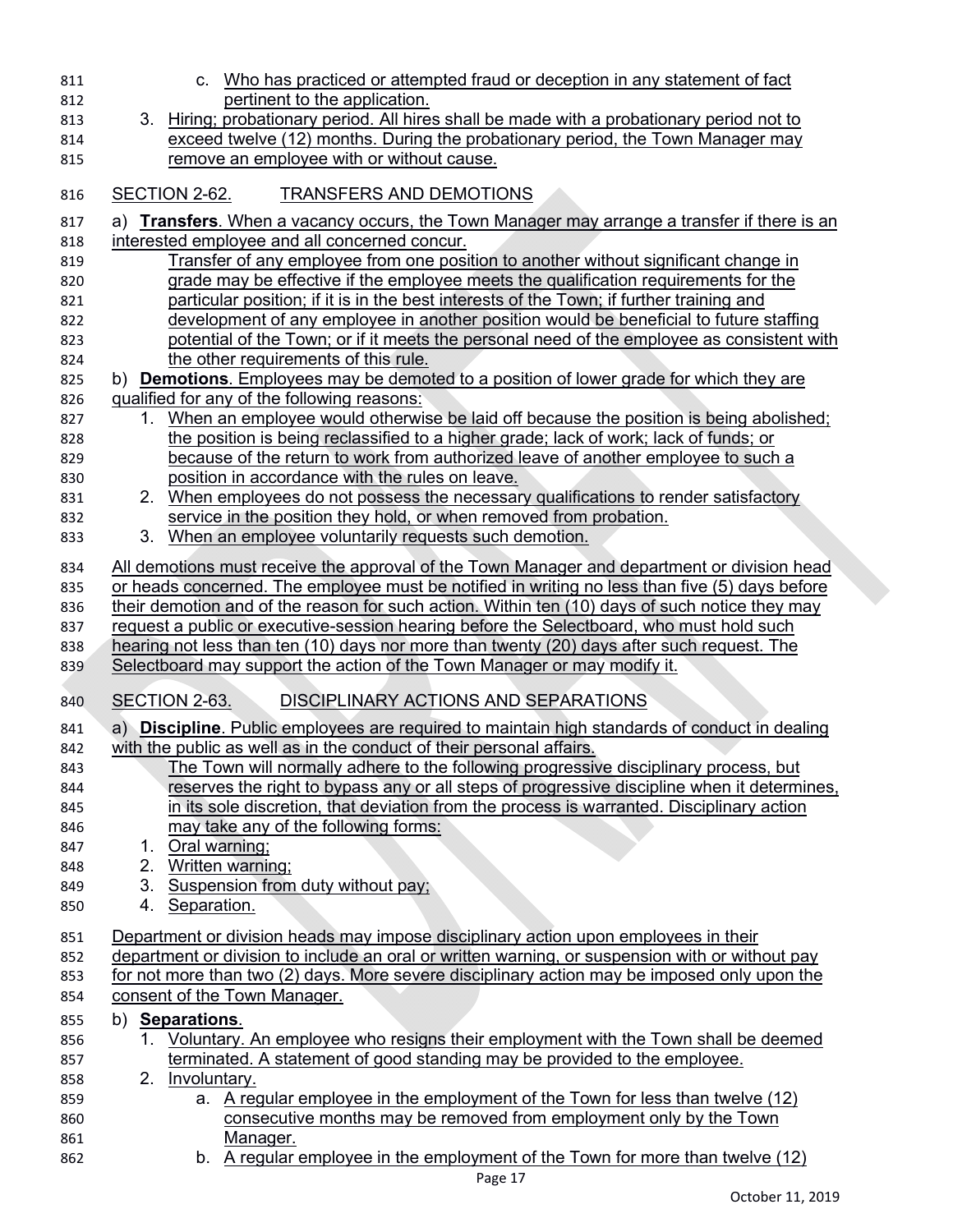| 863 | consecutive months may be removed from office or removed from their                                    |
|-----|--------------------------------------------------------------------------------------------------------|
| 864 | employment only by the Town Manager. The employee may request a hearing                                |
| 865 | within ten (10) days of such removal. The aggrieved party will be granted upon                         |
| 866 | their request a public or executive-session hearing by the Selectboard within                          |
| 867 | thirty (30) days of the request.                                                                       |
|     | Removal of any employee for reduction in force may be based upon either                                |
| 868 | C.                                                                                                     |
| 869 | economic necessity or lack of work, organizational efficiency, changes in                              |
| 870 | departmental functions, and/or reorganization or reclassification of positions                         |
| 871 | resulting in the elimination of a position, or any other valid reason approved by                      |
| 872 | the Selectboard.                                                                                       |
| 873 | APPEAL PROCEDURES.<br><b>SECTION 2-64.</b>                                                             |
|     | A matter arising under Section 23.a) Discipline and Section 23.b)1. Separations, Voluntary of          |
| 874 |                                                                                                        |
| 875 | this article may be appealed by a Regular Employee to the Town Manager who shall have the              |
| 876 | ultimate and final responsibility to consider the merits of the appeal, and indicate in writing to the |
| 877 | employee the basis of their determination. A matter arising under Section 23.b) 2.b. Separation,       |
| 878 | Involuntary of this article may be appealed to the Selectboard.                                        |
|     |                                                                                                        |
| 879 | RECORDS AND EVALUATIONS.<br><b>SECTION 2-65.</b>                                                       |
| 880 | a) Records. Personnel records shall be confidential but available for inspection by the                |
| 881 | employee concerned or the employee's designated representative upon request at a mutually              |
| 882 | agreeable time during regular office hours. The Town reserves the right to have its                    |
| 883 | representative present at the time its files are examined or copied.                                   |
| 884 | b) <b>Evaluations</b> . Employees may be subject to job performance evaluations at such times and      |
| 885 | in such manner as the Town Manager or their authorized representative deems reasonable,                |
| 886 | though at minimum annually in the first three (3) years of employment. Thereafter, employees           |
| 887 | shall be offered the opportunity to check in once per year at minimum. Said evaluations shall be       |
| 888 | made available to the employee and the employee shall be given the opportunity to comment              |
| 889 | upon the evaluation. An unfair or unreasonable evaluation, in the employee's opinion, may be           |
| 890 | the basis of a grievance. Copies of evaluations will also be submitted to the employee's               |
| 891 | supervisor, and Town Manager, and will become a part of the employee's personnel file.                 |
|     |                                                                                                        |
| 892 | <b>GRIEVANCE PROCEDURES.</b><br>SECTION 2-66.                                                          |
| 893 | Any grievance or dispute which may arise limited to the application, meaning, or interpretation of     |
| 894 | this Policy shall be reported to the supervisor within three (3) working days of its occurrence and    |
| 895 | shall be settled in the following manner:                                                              |
| 896 | Step 1: The employee or employees concerned shall endeavor to adjust the matter with                   |
| 897 | the supervisor, department, or division head within four (4) working days.                             |
|     |                                                                                                        |
| 898 | Step 2: If unable to arrive at a satisfactory adjustment the matter shall then be                      |
| 899 | presented to the Town Manager or their designee, and both shall endeavor to adjust the                 |
| 900 | matter within five (5) working days.                                                                   |
| 901 | Step 3: If unable to arrive at a satisfactory adjustment and the persons involved are                  |
| 902 | beyond their probationary period, the matter shall then be presented to the Selectboard                |
| 903 | and the parties shall endeavor to adjust the matter within fifteen (15) working days.                  |
|     | <b>EQUITY AND INCLUSION</b><br>SECTION 2-67.                                                           |
| 904 |                                                                                                        |
| 905 | a) Equal Employment Opportunity: The Town of Barre shall provide equal opportunity to all              |
| 906 | employees and applicants without regard to race, color, religion, ancestry, sex, sexual                |
| 907 | orientation, gender identity, age, national origin, place of birth, marital status, disability,        |
| 908 | veteran's status, HIV status, pregnancy, genetic information, crime victim status, or any other        |
| 909 | category of person protected under state or federal law.                                               |
| 910 | b) Employment Harassment and Discrimination: The Town is committed in all areas to                     |
| 911 | providing a work environment that is free from unlawful harassment and discrimination. Vermont         |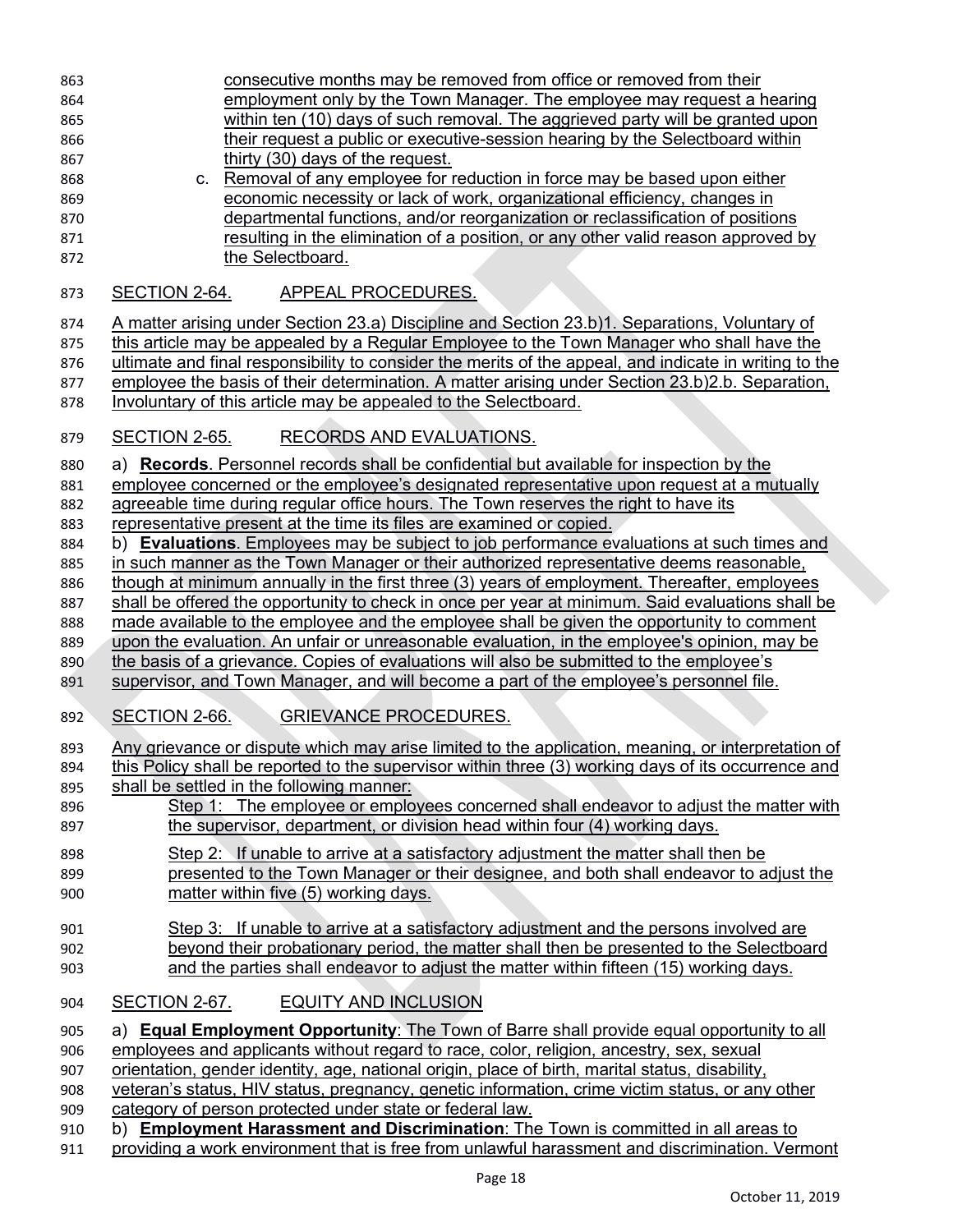| 912 |    | and federal law prohibit employment discrimination or retaliation based on race, color, religion,   |
|-----|----|-----------------------------------------------------------------------------------------------------|
| 913 |    | sex, gender identity, marital status, national origin, age, pregnancy, genetic information, veteran |
| 914 |    | status, any other category of person protected under federal or state law, or against a qualified   |
| 915 |    | individual with a disability with respect to all employment practices. Vermont law also prohibits   |
| 916 |    | discrimination based on sexual orientation, ancestry, HIV status, and place of birth. It is also    |
| 917 |    | unlawful to retaliate against employees or applicants who have alleged employment                   |
| 918 |    | discrimination.                                                                                     |
| 919 | 1. | <b>Examples of harassment include the following: insulting comments or references based</b>         |
| 920 |    | on a person's race, color, religion, sex, gender identity, marital status, national origin,         |
| 921 |    | age, pregnancy, genetic information, crime victim status or veteran status, disability,             |
| 922 |    | sexual orientation, ancestry, HIV status, place of birth; aggressive bullying behaviors;            |
| 923 |    | <u>inappropriate physical contact or gestures, physical assaults or contact that substantially</u>  |
| 924 |    | interferes with an individual's work performance or creates an intimidating, hostile or             |
| 925 |    | offensive working environment; retaliation against an employee for complaining about                |
| 926 |    | the behaviors described above or for participating in an investigation of a complaint of            |
| 927 |    | harassment.                                                                                         |
| 928 | 2. | Petty slights, annoyances, and isolated incidents (unless serious) will not rise to the level       |
| 929 |    | of illegality. To be unlawful, the conduct must create a work environment that would be             |
| 930 |    | intimidating, hostile, or offensive to reasonable people.                                           |
| 931 | 3. | The Town will not tolerate unlawful harassment based on a person's race, color, religion,           |
| 932 |    | sex, gender identity, marital status, national origin, age, pregnancy, genetic information,         |
| 933 |    | crime victim or veteran status, disability, sexual orientation, ancestry, HIV status, place         |
| 934 |    | of birth, or membership in a classification protected by law. Likewise, the Town will not           |
| 935 |    | tolerate retaliation against an employee for filing a complaint of harassment or for                |
| 936 |    | cooperating in an investigation of harassment.                                                      |
| 937 | 4. | All employees, including supervisors and other management personnel, are expected                   |
| 938 |    | and required to abide by this section. Employees who are found to have engaged in                   |
| 939 |    | harassment may face disciplinary action up to and including termination. Any individual             |
| 940 |    | who believes that they have been the target of this type of harassment, or who believes             |
| 941 |    | they have been subjected to retaliation for having brought or supported a complaint of              |
| 942 |    | harassment, is encouraged, but not required, to directly inform the offending person or             |
| 943 |    | persons that such conduct is offensive and must stop.                                               |
| 944 | 5. | Any employee who wishes to report harassment should file a complaint with:                          |
| 945 |    | Town Manager, 802-479-9331. For email see the Town website,<br>а.                                   |
| 946 |    | www.barretown.org.                                                                                  |
| 947 |    | b. Selectboard Chair. For current contact information, see the Town website                         |
| 948 |    | www.barretown.org.                                                                                  |
| 949 |    | 6. A prompt, thorough and impartial investigation will be conducted and confidentiality will        |
| 950 |    | be protected to the extent possible. If it is determined that unlawful harassment has               |
| 951 |    | occurred, the Town will take immediate and appropriate corrective action. No person will            |
| 952 |    | be adversely affected in employment with the Town as a result of bringing a complaint of            |
| 953 |    | unlawful harassment.                                                                                |
| 954 | 7. | Complaints of harassment or retaliation may also be filed with the following agencies:              |
| 955 |    | <b>Vermont Attorney General's Office</b>                                                            |
| 956 |    | <b>Civil Rights Unit</b>                                                                            |
| 957 |    | 109 State Street                                                                                    |
| 958 |    | Montpelier, VT 05609-1001                                                                           |
| 959 |    | Tel: (802) 828-3657 (voice)                                                                         |
| 960 |    | (802) 828-3665(TTY)                                                                                 |
| 961 |    | Fax: (802)828-2154                                                                                  |
| 962 |    | Email:                                                                                              |
| 963 |    | Online: http:// ago.vermont.gov/about-the-attorney-generals-office/divisions/civil-                 |
| 964 |    | rights/                                                                                             |
| 965 |    |                                                                                                     |
| 966 |    | <b>Equal Employment Opportunity Commission</b>                                                      |
|     |    |                                                                                                     |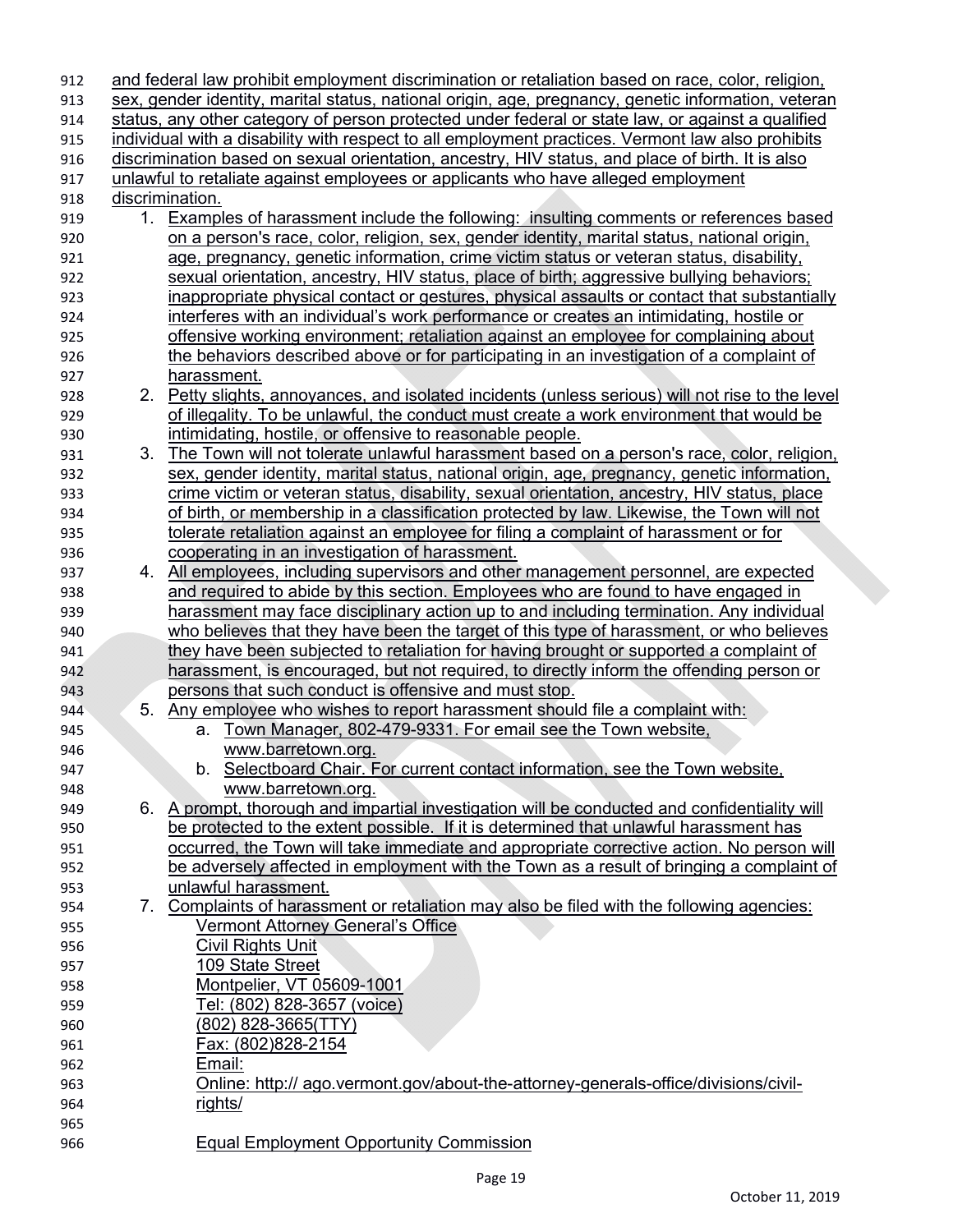| 967  |                | <u>JFK Federal Building</u>                                                                     |
|------|----------------|-------------------------------------------------------------------------------------------------|
| 968  |                | 475 Government Center                                                                           |
| 969  |                | Boston, MA 02203                                                                                |
| 970  |                | Tel: (6171 (800) 669-4000 (voice)                                                               |
| 971  |                | 1-(800-) 669-6820 (TTY).)                                                                       |
| 972  |                | (844) 234-5122 (ASL Video)                                                                      |
| 973  |                | Fax: 617-565-3196                                                                               |
| 974  |                | Email: info@eeoc.gov                                                                            |
| 975  |                | Online: www.eeoc.gov                                                                            |
| 976  |                | These agencies may conduct impartial investigations, facilitate conciliation, and, if they      |
| 977  |                | find that there is probable cause or reasonable grounds to believe unlawful harassment          |
| 978  |                | occurred, they may take a case to court.                                                        |
| 979  |                | c) Sexual Harassment: It is also unlawful to retaliate against employees for filing a complaint |
| 980  |                | of sexual harassment or for cooperating in an investigation of sexual harassment.               |
| 981  | 1.             | Sexual harassment in the workplace is illegal under federal and Vermont law and is              |
| 982  |                | strictly prohibited. The Town is committed to providing a workplace free from this              |
| 983  |                | unlawful conduct. All employees have the right to work without being subjected to               |
| 984  |                | insulting, degrading or exploitative treatment on the basis of their gender. It is against      |
| 985  |                | the policies of the Town for any individual, male or female, to sexually harass another         |
| 986  |                | individual in the workplace in accordance with 21 V.S.A. § 495h.                                |
| 987  |                | 2. Sexual harassment is a form of sex discrimination and means unwelcome sexual                 |
| 988  |                | advances, requests for sexual favors and other verbal or physical conduct of a sexual           |
| 989  |                | nature when:                                                                                    |
| 990  | а.             | submission to that conduct is made either explicitly or implicitly a term or                    |
| 991  |                | condition of employment;                                                                        |
| 992  |                | b. submission to or rejection of such conduct by an individual is used as a                     |
| 993  |                | component of the basis for employment decisions affecting that individual; or                   |
| 994  | C.             | the conduct has the purpose or effect of substantially interfering with an                      |
| 995  |                | individual's work performance or creating an intimidating, hostile or offensive                 |
| 996  |                | work environment.                                                                               |
| 997  | 3 <sub>1</sub> | Examples of sexual harassment include, but are not limited to, the following when such          |
| 998  |                | instances or behavior come within one of the above definitions:                                 |
| 999  | а.             | either explicitly or implicitly conditioning any term of employment (e.g., continued            |
| 1000 |                | employment, wages, evaluation, advancement, assigned duties or shifts) on the                   |
| 1001 |                | provision of sexual favors;                                                                     |
| 1002 | b.             | touching or grabbing a sexual part of an individual's body;                                     |
| 1003 | $C_{1}$        | touching or grabbing any part of an individual's body after that party has                      |
| 1004 |                | indicated, or it is known, that such physical contact was unwelcome;                            |
| 1005 | d.             | continuing to ask an individual to socialize on or off-duty when that person has                |
| 1006 |                | indicated they are not interested;                                                              |
| 1007 | е.             | displaying or transmitting sexually suggestive pictures, objects, cartoons or                   |
| 1008 |                | posters if it is known or should be known that the behavior is unwelcome;                       |
| 1009 | f.             | continuing to write sexually suggestive notes or letters if it is known or should be            |
| 1010 |                | known that the person does not welcome such behavior;                                           |
| 1011 | g.             | referring to or calling a person a sexualized name if it is known or should be                  |
| 1012 |                | known that the person does not welcome such behavior;                                           |
| 1013 | h.             | regularly telling sexual jokes or using sexually vulgar or explicit language is                 |
| 1014 |                | offensive and should be avoided;                                                                |
| 1015 | İ.             | retaliation of any kind for having filed or supported a complaint of sexual                     |
| 1016 |                | harassment (e.g., ostracizing the person, pressuring the person to drop or not                  |
| 1017 |                | support the complaint, adversely altering that person's duties or work                          |
| 1018 |                | environment, etc.);                                                                             |
| 1019 | j.             | derogatory or provoking remarks about or relating to an employee's sex;                         |
| 1020 | k.             | harassing acts or behavior directed against a person on the basis of their sex;                 |
| 1021 | I.             | off-duty conduct which falls within the above definition and affects the work                   |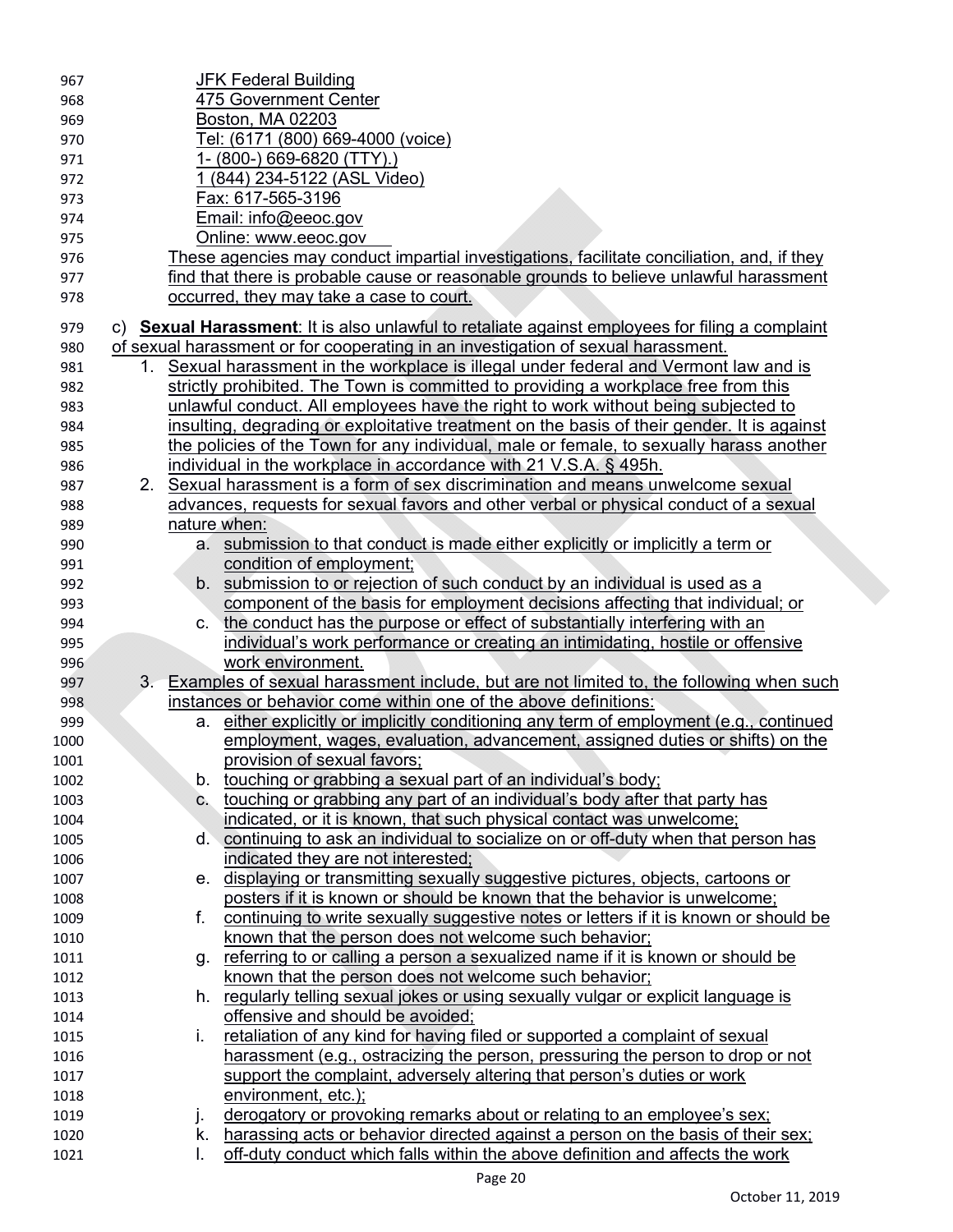| 1022 | environment.                                                                                      |
|------|---------------------------------------------------------------------------------------------------|
| 1023 | 4. It is also unlawful to retaliate against employees for filing a complaint of sexual            |
| 1024 | harassment or for cooperating in an investigation of sexual harassment.                           |
| 1025 | 5. Any individual who believes that they have been the target of sexual harassment, or who        |
| 1026 | believes they have been subjected to retaliation for having brought or supported a                |
| 1027 | complaint of harassment, is encouraged to directly inform the offending person or                 |
| 1028 | persons that such conduct is offensive and must stop.                                             |
| 1029 | 6. Employees who are found to have engaged in sexual harassment may face disciplinary             |
| 1030 | action up to and including termination.                                                           |
| 1031 | 7. Any employee who wishes to report sexual harassment should file a complaint with:              |
| 1032 | a. Town Manager, 802-479-9331. For email see the Town website,                                    |
| 1033 | www.barretown.org.                                                                                |
| 1034 | b. Selectboard Chair. For current contact information, see the Town website,                      |
| 1035 | www.barretown.org.                                                                                |
| 1036 | 8. Once the Town receives a complaint of sexual harassment, it will take all necessary            |
| 1037 | steps to ensure that the matter is promptly investigated and addressed. If sexual                 |
| 1038 | harassment is found to have occurred, the Town will take appropriate action, ranging              |
| 1039 | from a verbal warning up to and including dismissal.                                              |
| 1040 | 9. Complaints of sexual harassment or retaliation may also be filed with the following            |
| 1041 | agencies:                                                                                         |
| 1042 | <b>Vermont Attorney General's Office</b>                                                          |
| 1043 | Civil Rights Unit                                                                                 |
| 1044 | 109 State Street                                                                                  |
| 1045 | Montpelier, VT 05609-1001                                                                         |
| 1046 | Tel: (802) 828-3171 (voice)                                                                       |
| 1047 | $(802)$ 828-3665(TTY)                                                                             |
| 1048 |                                                                                                   |
| 1049 | <b>Equal Employment Opportunity Commission</b>                                                    |
| 1050 | <b>JFK Federal Building</b>                                                                       |
| 1051 | 475 Government Center                                                                             |
| 1052 | Boston, MA 02203                                                                                  |
| 1053 | <u> Tel: (617) 669-4000 (voice)</u>                                                               |
| 1054 | 1-800-669-6820 (TTY).                                                                             |
| 1055 |                                                                                                   |
| 1056 | These agencies may conduct impartial investigations, facilitate conciliation, and, if they        |
| 1057 | find that there is probable cause or reasonable grounds to believe sexual harassment              |
| 1058 | occurred, they may take a case to court.                                                          |
|      |                                                                                                   |
| 1059 |                                                                                                   |
| 1060 | <b>PART V. APPENDICES</b>                                                                         |
| 1061 | SECTION 2-68. APPENDIX A: CLASSIFICATION AND COMPENSATION PLANS                                   |
| 1062 | The Town's current classification plan and compensation plan are available from the Town          |
| 1063 | Manager's Office.                                                                                 |
| 1064 |                                                                                                   |
|      |                                                                                                   |
| 1065 | SECTION 2-69. APPENDIX B: LONGEVITY PAY BENEFIT AMOUNT                                            |
| 1066 | For completing one (1) consecutive year of full-time employment with the Town of Barre, an        |
| 1067 | eligible employee will receive longevity pay of \$100.00. For each additional year of consecutive |
| 1068 | full-time employment through their fifth year, and eligible employee will receive an additional   |
| 1069 | \$100. For each additional year of consecutive full-time employment after their fifth year, an    |
| 1070 | eligible employee will receive an additional \$20.00. There will be no maximum benefit.           |
|      |                                                                                                   |
| 1071 |                                                                                                   |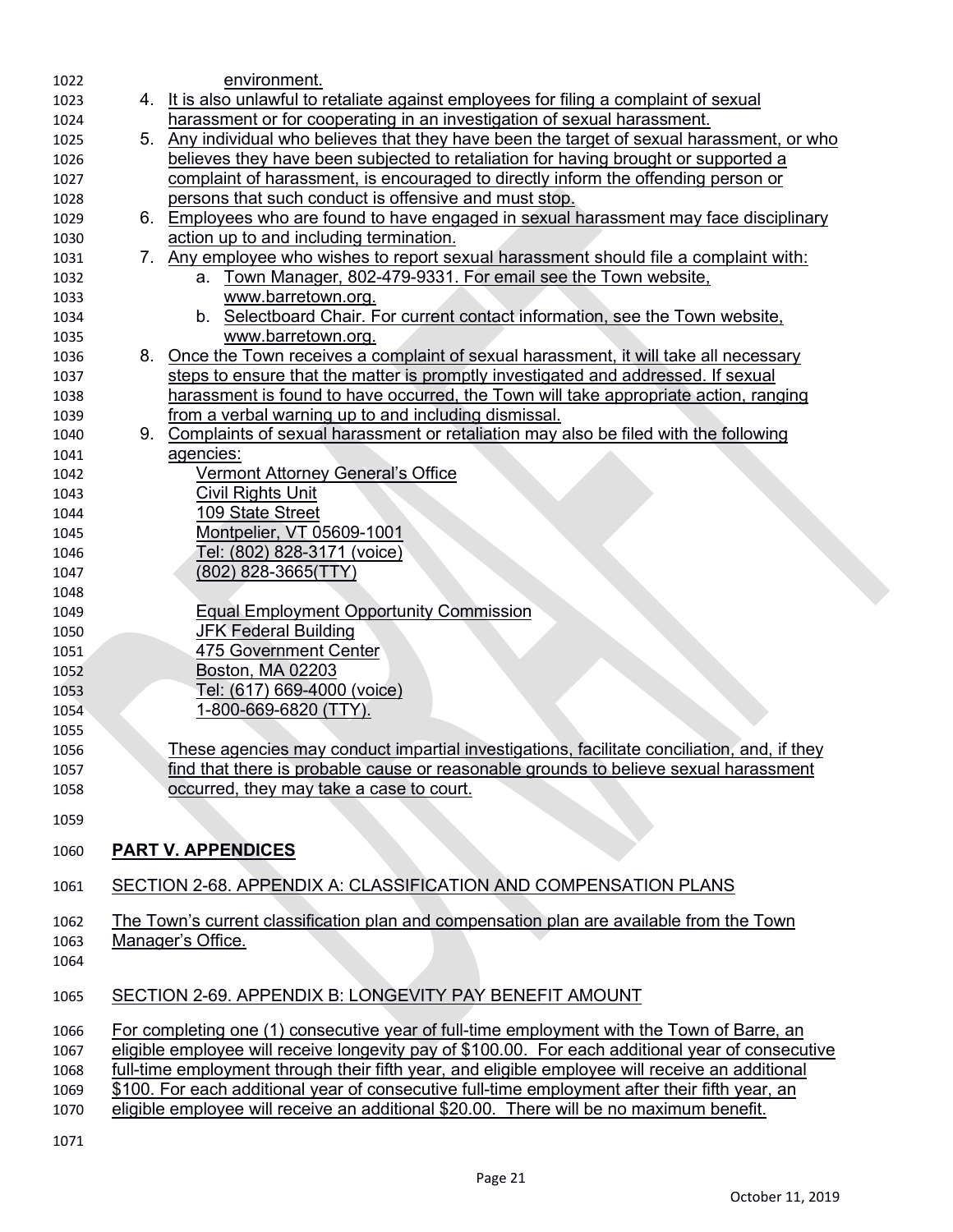#### SECTION 2-70. APPENDIX C: EMPLOYEE INSURANCE AND RETIREMENT BENEFITS **a) Health and dental insurance** 1. The Town will furnish its full-time, regular, permanent employees, with a qualifying health insurance plan under federal law at a cost to groups of employees as shall be determined as necessary by the Selectboard. Any employee requesting eligible spousal/dependent or family coverage must pay an additional pro-rated share per month of the coverage with the Town. This amount shall also be determined from time to time by the Selectboard. 2. The current plans offered are Blue Cross Blue Shield Vermont (BCBSVT) Platinum Standard and Gold Consumer-Directed Health Plan. 3. Employees electing Platinum Standard shall contribute 10% of the premium. 4. Employees electing Gold CDHP shall contribute 15% of the premium and receive an annual health savings (HSA) contribution from the Town: a. The contribution amount shall be equal to the greater of: i. the minimum deductible specified by IRS regulations that must be met before health reimbursements may be made, OR ii. The previous annual HSA contribution. iii. For 2019 and 2020, the amounts are: 2020 Single person plan  $$1,350$  | \$1,400 All multi-person plans 1 \$2,700 \$2,800 b. Said contributions shall be deposited to the employees HSA in four equal quarterly amounts at the start of each calendar quarter. If an employee experiences a major medical bill the total HSA contribution will be deposited into the HSA. If a participating employee exhausts the Town's contribution for that specific calendar year, the remaining deductible to reach the out-of-pocket maximum shall be shared: i. Town: 80% ii. Employee: 20% c. Once the Town's contribution to the HSA for a calendar year is exhausted, employees shall provide to the Town proof that they have done so. Acceptable proof includes a Summary of Plan Payments (formerly known as Explanation of Benefits), copies of medical bills, or a statement from BCBSVT stating that the employee has met their deductible and the amount they have incurred over the deductible. Reimbursements for medical bills shall be based on the deductible sharing percentages listed above. The Town upon receipt of valid proof from the employee shall deposit into the HSA account the funds necessary to cover the Town's percentage of deductible sharing. d. Any HSA contribution from any prior year remaining in the employee's HSA may be used to pay any qualifying medical expense incurred by the employee. 1111 5. COBRA: Upon termination of employment, an employee has the right to continue their insurance for a period of eighteen (18) months. The employee must pay the full cost of 1113 their insurance during that period. A dependent of the employee may also keep the insurance, provided they were on the parent's plan during their employment. The dependent may keep the insurance for thirty-six (36) months after the parent has left employment or until they turn twenty-six (26) years of age, whichever comes first. The dependent pays the single rate and is fully responsible for the cost during that period. The benefits in this paragraph are as provided under the federal law, COBRA. 6. Buyout: The Town of Barre agrees to make a lump sum cash payment, in lieu of the health insurance benefit, in the following amounts per year payable at the end of the Town's health insurance coverage year for any eligible employee who elects no health insurance coverage: a. One thousand dollars (\$1,000.00) for employee only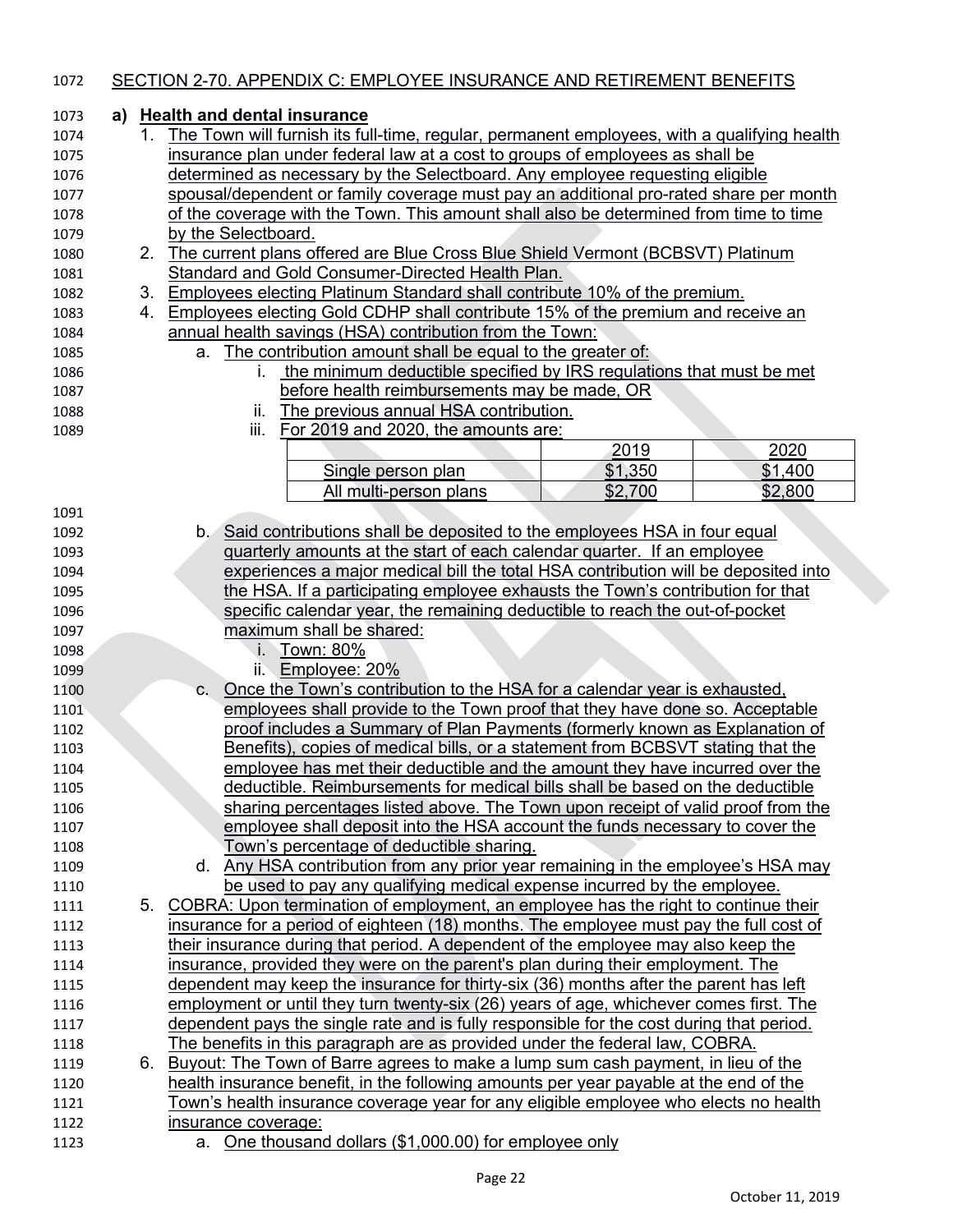| 1124 |    |    | b. One thousand seven hundred and fifty dollars (\$1,750) for married or civil union                          |
|------|----|----|---------------------------------------------------------------------------------------------------------------|
| 1125 |    |    | couples                                                                                                       |
| 1126 |    |    | Two thousand dollars (\$2,000) for family<br>C.                                                               |
| 1127 |    |    | No employee may elect this option unless they shall first provide proof to the Town                           |
| 1128 |    |    | Manager or their designee that they have other health insurance coverage. Election of                         |
| 1129 |    |    | this payment in lieu of premium benefit shall not restrict or limit any of the employee's                     |
| 1130 |    |    | rights or privileges the employee may have for conversion of other health insurances to                       |
| 1131 |    |    | the Town-supported health insurance program under COBRA, health insurance program                             |
| 1132 |    |    | rules, or on the anniversary date of the health insurance policy. If the employee elects                      |
| 1133 |    |    | conversion or late coverage under the health insurance program and has previously                             |
| 1134 |    |    | accepted the payment in lieu of benefit, a pro-rated portion of the cash payment shall be                     |
| 1135 |    |    | returned to the Town by the employee; such pro-ration shall be from the anniversary                           |
| 1136 |    |    | date of the health insurance policy to the effective date of the Town-supported health-                       |
| 1137 |    |    | insurance coverage.                                                                                           |
| 1138 |    |    | 7. The Town will furnish its full-time permanent employees with dental insurance "Benefit"                    |
| 1139 |    |    | Plan #2" from Northeast Delta Dental via VLCT VERB as of July 1, 2020. Dependent                              |
| 1140 |    |    | and family coverages may be purchased by employees at their own cost.                                         |
| 1141 |    |    | b) Short Term Disability insurance                                                                            |
| 1142 |    | 1. | If an employee is unable to work due to an injury or sickness as defined by the Town's                        |
| 1143 |    |    | insurance certificate, caused by a covered accident or sickness, they shall receive                           |
| 1144 |    |    | seventy (70%) percent of their base weekly wages, up to a maximum of nine hundred                             |
| 1145 |    |    | (\$900.00) dollars per week for a maximum of forty-eight (48) weeks due to disability due                     |
| 1146 |    |    | to accident and\or sickness.                                                                                  |
| 1147 |    |    | 2. Short term disability begins on the thirty-first (31 <sup>st</sup> ) day after sickness and/or disability. |
| 1148 |    |    | 3. Paid time off shall not be given whenever an employee is eligible to receive Short Term                    |
| 1149 |    |    | Disability Insurance. Other offsets include:                                                                  |
| 1150 |    |    | The amount you receive from any accumulated sick leave.<br>а.                                                 |
| 1151 |    |    | <u>Any formal salary continuation paid to you by your Employer which causes your</u><br>b.                    |
| 1152 |    |    | weekly STD benefit, plus Other Income Benefits and any salary continuation to                                 |
| 1153 |    |    | be more than 100% of your Total Weekly Earnings. The amount in excess of                                      |
| 1154 |    |    | 100% of your Total Weekly Earnings will be used as a reduction.                                               |
| 1155 |    |    | c) Life insurance                                                                                             |
| 1156 |    | 2. | The amount of employee's life insurance benefit is one times annual earnings up to a                          |
| 1157 |    |    | maximum of \$50,000. Waiver of premium feature. If, while insured, an employee                                |
| 1158 |    |    | becomes permanently and totally disabled, before their 70th birthday, their life insurance                    |
| 1159 |    |    | will be continued provided the employee meets the conditions set by the Town's current                        |
| 1160 |    |    | life insurance provider. For total disabilities that begin before age 65, coverage is                         |
| 1161 |    |    | continued to age 65. For Total Disabilities that begin on or after age 65 but before 70,                      |
| 1162 |    |    | coverage is continued for 12 months.                                                                          |
| 1163 |    |    | 3. Conversion privilege. In the event of termination of employment, the employee may                          |
| 1164 |    |    | convert all or part of their life insurance to an individual policy by making written                         |
| 1165 |    |    | application, and paying the first premium, within thirty-one-days of termination. No                          |
| 1166 |    |    | medical evidence will be required.                                                                            |
| 1167 |    |    | d) Accidental Death and Dismemberment insurance. If an employee suffers accidental                            |
| 1168 |    |    | injury or dies from a covered accident, they or their beneficiaries will receive a benefit,                   |
| 1169 |    |    | depending on the type of accidental injury, as defined by the Town's insurance certificate.                   |
| 1170 |    |    | e) Employee Assistance Program (EAP). The Town makes available to employees an                                |
| 1171 |    |    | Employee Assistance Program wherein the employee may receive free diagnostic and referral                     |
| 1172 |    |    | service if troubled by family or financial upsets, substance abuse, emotional stresses, or other              |
| 1173 |    |    | personal concerns. There may be applicable charges for services, examinations or assistance                   |
| 1174 |    |    | introduced to the employee by the referral service, but there shall be no charge for the EAP                  |
| 1175 |    |    | diagnosis and referral service itself.                                                                        |
| 1176 | f) |    | <b>Retirement/pension program</b>                                                                             |
| 1177 |    |    | The Town of Barre will provide Vermont Municipal Employees Retirement System Plan                             |
| 1178 |    |    | B, benefits to its regular, full time, salaried employees, unless the department of which the                 |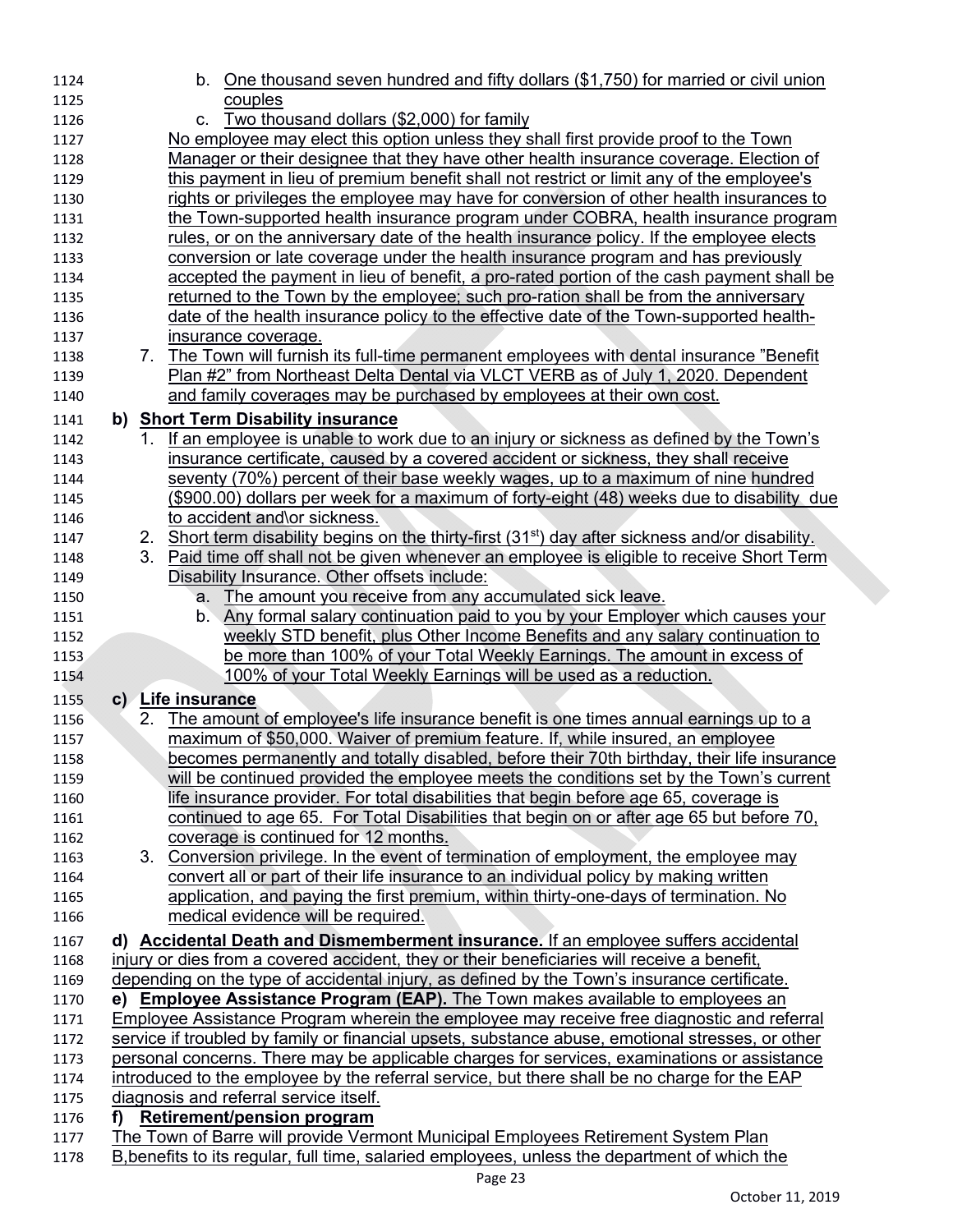| 1179<br>1180 |    |    | employee is a part has a collective bargaining agreement with a different plan. In this case, the<br>employee will be provided the same plan as the department's. |
|--------------|----|----|-------------------------------------------------------------------------------------------------------------------------------------------------------------------|
| 1181         |    |    | SECTION 2-71 D: BENEFITS FOR PART-TIME OR SEASONAL EMPLOYEES                                                                                                      |
| 1182         |    |    | a) Regular Part-Time Employees. A regular part-time employee is one who works a fixed                                                                             |
| 1183         |    |    | (regular) schedule every week, forgiving the occasional adjustment, but who works less than 30                                                                    |
| 1184         |    |    | hours per week.                                                                                                                                                   |
| 1185         |    | 1. | Regular part-time employees shall receive paid time off for scheduled holidays, vacation                                                                          |
| 1186         |    |    | and bereavement per the same schedules as non-union full-time employees.                                                                                          |
| 1187         |    | 2. | They will also receive paid time off for floater holidays per the same schedule as non-                                                                           |
| 1188         |    |    | union full-time employees after completing 6 calendar months of employment with the                                                                               |
| 1189         |    |    | Town, but pro-rated for any portion of the first calendar year of their employment that                                                                           |
| 1190         |    |    | remains until floaters are awarded for the next year.                                                                                                             |
| 1191         |    |    | 3. Regular part-time employees will be eligible for three (3) paid sick days per year with a                                                                      |
| 1192         |    |    | maximum accumulation of six (6) unused days. The paid time-off benefit will be pro-                                                                               |
| 1193         |    |    | rated to the part-time employee's usual work hours.                                                                                                               |
| 1194         |    |    | 4. The paid time-off on any given day, not including holidays, will equal the number of                                                                           |
| 1195         |    |    | hours the employee normally works that day. For scheduled or floater holidays, part-time                                                                          |
| 1196         |    |    | employees will be paid their regular hourly wage times one-fifth (1/5) of their usual                                                                             |
| 1197         |    |    | weekly working hours.                                                                                                                                             |
| 1198         |    |    | b) Full-Time Seasonal Employees.                                                                                                                                  |
| 1199         |    | 1. | Sick leave: Full-time seasonal employees who are scheduled to work over 18 hours per                                                                              |
| 1200         |    |    | week on average over 52 weeks in a given calendar year are eligible for one (1) hour of                                                                           |
| 1201         |    |    | paid sick leave per fifty-two (52) hours worked. Sick days cannot be used until the first                                                                         |
| 1202         |    |    | week of scheduled seasonal employment with the Town after one calendar year from the                                                                              |
| 1203         |    |    | employee's start date.                                                                                                                                            |
| 1204         |    |    | 2. Holidays:                                                                                                                                                      |
| 1205         |    |    | a. Eligibility: Full-time seasonal employees of the Town Recreation and Cemetery                                                                                  |
| 1206         |    |    | divisions who normally work at least seven hours per day, five days per week for                                                                                  |
| 1207         |    |    | the entire summer season – usually late-April to October 31 – and are active on                                                                                   |
| 1208         |    |    | the Town's payroll when the listed holidays occur. Full-time seasonal employees                                                                                   |
| 1209         |    |    | who are no longer active on the Town's payroll (i.e. the work season has ended)                                                                                   |
| 1210         |    |    | will not be eligible for this benefit.                                                                                                                            |
| 1211         |    |    | Eligible full-time seasonal employees shall receive a paid holiday benefit for the<br>b.                                                                          |
| 1212         |    |    | same named holidays as non-seasonal full-time employees: Memorial Day, July                                                                                       |
| 1213         |    |    | 4 <sup>th</sup> , Labor Day, Veteran's Day, Thanksgiving, the Day After Thanksgiving, and                                                                         |
| 1214         |    |    | Christmas Day.                                                                                                                                                    |
| 1215         | C) |    | <b>Summer Employment Bonus Pay</b>                                                                                                                                |
| 1216         |    |    | 1. Eligibility: All employees hired to work for the summer months are eligible to earn the                                                                        |
| 1217         |    |    | bonus. The positions include the Public Works seasonal helpers, Recreation and                                                                                    |
| 1218         |    |    | Cemetery seasonal helpers, and Municipal Building seasonal helpers. (The Municipal                                                                                |
| 1219         |    |    | Building category includes summer helpers working on the Municipal Building or                                                                                    |
| 1220         |    |    | grounds, and working in an office.)                                                                                                                               |
| 1221         |    |    | 2. Bonus: When summer employment is terminated, employees shall receive a bonus                                                                                   |
| 1222         |    |    | according to the following -                                                                                                                                      |
| 1223         |    |    | a. College students working in any department:                                                                                                                    |
| 1224         |    |    | For working every week beginning the Monday after college final exams<br>L.                                                                                       |
| 1225         |    |    | and ending the Friday before having to return to college, less Town                                                                                               |
| 1226         |    |    | holidays and not more than three (3) other unpaid days, a bonus of \$1.25                                                                                         |
| 1227         |    |    | per hour for all hours worked during the summer.                                                                                                                  |
| 1228         |    |    | For working all but one (1) week, or a total of five (5) days, of the period<br>ii.                                                                               |
| 1229         |    |    | between the time hired and the Friday before returning to college, but not                                                                                        |
| 1230         |    |    | less than twelve (12) weeks, less Town holidays and not more than three                                                                                           |
| 1231         |    |    | (3) other unpaid days, a bonus of \$1.00 per hour for all hours worked                                                                                            |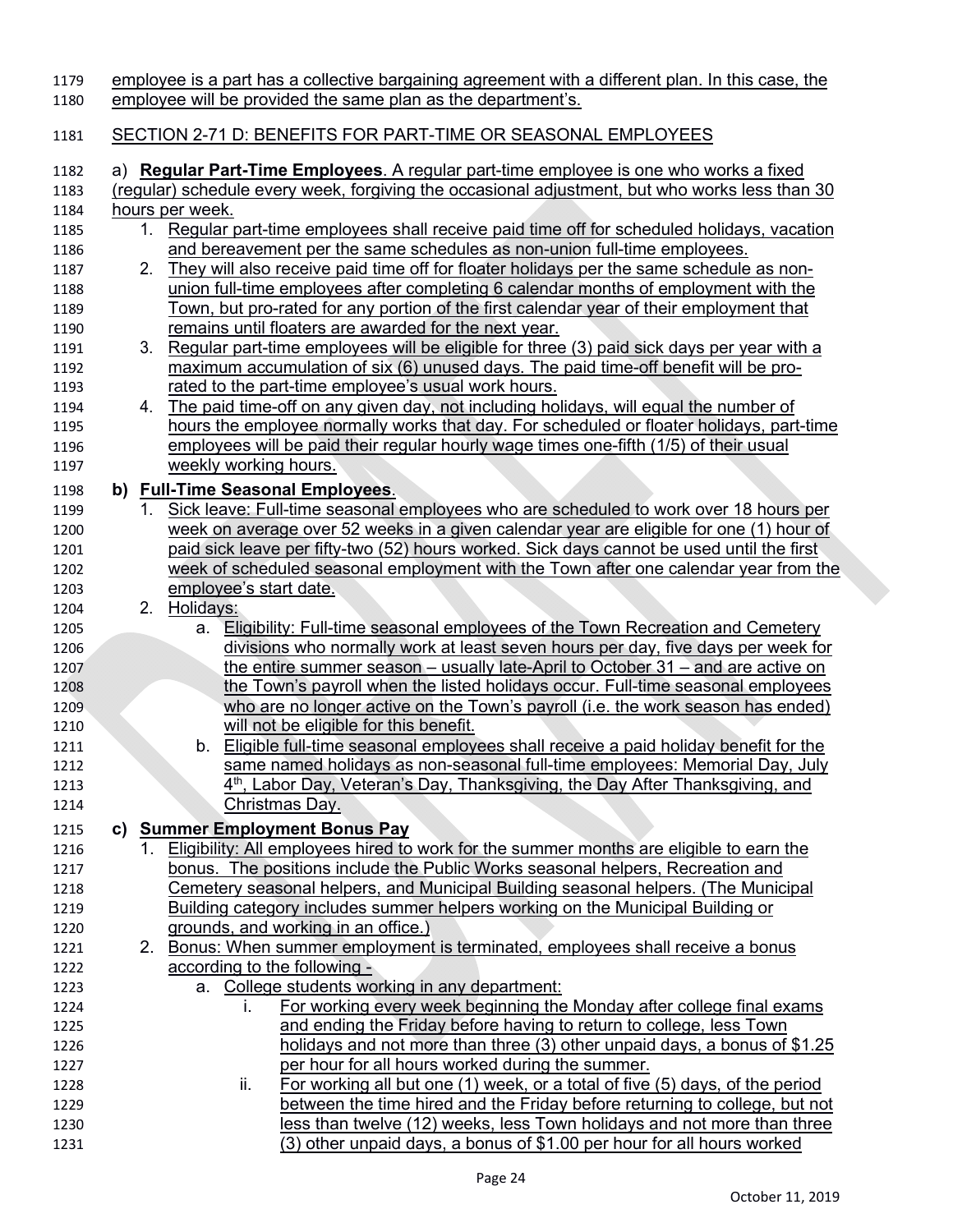| 1232 |                                      |                   | during the summer.                                                                                   |
|------|--------------------------------------|-------------------|------------------------------------------------------------------------------------------------------|
| 1233 |                                      | iii.              | For working all but two (2) weeks, or a total of ten (10) days, of the period                        |
| 1234 |                                      |                   | between the time hired and the Friday before returning to college, but not                           |
| 1235 |                                      |                   | less than eleven (11) weeks, less Town holidays and not more than three                              |
| 1236 |                                      |                   | (3) other unpaid days, a bonus of \$.75 per hour for all hours worked                                |
| 1237 |                                      |                   | during the summer.                                                                                   |
| 1238 |                                      |                   | b. High School Students (including those graduating that summer):                                    |
| 1239 |                                      |                   | For working every week beginning the Monday after their school closes                                |
| 1240 |                                      |                   | and ending the Friday before their school re-opens, less Town holidays                               |
| 1241 |                                      |                   | and not more than two (2) other unpaid days, a bonus of \$1.25 per hour                              |
| 1242 |                                      |                   | for all hours worked.                                                                                |
| 1243 |                                      | ii.               | For working all but one (1) week, or a total of five (5) days, of the period                         |
| 1244 |                                      |                   | between the time hired and the Friday before returning to school, but not                            |
| 1245 |                                      |                   | less than eight (8) weeks, less Town holidays and not more than two (2)                              |
| 1246 |                                      |                   | other unpaid days, a bonus of \$1.00 per hour for all hours worked during                            |
| 1247 |                                      |                   | the summer.                                                                                          |
| 1248 |                                      | iii.              | For working all but two (2) weeks, or a total of ten (10) days, of the period                        |
| 1249 |                                      |                   | between the time hired and the Friday before returning to school, but not                            |
| 1250 |                                      |                   | less than seven (7) weeks, less Town holidays and not more than two (2)                              |
| 1251 |                                      |                   | other unpaid days, a bonus of \$.75 per hour for all hours worked during                             |
| 1252 |                                      |                   | the summer.                                                                                          |
| 1253 | $C_{1}$                              |                   | Non-students working in any department:                                                              |
| 1254 |                                      | İ.                | For working every week, but not less than 13 weeks, from date of hire to                             |
| 1255 |                                      |                   | termination, less Town holidays, and not more than three (3) other unpaid                            |
| 1256 |                                      |                   | days, a bonus of \$1.25 per hour for all hours worked during the summer.                             |
| 1257 |                                      | iv.               | For working all but one (1) week, or a total of five (5) days, from date of                          |
| 1258 |                                      |                   | hire to termination, but not less than twelve (12) weeks, less Town                                  |
| 1259 |                                      |                   | holidays, and not more than three (3) other unpaid days, a bonus of \$1.00                           |
| 1260 |                                      |                   | per hour for all hours worked during the summer.                                                     |
| 1261 |                                      | $i\overline{v}$ . | For working all but two (2) weeks, or a total of ten (10) days, from date of                         |
| 1262 |                                      |                   | hire to termination, but not less than eleven (11) weeks, less Town                                  |
| 1263 |                                      |                   | holidays, and not more than three (3) other unpaid days, a bonus of \$0.75                           |
| 1264 |                                      |                   | per hour for all hours worked during the summer.                                                     |
| 1265 |                                      |                   |                                                                                                      |
| 1266 |                                      |                   | SECTION 2-72. APPENDIX E: EMPLOYEE INVOLUNTARY TERMINATION PROCESS                                   |
| 1267 |                                      |                   | Most often, employee conduct that warrants termination results from unacceptable behavior,           |
| 1268 |                                      |                   | poor performance, or violation of the Town's policies, practices, or procedures. However,            |
| 1269 |                                      |                   | termination may result from conduct that falls outside of those identified areas. This is the        |
| 1270 |                                      |                   | preferred process for involuntary terminations, but the Town is not required to utilize this         |
| 1271 |                                      |                   | termination process and may take whatever action it deems necessary to address the issue at          |
| 1272 |                                      |                   | hand. The Town may consult the Town attorney or labor attorney prior to undertaking a                |
| 1273 | termination.                         |                   |                                                                                                      |
| 1274 |                                      |                   | The Town also retains the right to unilaterally eliminate a position, as approved by the             |
| 1275 |                                      |                   | Selectboard, and thus terminate employment or reduce the work hours for some or all                  |
| 1276 |                                      |                   | employees due to economic conditions, shortage of work, organizational efficiency, changes in        |
| 1277 |                                      |                   | departmental functions, and/or reorganization or reclassification of positions resulting in the      |
| 1278 |                                      |                   | elimination of a position or for other related reasons. In such case, this termination process       |
| 1279 | does not apply.                      |                   |                                                                                                      |
|      |                                      |                   |                                                                                                      |
| 1280 |                                      |                   | <u>Probationary employees are not subject to the Town's termination process. Notwithstanding any</u> |
| 1281 |                                      |                   | other provision of this Policy, an employee terminated during the probationary period will have      |
| 1282 | no right to appeal such termination. |                   |                                                                                                      |
| 1283 |                                      |                   | An employee being considered for termination will be provided with written notice. The notice        |
| 1284 |                                      |                   | will contain a brief statement of the reasons termination is being considered and the date, time     |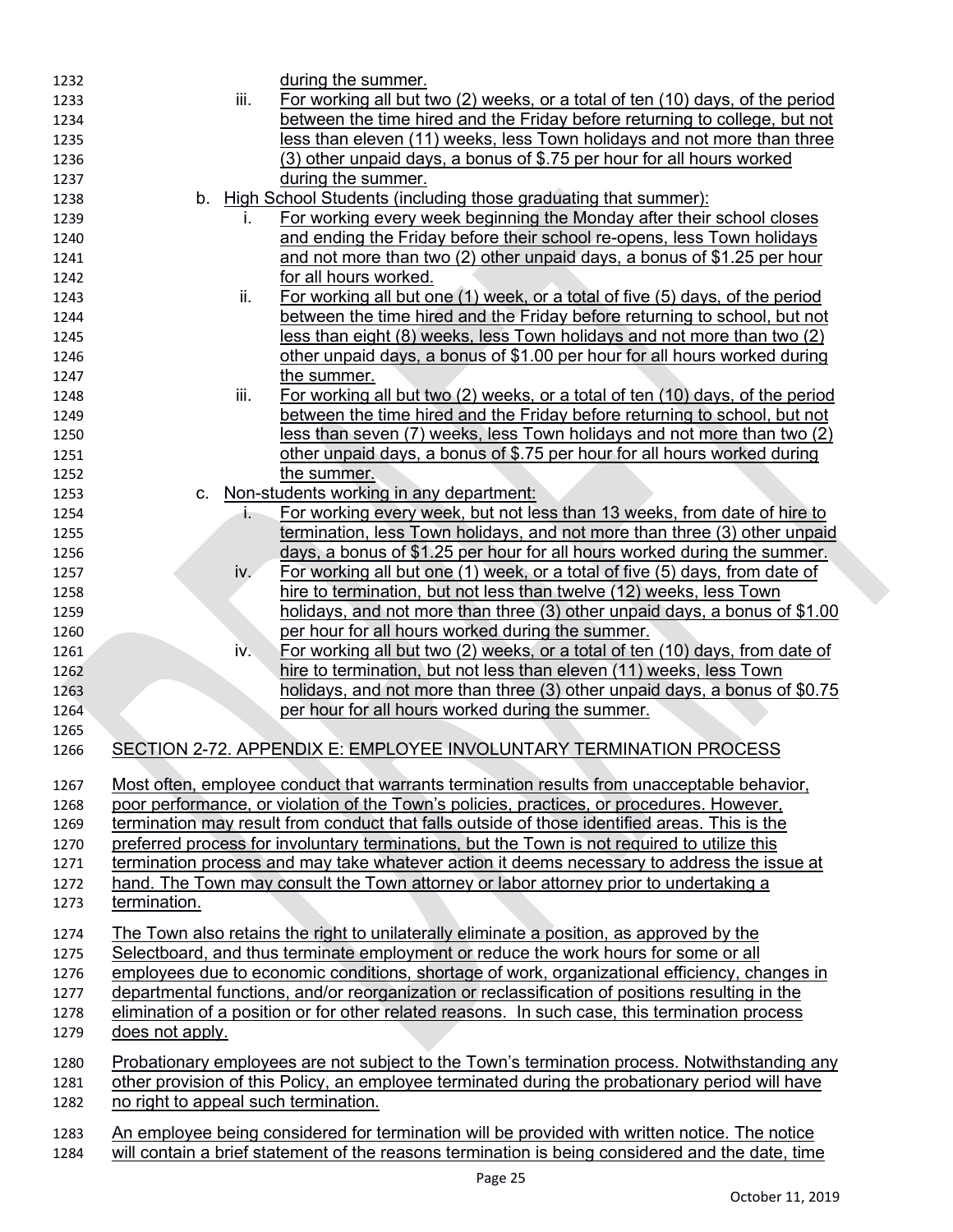| 1285                 | and place of a pre-termination meeting with the employee's supervisor. The notice may also                                                                                                                                                                                                               |
|----------------------|----------------------------------------------------------------------------------------------------------------------------------------------------------------------------------------------------------------------------------------------------------------------------------------------------------|
| 1286                 | suspend the employee without pay pending completion of the termination process.                                                                                                                                                                                                                          |
| 1287                 | At the pre-termination meeting, the employee will be afforded an opportunity to present the                                                                                                                                                                                                              |
| 1288                 | employee's response to the reasons for termination. If the employee declines to attend the pre-                                                                                                                                                                                                          |
| 1289                 | termination meeting, the employee may submit a written response to the pre-termination notice                                                                                                                                                                                                            |
| 1290                 | not later than the scheduled date of the meeting.                                                                                                                                                                                                                                                        |
| 1291                 | Within seven calendar days of the date of the pre-termination meeting, the supervisor will                                                                                                                                                                                                               |
| 1292                 | provide the employee with a written notice informing the employee whether they have been                                                                                                                                                                                                                 |
| 1293                 | terminated. If the employee has been terminated, the notice will provide the general reasons                                                                                                                                                                                                             |
| 1294                 | therefore and will also inform the employee of the opportunity to request a post-termination                                                                                                                                                                                                             |
| 1295                 | hearing before the Selectboard by giving written notice of such request to the supervisor within                                                                                                                                                                                                         |
| 1296                 | seven days. The employee will be informed that the employee's failure to make a timely request                                                                                                                                                                                                           |
| 1297                 | for a post-termination hearing will result in such hearing being waived.                                                                                                                                                                                                                                 |
| 1298                 | If a request for a post-termination hearing is made, the Selectboard will provide the employee                                                                                                                                                                                                           |
| 1299                 | with a notice informing the employee of the date, time, and place of the post-termination hearing                                                                                                                                                                                                        |
| 1300                 | before the Selectboard. The notice will inform the employee of their right to be represented by                                                                                                                                                                                                          |
| 1301                 | counsel, to present and cross-examine witnesses and to offer supporting documents and                                                                                                                                                                                                                    |
| 1302                 | evidence.                                                                                                                                                                                                                                                                                                |
| 1303                 | At the post-termination hearing, the employee will be afforded the opportunity to address the                                                                                                                                                                                                            |
| 1304                 | basis for termination by hearing and examining the evidence presented against the employee,                                                                                                                                                                                                              |
| 1305                 | cross-examining witnesses and presenting evidence on their behalf. The Selectboard will make                                                                                                                                                                                                             |
| 1306                 | such determinations as may be necessary in the event of evidentiary objections or disputes.                                                                                                                                                                                                              |
| 1307                 | When the hearing is adjourned, the Selectboard, under the authority granted by 1 V.S.A. §                                                                                                                                                                                                                |
| 1308                 | 312(e), will consider the evidence presented in the hearing in deliberative (closed) session.                                                                                                                                                                                                            |
| 1309<br>1310<br>1311 | The Selectboard will render a written decision within fourteen calendar days after close of the<br>hearing, unless otherwise agreed upon by the parties.                                                                                                                                                 |
| 1312                 | SECTION 2-73. APPENDIX F: TAXABLE AUTO BENEFIT                                                                                                                                                                                                                                                           |
| 1313                 | a) <b>Background:</b> According to IRS Publication 15-B, use of Town-owned vehicles for                                                                                                                                                                                                                  |
| 1314                 | commuting is considered a taxable benefit. The Town uses the "commuting valuation" method                                                                                                                                                                                                                |
| 1315                 | from Publication 15-B to calculate the value of the commuting benefit, often called "taxable"                                                                                                                                                                                                            |
| 1316                 | auto." This method sets the value at \$1.50 for each round-trip between the workplace and                                                                                                                                                                                                                |
| 1317                 | home.                                                                                                                                                                                                                                                                                                    |
| 1318                 | b) <b>Applicability:</b> This appendix applies to any employee who is provided use of a Town-                                                                                                                                                                                                            |
| 1319                 | owned vehicle, with a few exceptions. Currently, IRS regulations do not consider taxable the                                                                                                                                                                                                             |
| 1320                 | commuting use of any vehicle the employee isn't likely to use more than minimally for personal                                                                                                                                                                                                           |
| 1321                 | purposes because of its design, including but not limited to:                                                                                                                                                                                                                                            |
| 1322                 | 1. Clearly marked, through painted insignia or words, police, fire, and public safety                                                                                                                                                                                                                    |
| 1323                 | vehicles.                                                                                                                                                                                                                                                                                                |
| 1324                 | 2. Unmarked vehicles used by a law enforcement officer, use of which is officially                                                                                                                                                                                                                       |
| 1325                 | authorized.                                                                                                                                                                                                                                                                                              |
| 1326                 | c) Reporting Process for Taxation: The Town Manager's Office will calculate each applicable                                                                                                                                                                                                              |
| 1327                 | employee's annual total at the end of each calendar year as follows:                                                                                                                                                                                                                                     |
| 1328                 | 1. To estimate the number of days an employee drove the vehicle between home and work                                                                                                                                                                                                                    |
| 1329                 | at the beginning and end of their workday: the total number of hours worked by the                                                                                                                                                                                                                       |
| 1330<br>1331<br>1332 | employee, as shown in the Town payroll system, will be divided by the number of                                                                                                                                                                                                                          |
| 1333<br>1334         | scheduled hours per workday for that employee (usually 7.5 or 8 hours). The pay<br>periods used will be the last pay period of the previous calendar year up to the last pay<br>period of the current calendar year. These pay periods reflect all the workdays paid out<br>during the current tax year. |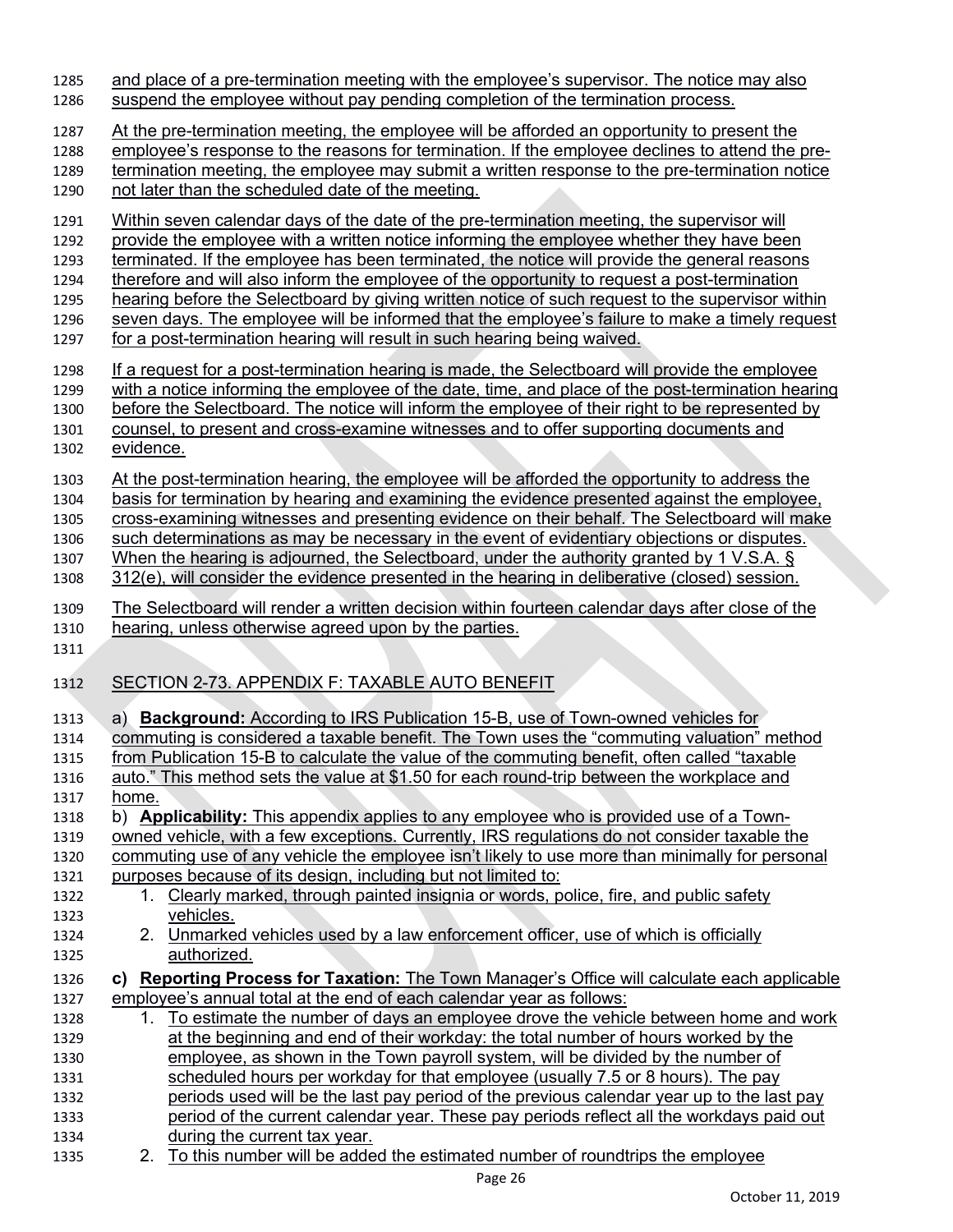| 1336 | commuted with the vehicle for other reasons not prohibited by the policy, such as for                             |
|------|-------------------------------------------------------------------------------------------------------------------|
| 1337 | lunch.                                                                                                            |
| 1338 | 3 <sub>1</sub><br>The total of a. and b. will then be multiplied by \$1.50 to arrive at the total taxable benefit |
| 1339 | amount for that employee.                                                                                         |
| 1340 | The total taxable benefit amount will be reported as "taxable auto" earnings in the last payroll of               |
| 1341 | December.                                                                                                         |
| 1342 | g) Notes:                                                                                                         |
| 1343 | The taxable auto amount is not paid to the employee nor deducted from the employee's<br>$1_{\cdot}$               |
| 1344 | paycheck. It is only reported as the value that is to be taxed by the IRS.                                        |
| 1345 | 2. IRS Publication 15-B provides the rules by which the value of taxable auto benefit may                         |
| 1346 | be calculated, and conditions that must be met for the calculations used. Personnel                               |
| 1347 | Policy Section 12.c) is established to meet the conditions by which the least onerous rule                        |
| 1348 | may be used to calculate the amount of the benefit.                                                               |
| 1349 |                                                                                                                   |
| 1350 | SECTION 2-74. APPENDIX G: MILEAGE REIMBURSEMENT                                                                   |
| 1351 | Should any employee be required to use his/her personal vehicle for the conduct of the                            |
| 1352 | <u>business of the Town of Barre, other than for transportation to and from the employee's</u>                    |
| 1353 | residence and work site, mileage reimbursements may be requested on forms prescribed by the                       |
| 1354 | Town Manager or their designee and the employee shall be reimbursed at the IRS approved                           |
| 1355 | rate.                                                                                                             |
|      |                                                                                                                   |
| 1356 |                                                                                                                   |
| 1357 | SECTION 2-75. APPENDIX H. FIRE DEPARTMENT CHIEF AND DEPUTY CHIEF MILEAGE                                          |
| 1358 | <b>REIMBURSEMENT</b>                                                                                              |
| 1359 | The Town will pay mileage reimbursement to its Fire Chief and Deputy Fire Chief under certain                     |
| 1360 | circumstances. They will be reimbursed for miles they actually drive their personal vehicle to                    |
| 1361 | perform Fire Department business as described here:                                                               |
| 1362 | 1. When going to a vendor's location or place of business;                                                        |
| 1363 | When attending out-of-Town meetings or training (out-of-town meaning outside of the<br>2.                         |
| 1364 | <u>Town of Barre and Barre City);</u>                                                                             |
| 1365 | When responding to emergency scenes in the Barre Town Fire Department's primary<br>3.                             |
| 1366 | response territory.                                                                                               |
| 1367 | For 1 and 2 above, any trip exceeding 150 miles round trip will require pre-approval by the Town                  |
| 1368 | Manager.                                                                                                          |
|      |                                                                                                                   |
| 1369 | The Fire Chief and Deputy Fire Chief will not be reimbursed mileage if they respond to mutual                     |
| 1370 | aid calls by driving their personal vehicle to the emergency scene. They will not be reimbursed                   |
| 1371 | for driving (commuting) that they would normally do, such as driving to and from work. Driving to                 |
| 1372 | a fire station for response to emergency calls, details, training, and meetings will not be                       |
| 1373 | reimbursed.                                                                                                       |
| 1374 | The reimbursement rate will be the same as the Selectboard periodically sets for the Town's                       |
| 1375 | non-union and management staff.                                                                                   |
|      |                                                                                                                   |
| 1376 | Reimbursement requests will be accepted on a monthly or longer basis, at the Fire Chiefs (or                      |
| 1377 | Deputy Chief's) discretion, within the fiscal year that the mileage has occurred. Requests for                    |
| 1378 | reimbursements must itemize the date, mileage and purpose (or reason for) the trip.                               |
| 1379 |                                                                                                                   |
| 1380 | SECTION 2-76. APPENDIX I. EMS NON-UNION EMPLOYEES REQUIRED WORK AND                                               |
| 1381 | <b>BONUS PAY</b>                                                                                                  |
|      |                                                                                                                   |
| 1382 | a) Bonus Program. All non-union EMS employees are eligible to earn a \$1.50 per hour bonus                        |
| 1383 | for each hour worked if the employee works a minimum of 260 hours per quarter.                                    |
| 1384 | b) Bonus calculation. Bonus will be calculated after the end of the last full pay period of the                   |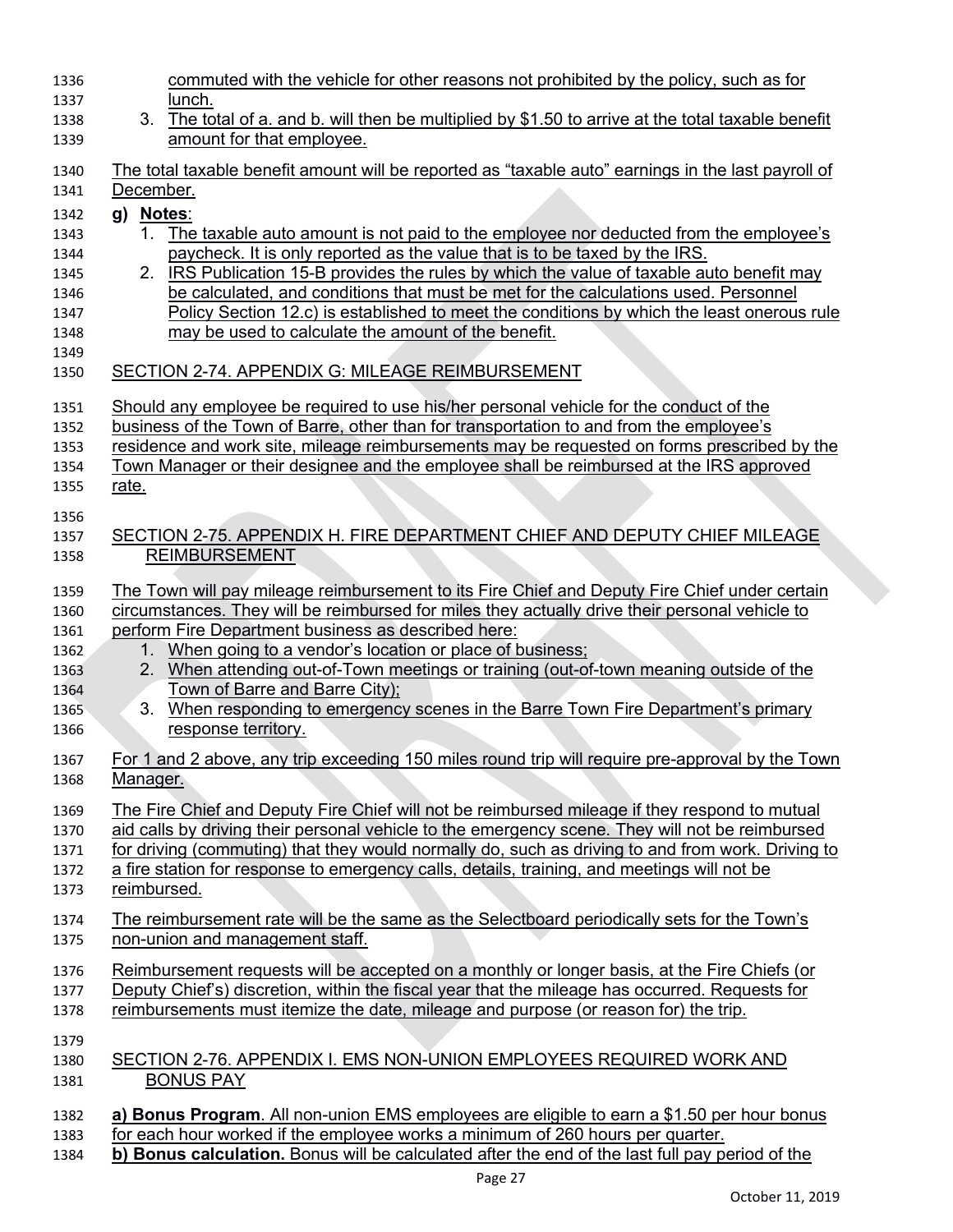| 1385<br>1386 | <u>quarter. If an employee works 260 hours or more during the quarter they will receive the bonus.</u><br>The bonus will be calculated: Total hours worked multiplied by \$1.50.                    |
|--------------|-----------------------------------------------------------------------------------------------------------------------------------------------------------------------------------------------------|
|              |                                                                                                                                                                                                     |
| 1387         | Each quarter is separate, and no hours will roll over. The quarters will be the following:                                                                                                          |
| 1388         | January 1 <sup>st</sup> -March 31 <sup>st</sup>                                                                                                                                                     |
| 1389         | April 1 <sup>st</sup> -June 30 <sup>th</sup>                                                                                                                                                        |
| 1390         | July 1 <sup>st</sup> -September 30 <sup>th</sup>                                                                                                                                                    |
| 1391         | October 1 <sup>st</sup> - December 31st                                                                                                                                                             |
| 1392         |                                                                                                                                                                                                     |
| 1393         | c) Minimum Attendance Requirement.                                                                                                                                                                  |
| 1394         | All Per Diem employees are required to work a minimum of 20 hours per quarter.                                                                                                                      |
| 1395         | Per Diem employees that do not reach the minimum will be given a written warning. If                                                                                                                |
| 1396         | an employee has 2 consecutive quarters with less than 20 hours of work per quarter the<br>employee will be dropped from the EMS roster and terminated. Extenuating                                  |
| 1397<br>1398 | circumstances that affect the required minimum hours of work will be considered by the                                                                                                              |
| 1399         | <b>EMS Director.</b> Events such as but not limited to Family leave, Military deployment, or                                                                                                        |
| 1400         | Schooling may be considered by the EMS director as exemptions from the required                                                                                                                     |
| 1401         | minimums.                                                                                                                                                                                           |
|              |                                                                                                                                                                                                     |
| 1402         |                                                                                                                                                                                                     |
| 1403         | SECTION 2-77. APPENDIX J: PHOTO ID CARDS AND FIREARMS QUALIFICATION FOR                                                                                                                             |
| 1404         | RETIRED POLICE OFFICERS                                                                                                                                                                             |
| 1405         | The Town and its Police Department will make retired law enforcement photographic                                                                                                                   |
| 1406         | identification available to retired Barre Town Police Department law enforcement officers who                                                                                                       |
| 1407         | apply for an ID and who meet the eligibility requirements of the Law Enforcement Officers                                                                                                           |
| 1408         | Safety Act ("LEOSA"), as amended, which is codified in 18 U.S.C. § 926C. The Barre Town                                                                                                             |
| 1409         | Police Department shall comply with the requirements of LEOSA, as amended, and this policy                                                                                                          |
| 1410         | appendix when issuing an ID.                                                                                                                                                                        |
| 1411         |                                                                                                                                                                                                     |
| 1412         | a) Administrator. The Chief of the Barre Town Police Department (BTPD) is responsible for                                                                                                           |
| 1413         | administering this policy appendix.                                                                                                                                                                 |
| 1414         |                                                                                                                                                                                                     |
| 1415         | b) Application. A retired Town of Barre police officer wishing to obtain a retired officer's photo                                                                                                  |
| 1416         | ID card must apply for the ID card, in writing, to the BTPD Chief of Police. The Chief of Police<br>may develop an application form for this purpose, however in the absence of an application form |
| 1417<br>1418 | the retiree's written request must include the following statements:                                                                                                                                |
| 1419         |                                                                                                                                                                                                     |
| 1420         | The retired officer acknowledges that if the ID card is to be used for the purpose of                                                                                                               |
| 1421         | carrying a concealed firearm as allowed by LEOSA, the retiree shall bear sole                                                                                                                       |
| 1422         | responsibility for compliance with all federal, state, and local government laws regulating                                                                                                         |
| 1423         | and/or banning the carrying of firearms.                                                                                                                                                            |
|              |                                                                                                                                                                                                     |
| 1424         | The retired officer understands that the ID card alone does not qualify them to carry a<br>$\bullet$                                                                                                |
| 1425         | firearm under LEOSA, they must also carry documentation of having met the applicable                                                                                                                |
| 1426         | standards for firearms qualification within the past year.                                                                                                                                          |
| 1427         | The retired officer understands that LEOSA does not grant the right to carry a firearm at<br>$\bullet$                                                                                              |
| 1428         | all times or in all places, such as federal buildings, schools, or other properties where                                                                                                           |
| 1429         | 'Firearms Prohibited' signs are posted.                                                                                                                                                             |
| 1430         | The retired officer understands that the ID card does not infer any law enforcement<br>$\bullet$                                                                                                    |
| 1431         | authority, and the use of the ID card to identify themselves as a law enforcement officer                                                                                                           |
| 1432         | is not authorized.                                                                                                                                                                                  |
| 1433         | The retired officer understands that they are required to abide by the laws of the<br>$\bullet$                                                                                                     |
| 1434         | jurisdiction they are in while carrying a firearm and they will have no more authority than                                                                                                         |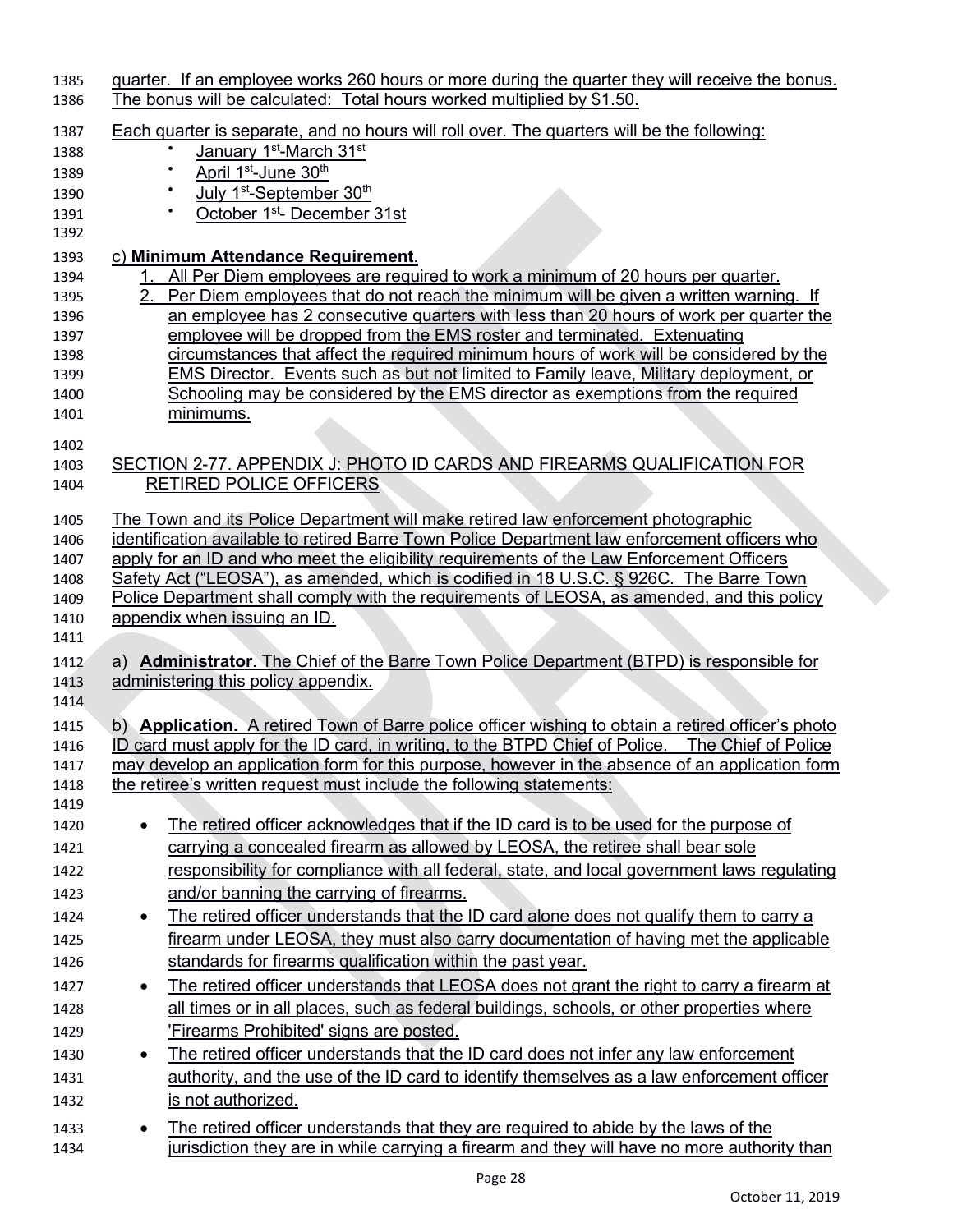1435 **that of a citizen's arrest.** 

1436

| 1437 | c) Eligibility Criteria:                                                                               |
|------|--------------------------------------------------------------------------------------------------------|
| 1438 | Must be retired from the Barre Town Police Department.                                                 |
| 1439 | Must not be prohibited by Federal or State law from possessing a firearm.<br>1.                        |
| 1440 | Before retiring from the BTPD must have had at least ten (10) years of service as a law<br>$2_{\cdot}$ |
| 1441 | enforcement officer, with a minimum of five (5) years worked for BTPD.                                 |
| 1442 | 3. Applicants must have been in good standing (not be the subject of any disciplinary                  |
| 1443 | action which could lead to suspension or loss of police powers) with the BTPD upon                     |
| 1444 | retirement, including at the time of retirement was authorized by law to engage in or                  |
| 1445 | supervise the prevention, detection, investigation, or prosecution of, or the incarceration            |
| 1446 | of any person for, any violation of law, and had statutory powers of arrest.                           |
| 1447 | 4. Applicants must not be under the influence of or being treated with an intoxicating or              |
| 1448 | hallucinatory drug or substance.                                                                       |
| 1449 | 5. An applicant cannot officially have been found by a qualified medical professional                  |
| 1450 | retained by the Town to be unqualified for reasons relating to mental health; or have                  |
| 1451 | entered in an agreement with the BTPD in which the applicant acknowledges that for                     |
| 1452 | mental health reasons they are not qualified to receive a retired ID card under LEOSA.                 |
| 1453 |                                                                                                        |
| 1454 | b) Firearms Qualification. Applicants who meet the eligibility criteria listed above and who wish      |
| 1455 | to be qualified by a BTPD firearms instructor, must pass the same firearm qualification                |
| 1456 | standards required of active BTPD officers. The applicant must qualify with the same type of           |
| 1457 | weapon (i.e., revolver, semi-automatic, etc.) that they intend to carry. At the instructor's           |
| 1458 | discretion, the instructor may require that the retired officer's firearm qualification be held        |
| 1459 | separate from the active officers' qualification in order that the department's instructor(s) can      |
| 1460 | give active officers their full attention. Provided that the retired officer passes all requirements   |
| 1461 | for firearms qualification, the BTPD firearms instructor will issue documentation certifying that      |
| 1462 | the retired officer has met the requirements for firearms qualification. This documentation will       |
| 1463 | include the date of qualification, the date of expiration (which shall be one year from the date of    |
| 1464 | qualification), as well as the type of firearm that the applicant qualified with, and will be on a     |
| 1465 | form that has been approved by the Chief of Police.                                                    |
| 1466 |                                                                                                        |
| 1467 | c) Costs. Upon retirement from the Barre Town Police Department, the retiring police officer           |
| 1468 | shall surrender their BTPD employee ID and, provided that the criteria specified above in              |
| 1469 | paragraphs b and c have been met, may be issued one retiree ID card. There shall be no                 |
| 1470 | charge for this retired ID card, however if the ID card is lost, damaged, or otherwise in need of      |
| 1471 | replacement, then the retiree shall be required to reimburse the Town for the cost of a                |
| 1472 | replacement ID card. The loss of a retiree ID card shall be promptly reported to the Chief of          |
| 1473 | Police. Furthermore, the applicant shall reimburse the Town for all costs connected with               |
| 1474 | firearms qualification regardless of the outcome. These costs may include the firearms                 |
| 1475 | instructor's wage and payroll expenses, vehicle mileage (whether Town's vehicle or instructor's        |
| 1476 | personal vehicle), for targets; and for range fees, if any. The applicant shall supply their own       |
| 1477 | ammunition. Costs must be reimbursed before the ID card or documentation of firearms                   |
| 1478 | qualification is issued.                                                                               |
| 1479 |                                                                                                        |
| 1480 | d) Competency. The administrator is authorized to require an applicant to be examined, at the          |
| 1481 | applicant's expense, by a qualified mental health professional to verify the applicant, for mental     |
| 1482 | health reasons, should not be disqualified from carrying a firearm.                                    |
| 1483 |                                                                                                        |
| 1484 | SECTION 2-78. APPENDIX K: PERSONNEL ACKNOWLEDGEMENT                                                    |
|      |                                                                                                        |
| 1485 | acknowledge that:                                                                                      |

1486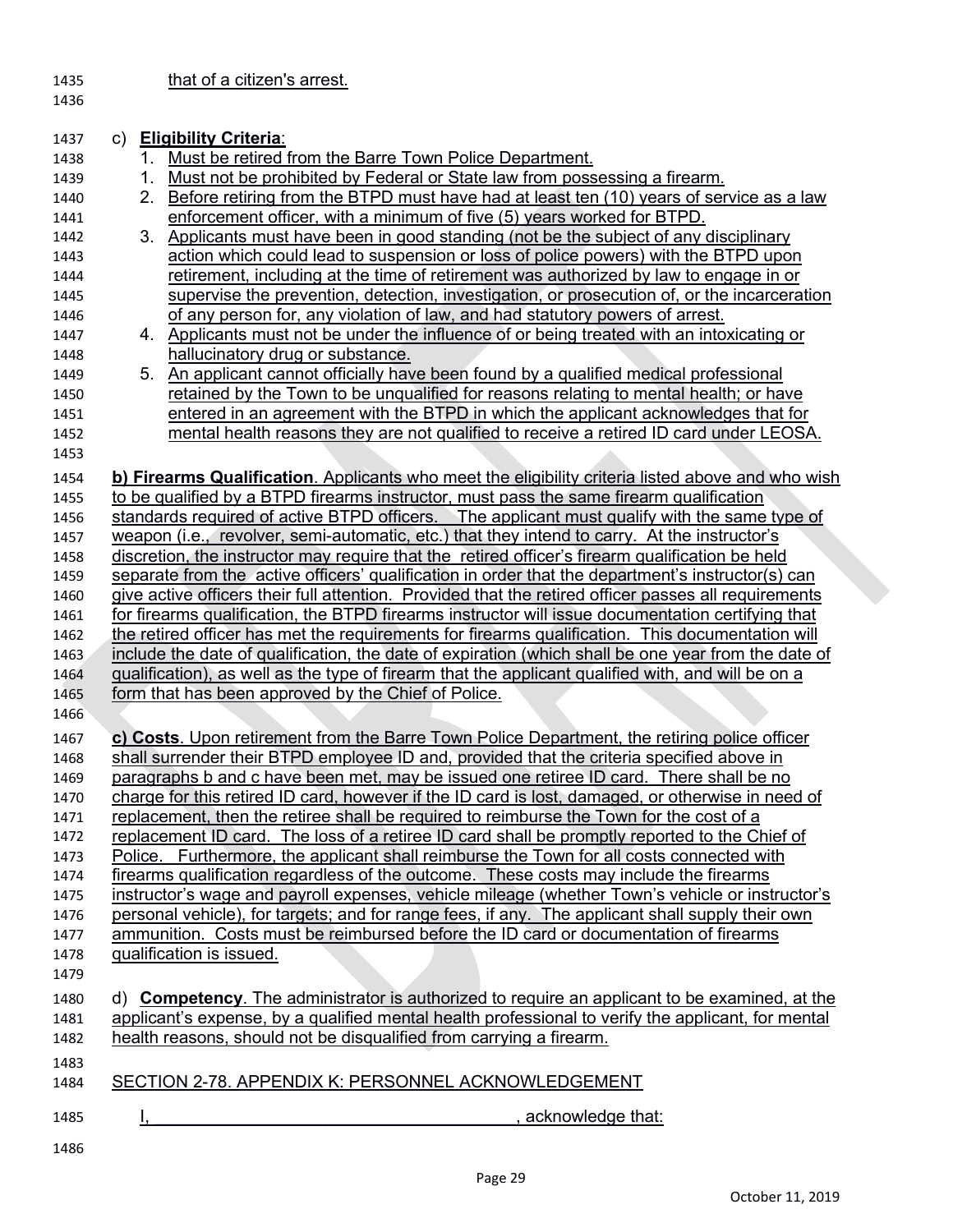| 1487         | A. I received a copy of the Town's Personnel Policy on<br>and it is                                                                                                                     |  |
|--------------|-----------------------------------------------------------------------------------------------------------------------------------------------------------------------------------------|--|
| 1488         | my responsibility to familiarize myself with its contents;                                                                                                                              |  |
| 1489         | I understand that it is my responsibility to ask questions if there is anything in the Policy that<br>В.                                                                                |  |
| 1490         | do not understand;                                                                                                                                                                      |  |
| 1491         | C. I understand that the language used in the Personnel Policy is not intended to create, nor                                                                                           |  |
| 1492         | should it be construed to create, a contract of employment between myself and the Town,<br>and that I remain an at-will employee;                                                       |  |
| 1493         |                                                                                                                                                                                         |  |
| 1494<br>1495 | D. I acknowledge that this Policy replaces any and all prior versions and that the Town<br>reserves the right to add, amend or discontinue any of the provisions of this Policy for any |  |
| 1496         | reason or none at all, in whole or in part, at any time, after a minimum of two (2) Selectboard                                                                                         |  |
| 1497         | meetings are held before the meeting during which a change is adopted;                                                                                                                  |  |
| 1498         | E. I acknowledge that it is my responsibility to comply with all the provisions of the Town's                                                                                           |  |
| 1499         | Personnel Policy.                                                                                                                                                                       |  |
| 1500         |                                                                                                                                                                                         |  |
| 1501         | <b>Employee's Signature</b>                                                                                                                                                             |  |
| 1502         |                                                                                                                                                                                         |  |
| 1503         |                                                                                                                                                                                         |  |
| 1504         | Date                                                                                                                                                                                    |  |
|              |                                                                                                                                                                                         |  |